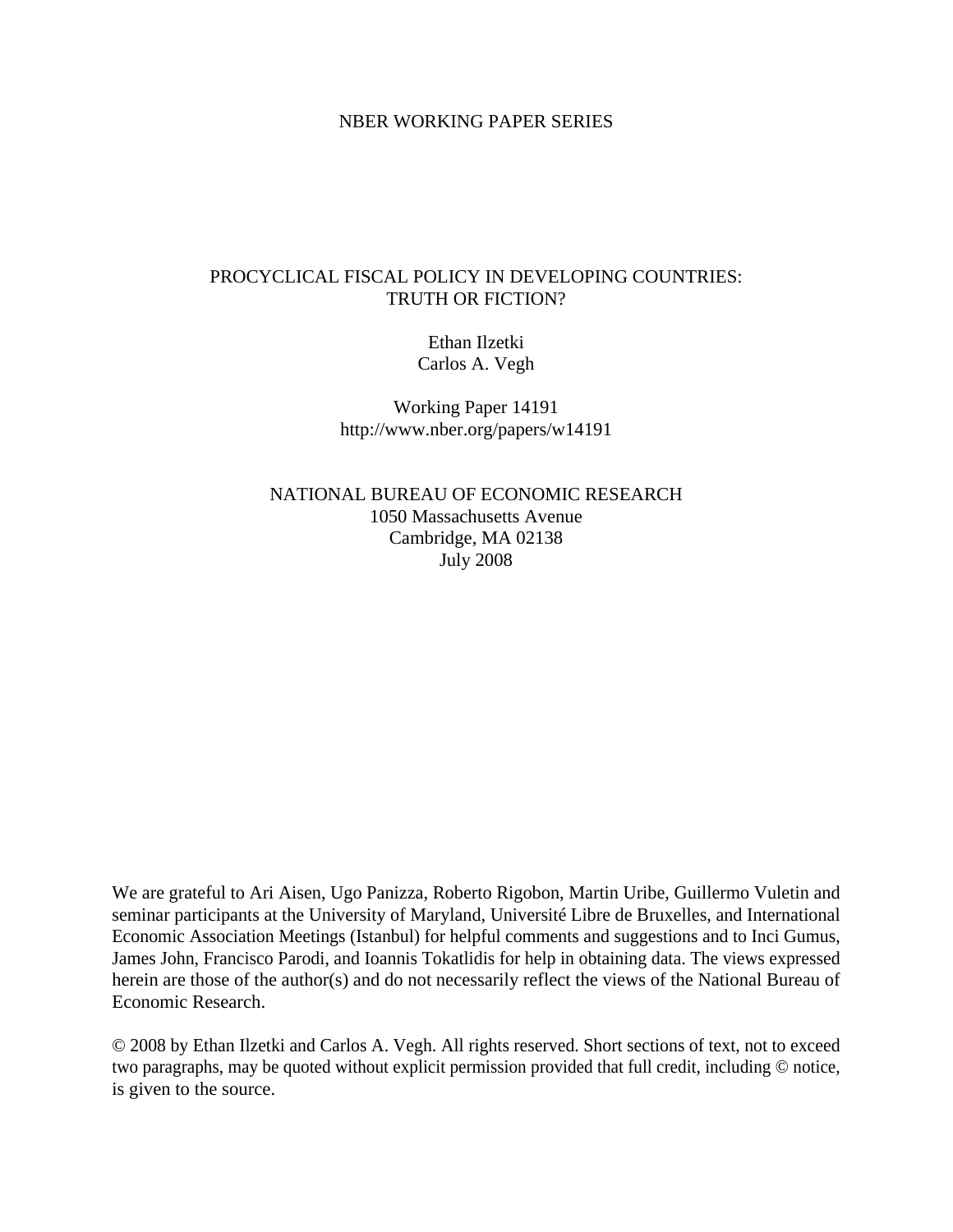Procyclical Fiscal Policy in Developing Countries: Truth or Fiction? Ethan Ilzetki and Carlos A. Vegh NBER Working Paper No. 14191 July 2008 JEL No. E62,F41

### **ABSTRACT**

A large empirical literature has found that fiscal policy in developing countries is procyclical, in contrast to high-income countries where it is countercyclical. The idea that fiscal policy in developing countries is procyclical has all but reached the status of conventional wisdom. This has sparked a growing theoretical literature that attempts to explain such a puzzle. Some authors, however, have suggested that procyclical fiscal policy could be more fiction than truth since, by and large, the current literature has ignored endogeneity problems and may have simply misidentified a standard expansionary effect of fiscal policy. To settle this issue of causality, we build a novel quarterly dataset for 49 countries covering the period 1960-2006, and subject the data to a battery of econometric tests: instrumental variables, simultaneous equations, and time-series methods. We find overwhelming evidence to support the idea that procyclical fiscal policy in developing countries is in fact truth and not fiction. We also find evidence that fiscal policy is expansionary -- a channel disregarded by the existing literature -- lending empirical support to the notion that when "it rains, it pours."

Ethan Ilzetki Department of Economics Tydings Hall University of Maryland College Park, MD 20742-7211 ilzetzki@econ.umd.edu

Carlos A. Vegh Department of Economics Tydings Hall, Office 4118G University of Maryland College Park, MD 20742-7211 and NBER vegh@econ.bsos.umd.edu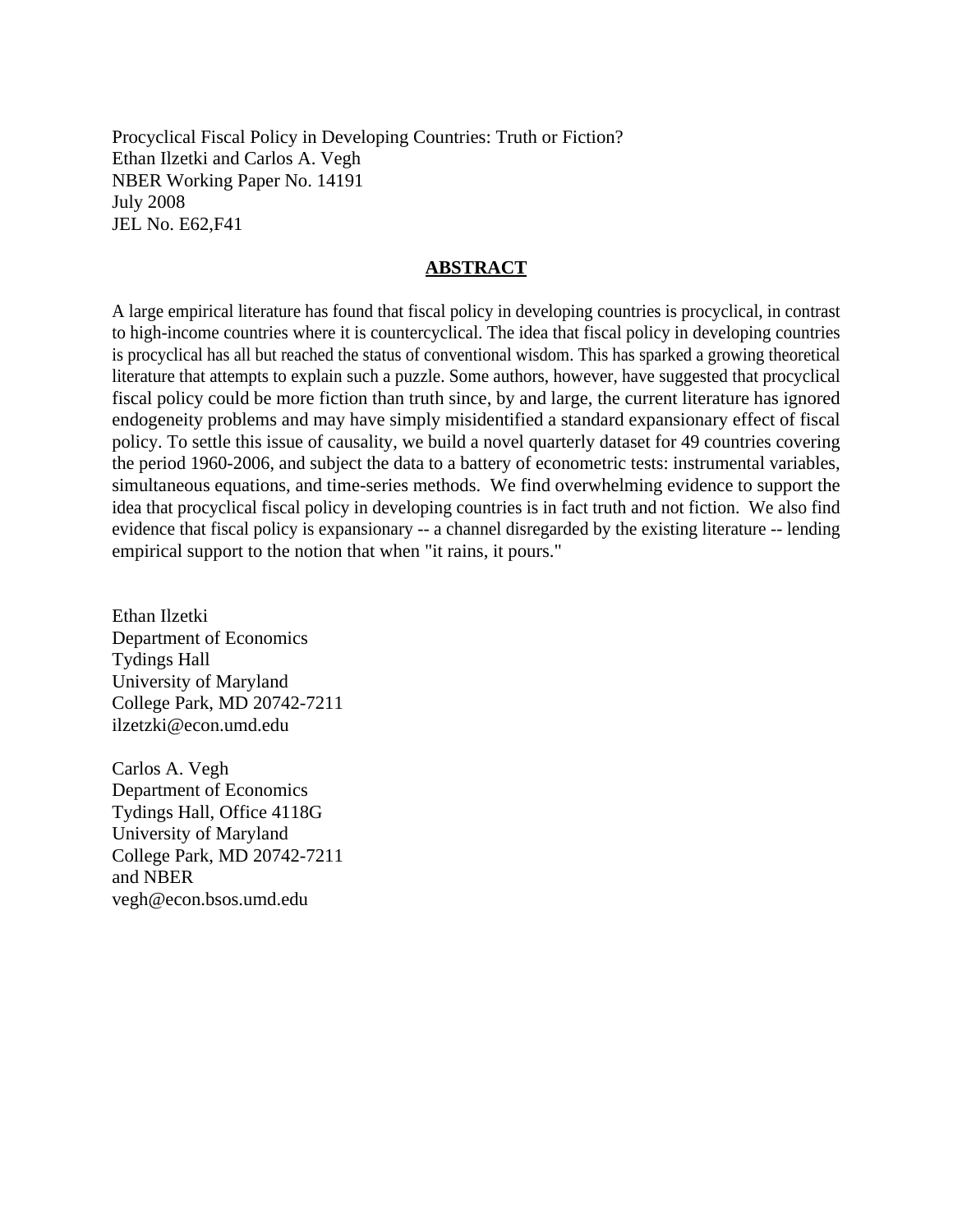#### 1. INTRODUCTION

Over the last 10 years, a large and growing literature has argued that there is a fundamental difference between how fiscal policy is conducted in developing countries compared to industrial countries. While fiscal policy in industrial countries is either acyclical or countercyclical, fiscal policy in developing countries is, by and large, procyclical. Gavin and Perotti (1997) were the first to call attention to the fact that fiscal policy in Latin America appeared to be procyclical. Talvi and Végh  $(2005)$  then claimed that, far from being a Latin-American phenomenon, procyclical fiscal policy seemed to be the rule in all of the developing world. In fact, in Talvi and Végh's (2005) study, the correlation between the cyclical component of government consumption and GDP is positive for each of the 36 developing countries in their sample (with an average of 0.53). In sharp contrast, the average correlation for G7 countries is zero. By now, a large number of authors have reached similar conclusions to the point that the procyclicality of fiscal policy in developing countries has become part of the conventional wisdom.<sup>2</sup>

Perhaps the more convincing evidence that this idea has indeed become conventional wisdom is the explosion of theoretical models trying to explain such a puzzle. In other words, why would developing countries pursue a procyclical fiscal policy that might exacerbate the business cycle? An all too brief review of the literature reveals that explanations follow two main strands: (a) imperfections in international credit markets that prevent developing countries from borrowing in bad times (Gavin and Perotti (1997), Riascos and VÈgh (2003), Guerson (2003), Caballero and Krishnamurthy (2004), Mendoza and Oviedo (2006), and Susuki (2006)); and (b) political economy explanations typically based on the idea that good times encourage fiscal profligacy and/or rent-seeking activities: (Tornell and Lane (1998, 1999), Talvi and VÈgh (2005), Alesina and Tabellini (2005), and Ilzetzki  $(2007)$ ).

But do we really know what we think we know? Put differently, is it really the case that government spending responds positively (in a causal sense) to the business cycle in developing countries? While a positive correlation between the cyclical component of government consumption and GDP certainly gives no indication of causality, the literature has implicitly assumed that the causality goes from the business cycle to fiscal policy. But is this a reasonable inference? No, according to the insightful comments of Roberto Rigobon on Kaminsky, Reinhart, and VÈgh (2004). In fact, Rigobon has argued that, if anything, the structure of shocks in developing and industrial countries is such that it is more likely that reverse causal-

<sup>2</sup> See, among others, Mailhos and Sosa (2000), Braun (2001), Sanchez de Cima (2003), Lane (2003), Kaminsky, Reinhart, and Végh (2004), Alesina and Tabellini (2005), Manasse (2006), Sturzenegger and Wernek (2006), Ilzetzki (2007), and Strawczynski and Zeira (2007).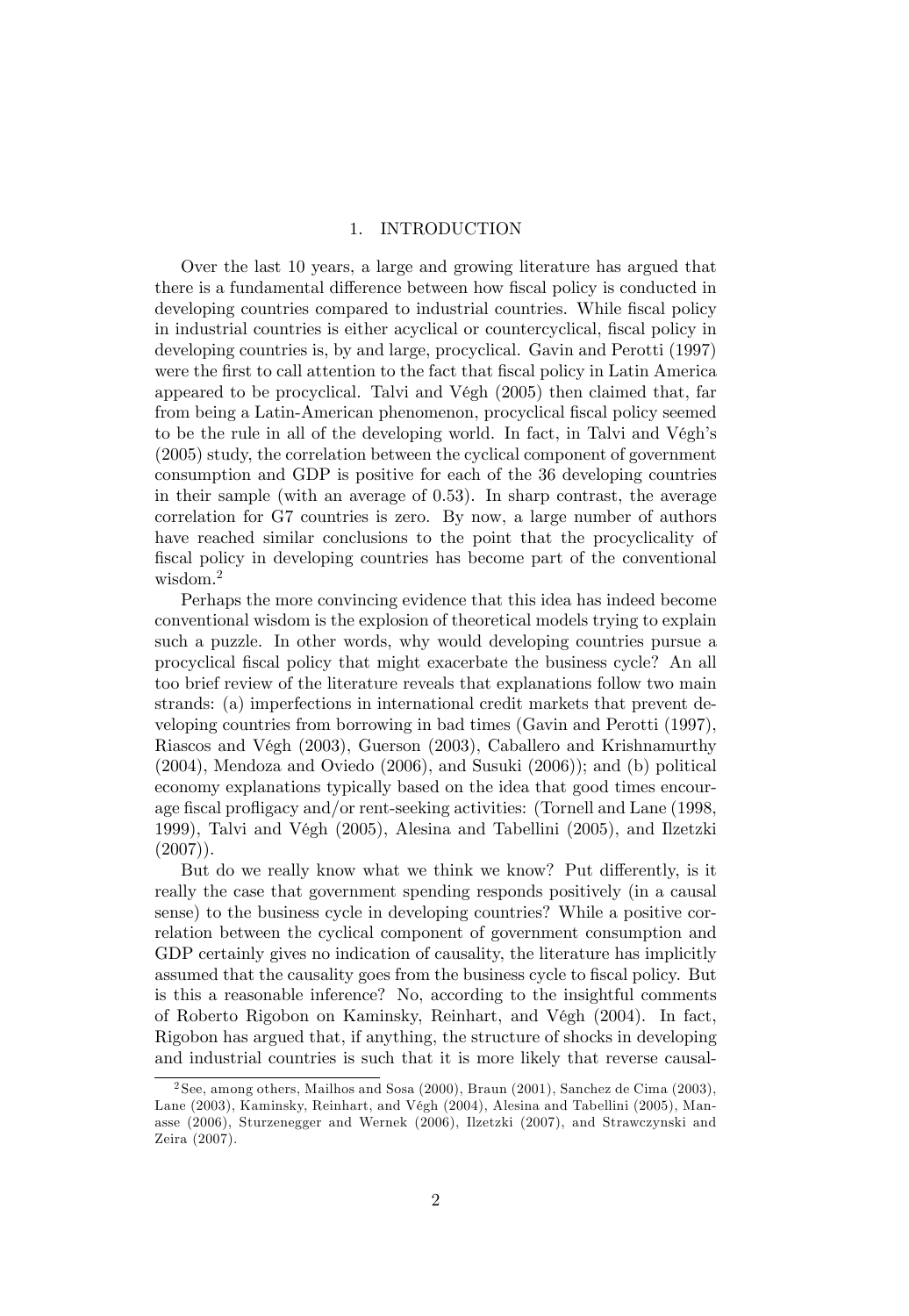ity explains the observed patterns in the data (i.e., fiscal policy is driving output). In a similar vein, the numerous papers that have purported to establish that fiscal policy is procyclical by regressing some measure of fiscal policy on some measure of the business cycle  $-$  while controlling for other factors – have essentially ignored the problem of endogeneity.<sup>3</sup> What if accounting for endogeneity were to make the procyclical results disappear? This is precisely the argument made by Jaimovich and Panizza (2007) who claim that, once GDP has been suitably instrumented for, causality runs in the opposite direction (i.e., from fiscal policy to GDP).<sup>4</sup> But, surprisingly enough, there is little systematic work in this area. This would seem to be a major shortcoming, given that if fiscal policy in developing countries is not really procyclical, all the existing theory would be essentially irrelevant.

In addition to the obvious academic interest of this question, its relevance for public policy is hard to understate. In fact, the ability to transition from a procyclical fiscal policy to an acyclical or countercyclical policy is viewed as a badge of macroeconomic honor in the developing world and as a sign that the country belongs to an exclusive club that relies on sound fiscal and monetary policies.<sup>5</sup> If procyclical fiscal policy just reflects reverse causality, then clearly this way of thinking would be completely unfounded.

The main purpose of this paper is thus to ask: is fiscal policy really procyclical in developing countries, or does causality run the other way so that previous researchers have just misidentified a standard expansionary (Keynesian or neoclassical) effect of fiscal policy? To tackle this question in depth, we turn to quarterly data (all the empirical literature in this area has used annual data). While annual data may be sufficient to explore the basic correlations and for some empirical approaches, we will see that the identification assumptions underlying our VAR regressions are valid for quarterly, but not annual, data. To this effect, we put together a database with quarterly data that encompasses 49 (27 developing and 22 industrial) countries and which, depending on the country in question, goes as far back as 1960. After developing some simple econometric models, we subject our data to a wide array of econometric tests aimed at disentangling causality. While a particular methodology may not be fully convincing in and of itself, we attempt to reach our conclusions by a preponderance of the evidence. We thus resort to instrumental variables, GMM, simultaneous equations, and time series techniques (Granger causality and impulse responses).<sup>6</sup>

 $3$ We note exceptions like Braun (2001), Lane (2003), Galí and Perotti (2003), and Strawczynski and Zeira (2007).

<sup>&</sup>lt;sup>4</sup>Notice that, theoretically, fiscal policy is expansionary in both Keynesian and neoclassical models. In the standard neoclassical model (see, for instance, Baxter and King (1993)), an increase in government purchases is expansionary because the negative wealth effect reduces consumption and leisure, thus increasing labor and, by increasing the marginal productivity of capital, investment.

<sup>5</sup> See Arellano (2006) for the case of Chile and Strawczynski and Zeira (2007) for the case of Israel.

 $6$ As a reference point – and for the purposes of comparing with the existing literature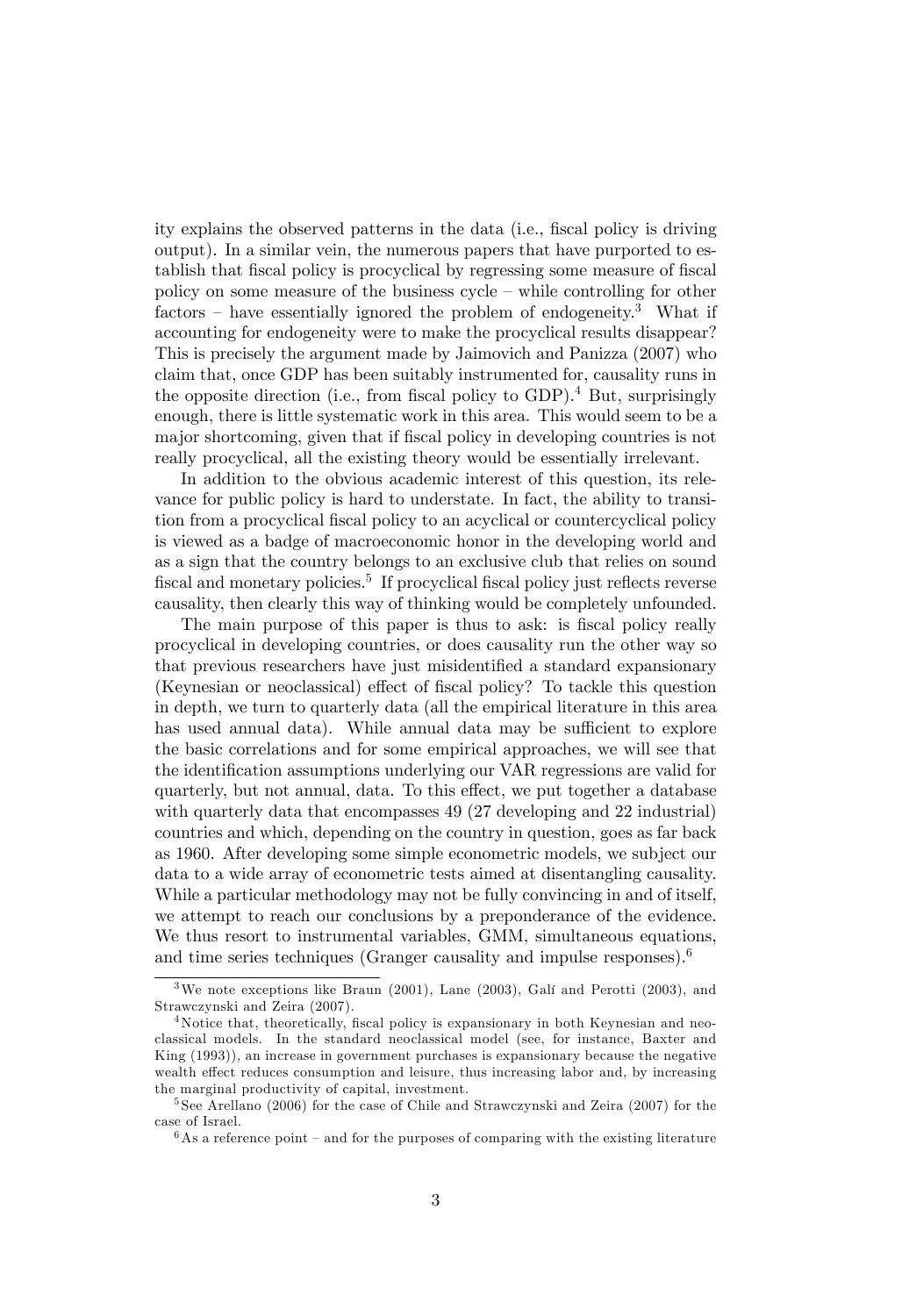In addition to focusing on the issue of causality, our methodology will allow us to identify empirically a critical channel underlying this literature, which has been entirely disregarded so far. Implicit in all the literature is the idea that procyclical fiscal policy is sub-optimal because it would exacerbate the business cycle  $-$  what Kaminsky, Reinhart, and Vegh  $(2004)$ have dubbed the "when it rains, it pours" phenomenon. Clearly, if changes in fiscal policy did not affect output, then  $-$  at least from a purely macroeconomic point of view – procyclical fiscal policy should not be a cause for concern. As part of our econometric tests, we will be able to test whether changes in government spending affect output. In other words, we will be able to ascertain whether the when-it-rains-it-pours idea is empirically relevant or not.

How do we proceed? After discussing some conceptual and methodological issues in Section 2, Section 3 develops some simple empirical models that illustrate some of the main ideas at stake and formalize the equations that will be estimated in the following sections. Section 4 discusses our datasets and variables of interest. Section 5 sets the empirical stage by replicating (with quarterly data) existing results that are obtained by regressing changes in (the log of) real government consumption on (the log of) real GDP. Section 6 turns to instrumental variables as a way of dealing with the endogeneity problem. We follow Jaimovich and Panizza (2007) in using the weighted GDP growth of countries' trading partners as an instrument for GDP (and also experiment with other instruments). Unlike Jaimovich and Panizza, however, we conclude that a simple two-stage-least-squares approach is inconclusive and does not allow us to extract any useful conclusions regarding the existence (or lack thereof) of reverse causality. Section 7 then proceeds to use GMM to estimate the same system. Here we Önd strong evidence of procyclical fiscal policy in developing countries, while we find that fiscal policy is acyclical in high-income countries. Section 8 estimates a simultaneous system by OLS. Here we find evidence of both the procyclicality of fiscal policy in developing countries and of an expansionary effect of fiscal policy. Section 9 develops our VAR estimations. For starters, we conduct Granger causality tests that reject the hypothesis that the business cycle does not Granger-cause government consumption. We then show impulse responses which, again, are broadly consistent with the idea that an output shock leads to higher government spending.

After this exhaustive battery of econometric tests, we can summarize our results as follows:

• There is ample econometric evidence to indicate that procyclical fiscal policy in developing countries (defined as a positive response of government spending to an exogenous expansionary business cycle shock) is truth and not fiction. GMM estimations and (OLS) simultaneous equations estimations, Granger-causality tests, and impulse

<sup>–</sup> we also carry out many of the estimations using an annual dataset.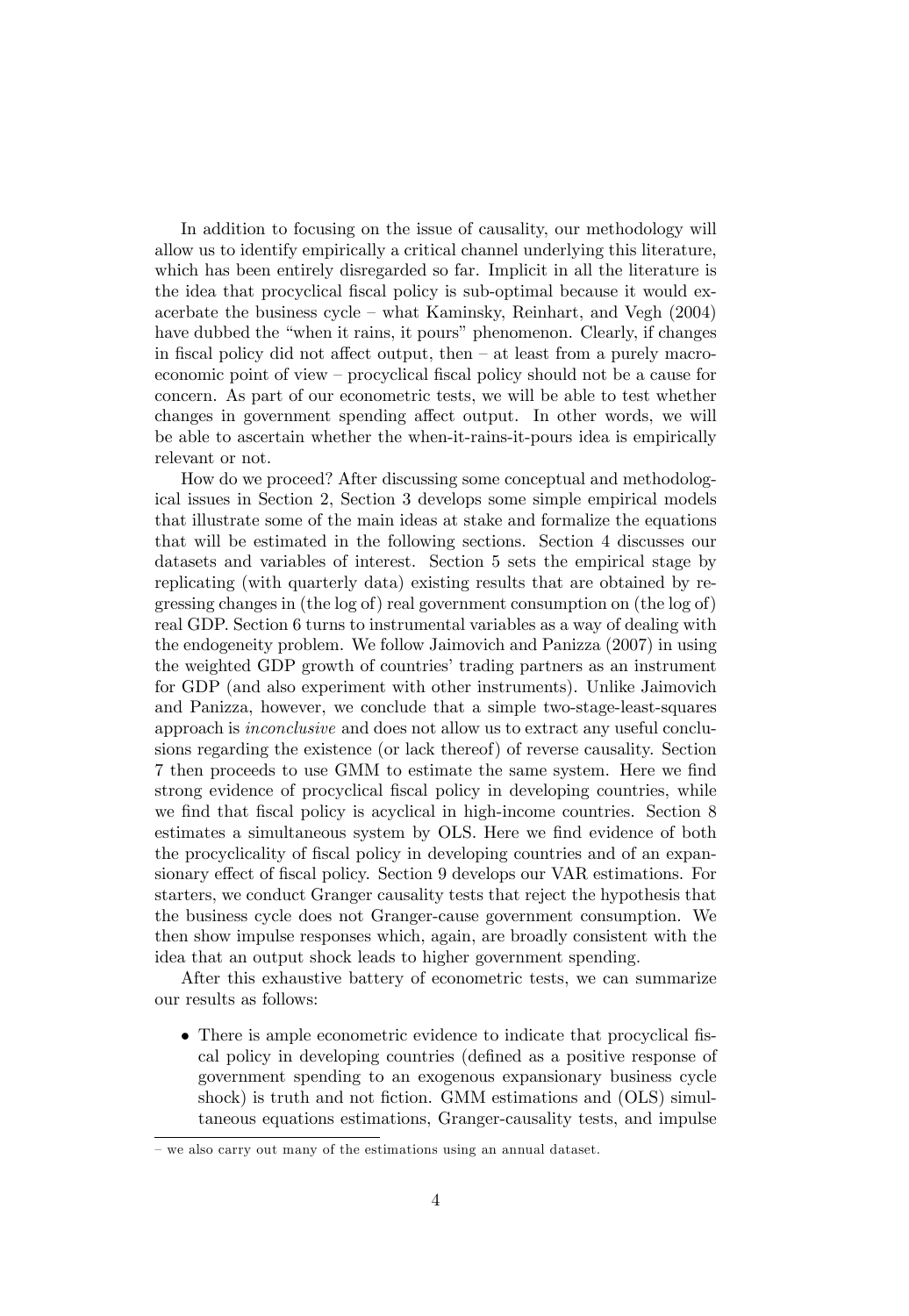responses all offer strong support for this proposition.

- The econometric evidence in high-income countries is mixed, and depends on the specification. While our GMM estimations would suggest that fiscal policy is acyclical in high-income countries, our OLS and VAR estimates appear to indicate that fiscal policy is actually procyclical (contrary to the current conventional wisdom). While the focus of our paper is on fiscal policy in developing countries, our results on high-income countries suggest that further research may be warranted on the cyclicality of government spending in the industrialized world.
- We also find evidence of an expansionary effect of fiscal policy on output in both developing and high income countries. The implied fiscal multipliers peak at 0.63 for developing countries and 0.91 for high-income countries.<sup>7</sup> At least for developing countries, then, this provides clear evidence that the when-it-rains-it pours phenomenon is empirically relevant (i.e., procyclical fiscal policy amplifies the underlying business cycle) and should indeed be a serious public policy concern.

#### 2. CONCEPTUAL AND METHODOLOGICAL ISSUES

This section discusses some important methodological issues that arise in this area.

#### 2.1. How do we measure fiscal policy?

Conceptually – and in line with Kaminsky, Reinhart, and Vegh  $(2004)$  – we think that it only makes sense to measure fiscal policy by looking at policy instruments. After all, if one is interested in macroeconomic policy, one should focus on instruments rather than outcomes (which lie outside the policymakersícontrol). In theory, at least, the two key Öscal policy instruments are government consumption (as opposed to government spending, which would include transfers and debt service) and tax rates (as opposed to tax revenues, which respond endogenously to the business cycle). While many studies in the literature look at the fiscal deficit (see, for example, Alesina, Campante, and Tabellini (2008)), we feel that this not an appropriate measure of Öscal policy precisely because of the cyclicality of tax revenues. In other words, even if fiscal *policy* were completely acyclical

<sup>&</sup>lt;sup>7</sup>The figure for high income countries is roughly consistent with the estimates of  $0.90$ and 1.29 (depending on the methodology) for the United States reported by Blanchard and Perotti (2002, Table 4) and somewhat higher than the estimate of 0.52 for a panel consisting of Australia, Canada, United Kingdom, and United States reported in Ravn, Schmitt-Grohe, and Uribe (2007).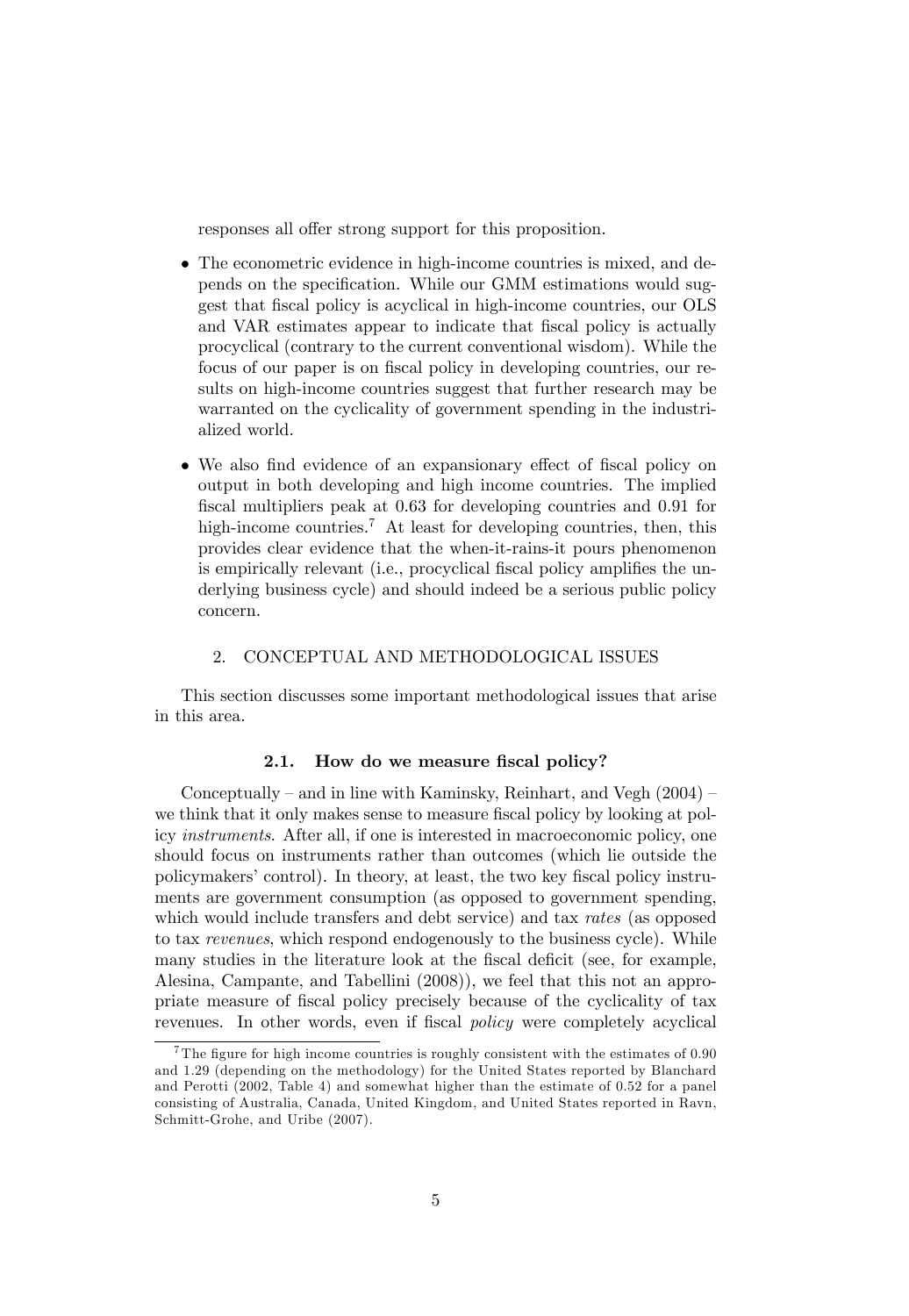(i.e., even if the path of government consumption and tax rates were independent of the business cycle), the fiscal balance would be in surplus in good times (as the tax base expands) and in deficit in bad times (as the tax base contracts). An econometrician looking at the fiscal balance may thus conclude that Öscal policy is countercyclical (i.e., the government is trying to actively smooth the business cycle) when in reality the government is engaged in a completely neutral Öscal policy and smoothing both government consumption and tax rates, in the spirit of Barro's (1979) neoclassical prescriptions.

Focusing on the fiscal balance might also lead to erroneous conclusions when comparing the cyclicality of fiscal policy across countries. For instance, several papers conclude that fiscal policy is more procyclical in developing countries than in industrial counties because the correlation of the Öscal balance with the business cycle is positive in industrial countries and less so  $-$  or negative  $-$  in developing countries (Gavin and Perotti (1997), Alesina, Campante and Tabellini (2008)). This inference is not warranted, however, because it might be the case that government consumption and tax rates behave similarly but tax revenues are more procyclical in industrial than in developing countries.

Since, unfortunately, there is no readily available cross-country data on tax rates, we will restrict our attention to the spending side. While, for the above reasons, our main focus will be on government consumption, we will also look at overall government spending for several reasons. First, since much of the existing literature has focused on government spending, it provides a useful reference point. Second  $-$  and as discussed below  $-$  looking at government spending allows us to infer something about the cyclical behavior of transfers which, while not the main focus of this paper, provides insights into how much governments insure the private sector against the business cycle.

In terms of measuring government consumption, notice that if we had a perfect price deáator for government consumption, cyclical changes in relative prices would not affect real government consumption. In practice, of course, we do not have such reÖned price indices and it is thus likely that changes in relative prices do affect measured government consumption. For instance, in developing countries the relative price of non-tradable goods is typically procyclical. Since the public wage bill is a major component of government consumption, deáating nominal government consumption by the CPI index will most likely imply that measured government consumption increases in good times and falls in bad times.

For the purposes of this paper, and whenever available (mainly highincome countries and large developing countries; see the data appendix for more details), government consumption was deflated using a deflator specific to government consumption. Elsewhere, we had no choice but to use the CPI index. However, in those countries where several indices were available, all of our results were robust to using either the government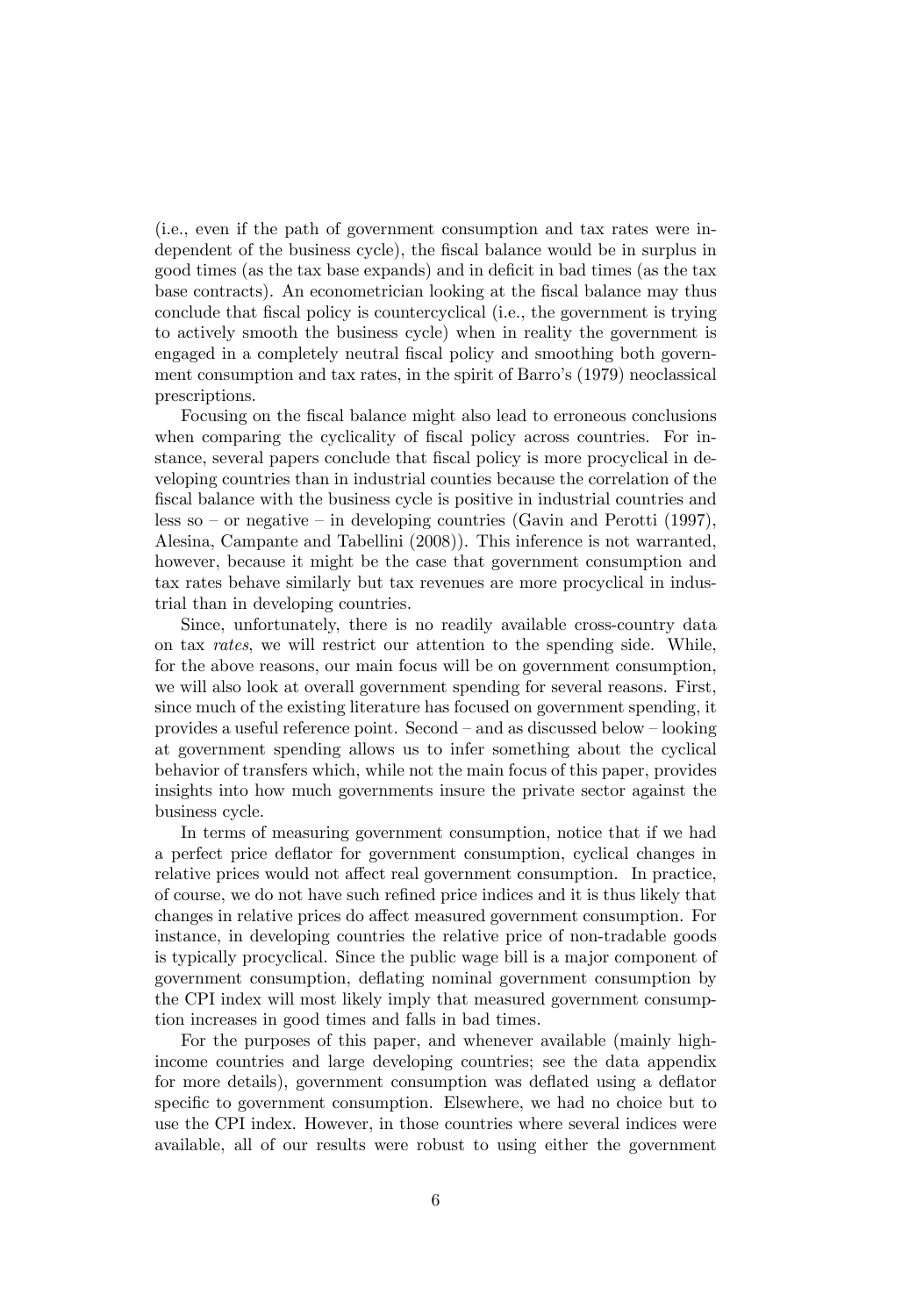consumption deflator, the GDP deflator, or the CPI index.

#### 2.2. Breaking down government spending

For the purposes of our discussion, it proves useful to break down government spending as follows:

government spending  $=$  government consumption  $+$  public investment  $+$ transfers  $+$  debt service.

With this simple fiscal accounting as background, a couple of points are worth mentioning.<sup>8</sup>

First, notice that this breakdown does not necessarily coincide with the one used by, for example, Galí and Perotti (2003) in their study of fiscal policy in the European Union. Their main breakdown is between cyclical (or non-discretionary or automatic) and cyclically-adjusted (or discretionary) government spending. They focus on the discretionary component on the grounds that this is the better measure of the Öscal stance. In our view, however, the distinction between discretionary and non-discretionary is not relevant for our purposes  $-$  and this seems to be the implicit stand taken by almost all authors in this Öeld. In other words, what matters is the actual response of government consumption to the cycle rather than whether this response comes about as part of some explicit fiscal policy rule (discretionary) or, say, some legal constraint that requires the government to increase spending in some states of natures (e.g., to provide more school lunches in bad times).

Second, while not our main focus, whenever data are available we will check the cyclicality of public investment and debt service and use that information to infer the cyclicality of transfers. Our conjecture is, of course, that transfers will be countercyclical (the case, for instance, of unemployment insurance or food stamp programs), particularly in industrial countries or relatively well-off developing countries with a social safety net in place. In other words, even in cases in which Öscal policy may not be actively used to smooth the business cycle, it is of course possible that the government may be trying to insure the private sector from business cycle fluctuations. In such a case  $-$  and since we find that, on average, debt service is acyclical and public investment is procyclical  $-$  the acyclicality or countercyclicality of government spending must reflect the countercyclical nature of transfers.

<sup>8</sup> It is important to keep in mind that, in country and international organizations publications, government spending is often labeled differently. In IFS, for instance, it is referred to as "government expenditure." (The reader is referred to the data appendix for details.)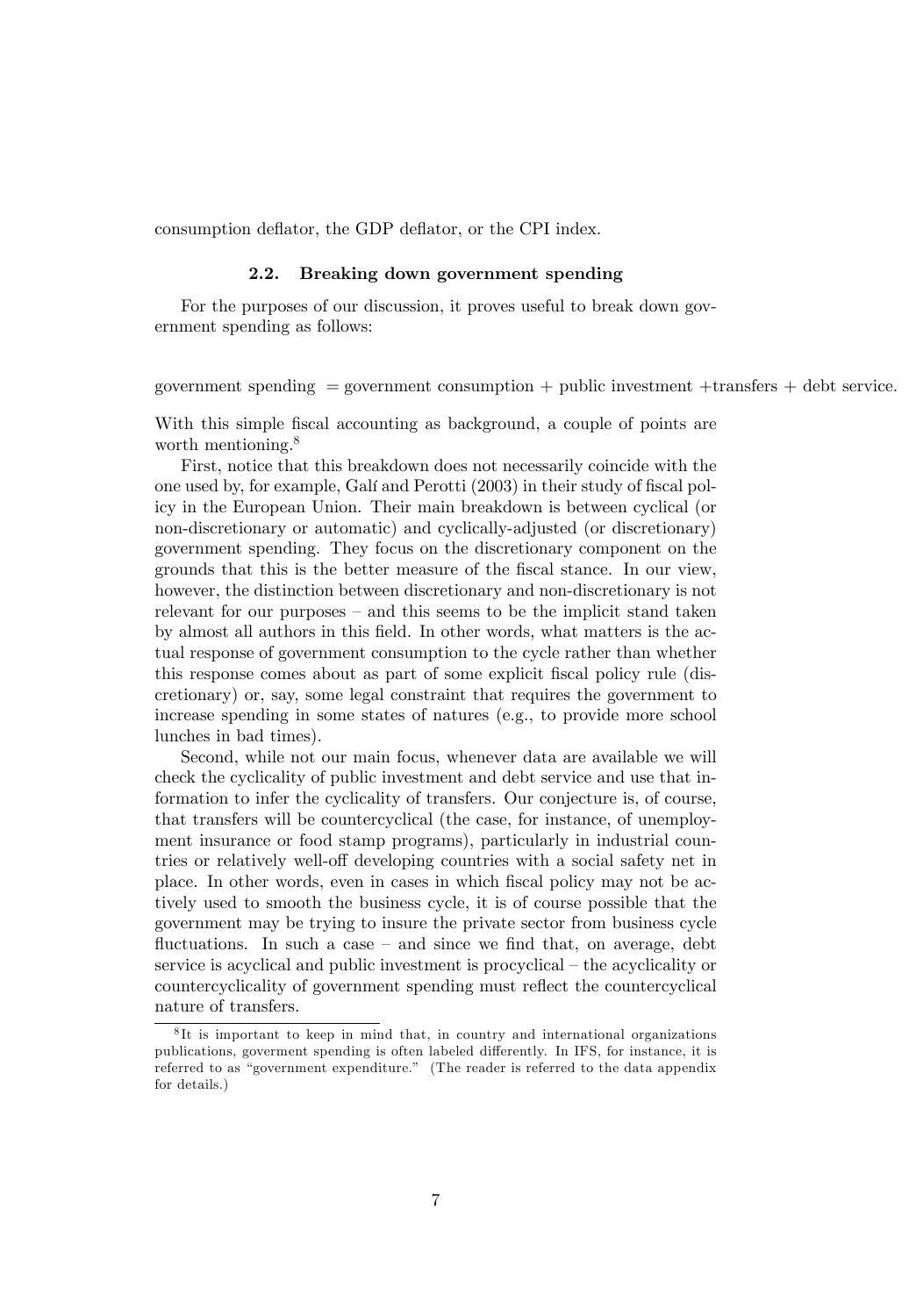#### 2.3. Is it really the case that "when it rains, it pours"?

As is apparent from the existing literature, the reason why fiscal procyclicality in developing countries constitutes a puzzle in search of an explanation lies in the fact that, from either a Keynesian or neoclassical perspective, theoretical considerations clearly suggest that it cannot be optimal to reinforce the business cycle by expanding fiscal policy in good times and contracting it in bad times (i.e., what Kaminsky, Reinhart, and Vegh (2004) have dubbed the "when it rains, it pours" phenomenon).

In a Keynesian world  $-$  and due to sticky prices or wages  $-$  the economy would not adjust immediately to its full-employment level of output in response to output shocks. In such a model, an increase in government consumption would increase aggregate demand and lead to higher output. The optimal fiscal policy is thus *countercyclical*. In this world, *reducing* government consumption (the "pour" component) would reduce output even further. For empirical purposes, we will capture this Keynesian world in Models 1, 2, and 3 of next section.

In a neoclassical world, an optimal fiscal policy would imply constant tax rates over the business cycle in the spirit of Barro (1979). In terms of government consumption, the optimal policy would depend on the specification of the model. Clearly, if government consumption entered preferences separably, then a smooth path would be optimal. On the other hand, if government consumption were a substitute (complement) for private consumption, then it would be optimally countercyclical (procyclical). While, theoretically, one can indeed think of scenarios in which government consumption could be a substitute (think of government-provided school lunches) or complement (think of government-provided port services) to private consumption, we believe that in practice the substitutability will be mainly reflected in transfers (food stamps, unemployment insurance) and the complementarity in public investment (providing better roads in good times), neither of which are part of government consumption. Hence  $\alpha$  and to a first approximation  $\alpha$  we will think of optimal government consumption in a neo-classical world as being uncorrelated to the business cycle. In this light, procyclical government consumption would also be sub-optimal. A recurrent explanation in the literature for this sub-optimal response is the presence of some political distortion, which leads to higher government consumption as a second-best response. We will capture this world in Model 4 below.

According to standard neo-classical theory, an increase in government consumption would also be expansionary. Consider, for example, the model of Baxter and King (1993). An increase in government spending leads to a short (and long) run increase in output because the resulting negative wealth effect induces consumer to consume less goods and less leisure (i.e. labor supply goes up). The increase in labor supply increases the marginal productivity of capital thus leading as well to an increase in investment.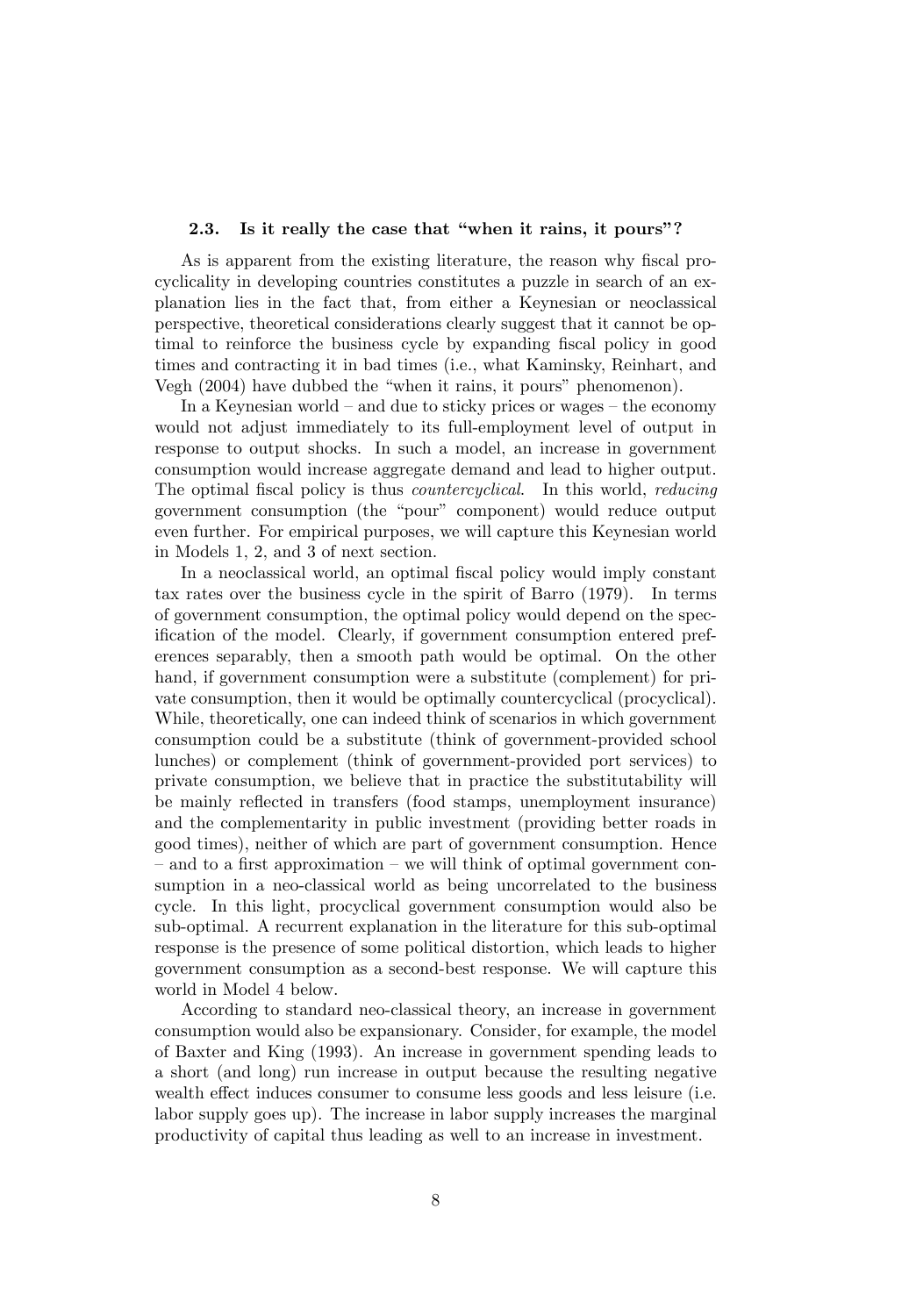Our econometric results could thus be capturing either a Keynesian or neoclassical expansionary output effect of government consumption. In either case, however, this is evidence of a sub-optimal response. In a Keynesian world, this output effect would reinforce the shock hitting the economy and in a neoclassical world it would represent an undesirable source of output fluctuations. Both our simultaneous equations and VAR regressions below will enable us to address the question of the expansionary impact of government consumption.

#### 3. EMPIRICAL MODELS

This section lays out some simple empirical models that will provide a useful guide to our empirical estimations.

#### 3.1. Model 1: A contemporaneous fiscal rule

The simplest model to think about issues of reserve causality is the following:

$$
g_t = \beta y_t + \varepsilon_t, \tag{1}
$$

$$
y_t = \phi g_t + \mu_t,\tag{2}
$$

where  $g_t$  and  $y_t$  are (the cyclical components of) government spending (or consumption) and output;  $\beta$  ( $\beta \geq 0$ ) and  $\phi$  ( $\phi \geq 0$ ) are parameters; and  $\varepsilon_t$ and  $\mu_t$  are i.i.d shocks with mean 0 and variance  $\sigma_{\varepsilon}^2$  and  $\sigma_{\mu}^2$ , respectively, and  $E\mu_t \varepsilon_t = 0$ . Equation (1) captures a fiscal reaction function whereby government spending responds to contemporaneous output, with the coefficient  $\beta$  representing the cyclical stance of fiscal policy: if  $\beta < 0$ , fiscal policy is countercyclical; if  $\beta = 0$ , fiscal policy is acyclical; and if  $\beta > 0$ , fiscal policy is procyclical. Equation  $(2)$  allows for an expansionary effect of government consumption on output. The shocks  $\varepsilon_t$  and  $\mu_t$  capture fiscal and output (productivity) shocks, respectively. We assume that  $|\beta \phi| < 1$ .

We can interpret most of the current literature as having estimated some version of equation (1). With some notable exceptions (Braun (2001), Lane (2003), and Jaimovich and Panizza (2007)), problems related to the endogeneity of  $y_t$  have been cast aside. As Rigobon's (2004) insightful comments show, ignoring the problem of endogeneity can lead to a highly misleading picture. To see this, solve for the reduced form of system (1) and (2) to obtain:

$$
y_t = \frac{\phi \varepsilon_t + \mu_t}{1 - \phi \beta}, \tag{3}
$$

$$
g_t = \frac{\beta \mu_t + \varepsilon_t}{1 - \phi \beta}.
$$
 (4)

<sup>&</sup>lt;sup>9</sup>As can be checked, this condition ensures that the ratio  $\sigma_g^2/\sigma_y^2$  is an increasing function of the ratio  $\sigma_{\varepsilon}^2/\sigma_{\mu}^2$ .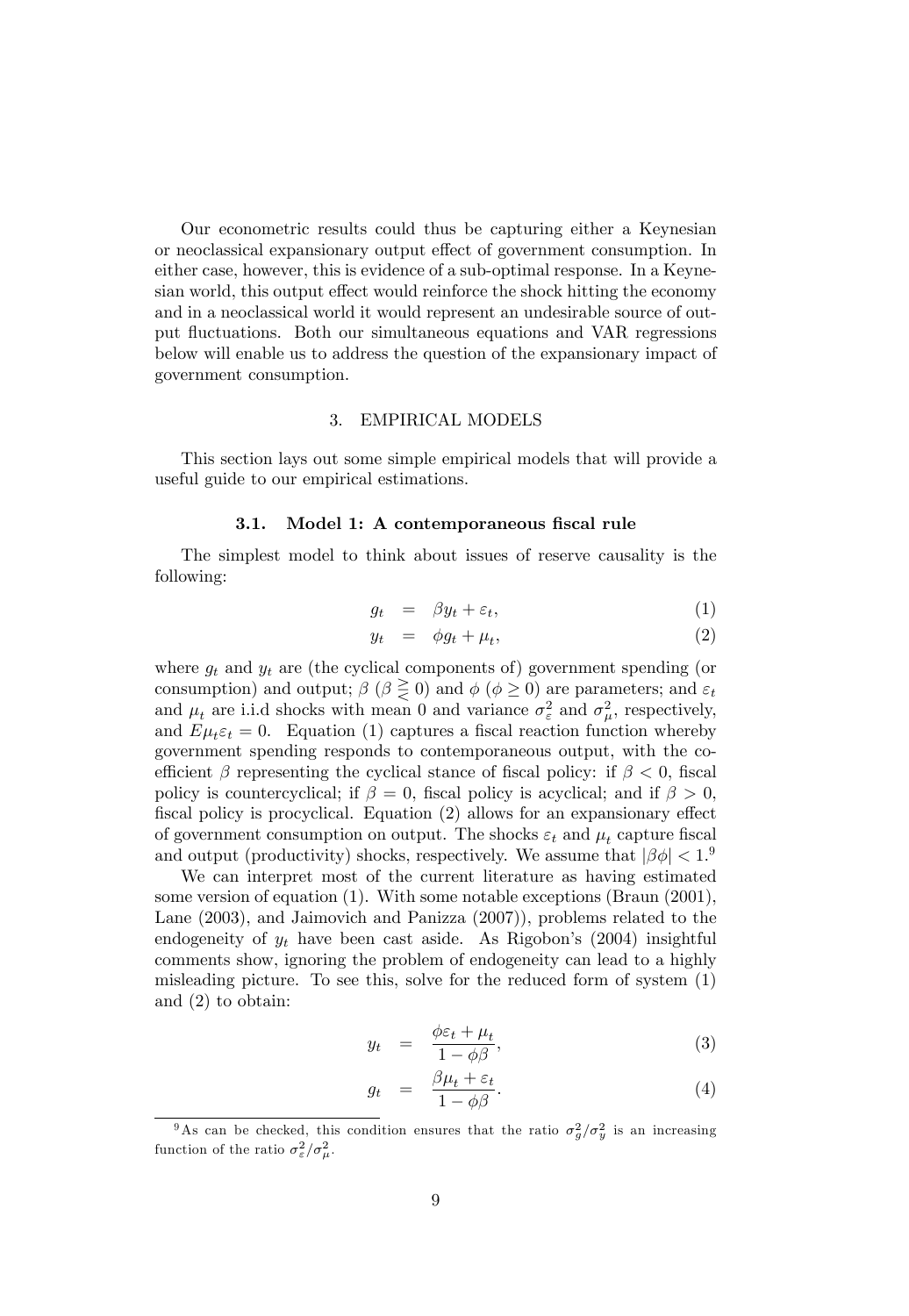It follows that the covariance between  $g_t$  and  $y_t$  is given by

$$
Cov(y_t g_t) = \frac{1}{(1 - \phi \beta)^2} (\phi \sigma_\varepsilon^2 + \beta \sigma_\mu^2). \tag{5}
$$

To fix ideas, suppose that there were no output shocks (i.e.,  $\sigma_{\mu}^2 = 0$ ). Then,

$$
Cov(y_t g_t)|_{\sigma_u^2=0} = \frac{\phi \sigma_{\varepsilon}^2}{\left(1 - \phi \beta\right)^2} > 0.
$$

Hence, even if fiscal policy were countercyclical  $(\beta < 0)$ , the correlation between  $y_t$  and  $g_t$  would be positive (as typically reported in the literature) but the claim that this captures procyclical fiscal policy would be clearly false! In general – and as follows from equation  $(5)$  – the sign of the covariance between  $y_t$  and  $g_t$  will depend on whether fiscal or output shocks dominate. If fiscal shocks dominate, the covariance will be positive; if output shocks dominate (and  $\beta$  < 0), the covariance will be negative.

For normative purposes, suppose that we think of this model as capturing a Keynesian world where  $y_t$  denotes deviations of output from the full-employment level. What does the model tell us about the desirability of countercyclical fiscal policy? Let  $\theta_t \equiv \phi \varepsilon_t + \mu_t$ . Then  $E(\theta_t) = 0$  and  $\sigma_{\theta}^2 = \phi^2 \sigma_{\varepsilon}^2 + \sigma_{\mu}^2$ . It follows from (3) that

$$
E(y_t) = 0,
$$
  
\n
$$
Var(y_t) = \frac{\sigma_{\theta}^2}{(1 - \phi \beta)^2}.
$$
\n(6)

Take  $\phi$  as given. Since, by assumption,  $|\beta \phi| < 1$ , the range of  $\beta$  is given by  $\beta \in (-1/\phi, 1/\phi)$ . Given that  $Var(y_t)$  is a strictly increasing function of  $\beta$  in the range  $(-1/\phi, 1/\phi)$ , then a policymaker whose objective is to minimize the variance of output will set a negative value of  $\beta$  such that  $\phi\beta \rightarrow -1$ . In that case, the variance of output is given by

$$
\lim_{\beta \to -1/\phi} Var(y_t) = \frac{\sigma_{\theta}^2}{4}.
$$

An acyclical policy ( $\beta = 0$ ) would imply that  $Var(y_t) = \sigma_{\theta}^2$  and any procyclical fiscal policy would imply that  $Var(y_t) > \sigma_{\theta}^2$ . This simple model thus rationalizes the idea that procyclical fiscal policy in developing countries is a puzzle to the extent that a countercyclical policy would be more effective in stabilizing (i.e., reducing the variability of) output.

Notice, incidentally, that countercyclical fiscal policy is optimal only if government spending impacts output (i.e.,  $\phi > 0$ , which implies that the when-it-rains-it-pours channel is present). If  $\phi = 0$ , then fiscal policy is irrelevant and the procyclicality discussion would be devoid of macroeconomic policy implications.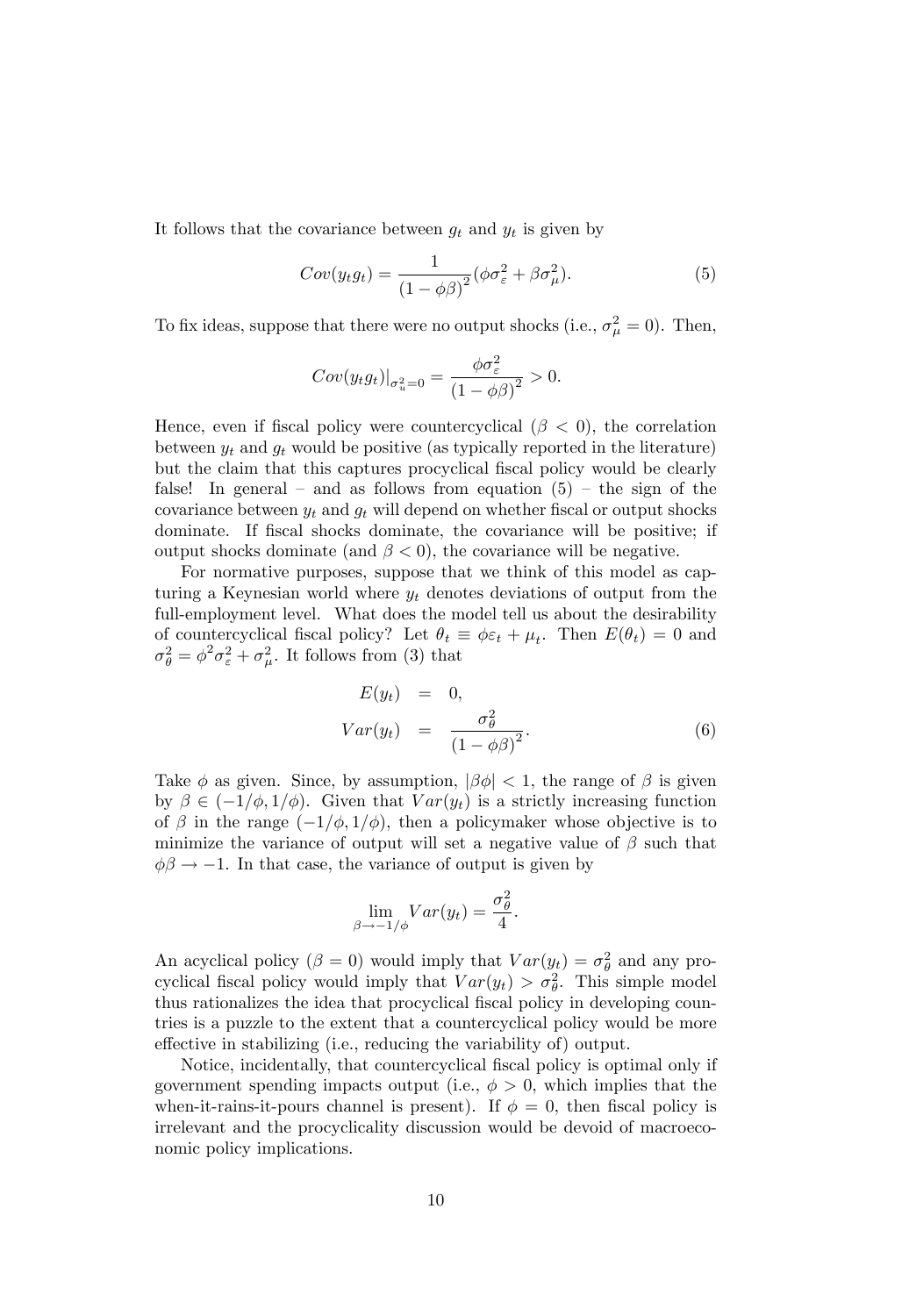Naturally, from an econometric point of view, equation (1) cannot be estimated by OLS because the covariance between  $y_t$  and  $\varepsilon_t$  is not zero. Indeed, by substituting (1) into (2), it follows that

$$
E\left(\varepsilon_t y_t\right) = \frac{\phi}{1 - \phi\beta} \sigma_\varepsilon^2 > 0. \tag{7}
$$

We will therefore proceed in the following way. In Section 6, we will estimate equation (1) by instrumental variables. As instruments for output, we will use the weighted growth of countries' trading partners and lagged-GDP growth. In Section 7, we use these same instruments  $-$  and, in addition, the real interest rate on U.S. treasury bills  $-$  to estimate equations (1) and  $(2)$  as a system of simultaneous equations using GMM.<sup>10</sup>

Finally, notice that since the model assumes in equation (1) that government spending (the policy instrument) reacts to contemporaneous output, it may be argued that this model would fit better annual rather than quarterly data. (We will estimate the model using data at both frequencies to compare results.) When thinking about quarterly data, the next model looks, in principle, more appropriate.

#### 3.2. Model 2: A lagged fiscal rule

Suppose now that (a) government spending responds to lagged, rather than contemporaneous, output and (b) output is determined by lagged output and government spending:

$$
g_t = \beta y_{t-1} + \varepsilon_t, \tag{8}
$$

$$
y_t = \alpha y_{t-1} + \phi g_t + \mu_t, \tag{9}
$$

where  $\varepsilon_t$  and  $\mu_t$  are i.i.d with mean zero and variance  $\sigma_{\varepsilon}^2$  and  $\sigma_{\mu}^2$ , respectively, and  $E\mu_t \varepsilon_t = 0$ .

Substituting (8) into (9), we obtain

$$
y_t = (\alpha + \beta \phi) y_{t-1} + \theta_t, \tag{10}
$$

where  $\theta_t \equiv \phi \varepsilon_t + \mu_t$ . Assuming that  $|\alpha + \beta \phi| < 1$ , we can express (10) as

$$
y_t = \sum_{j=0}^{\infty} (\alpha + \beta \phi)^j \,\theta_{t-j}.
$$

 $10$  We exploit that fact that, unlike Jaimovich and Panizza (2007), our system is overidentified, allowing us to estimate all structural parameters. We also improve on their results by using a GMM estimator. The 2-stage-least-squares estimator is a special case of the GMM estimator, but not the most efficient. We estimate the variance-covarience matrix of the system using the method of Newey and West (1987), which takes into account both heteroskedasticity and autocorrelation. See section 6 for further discussion.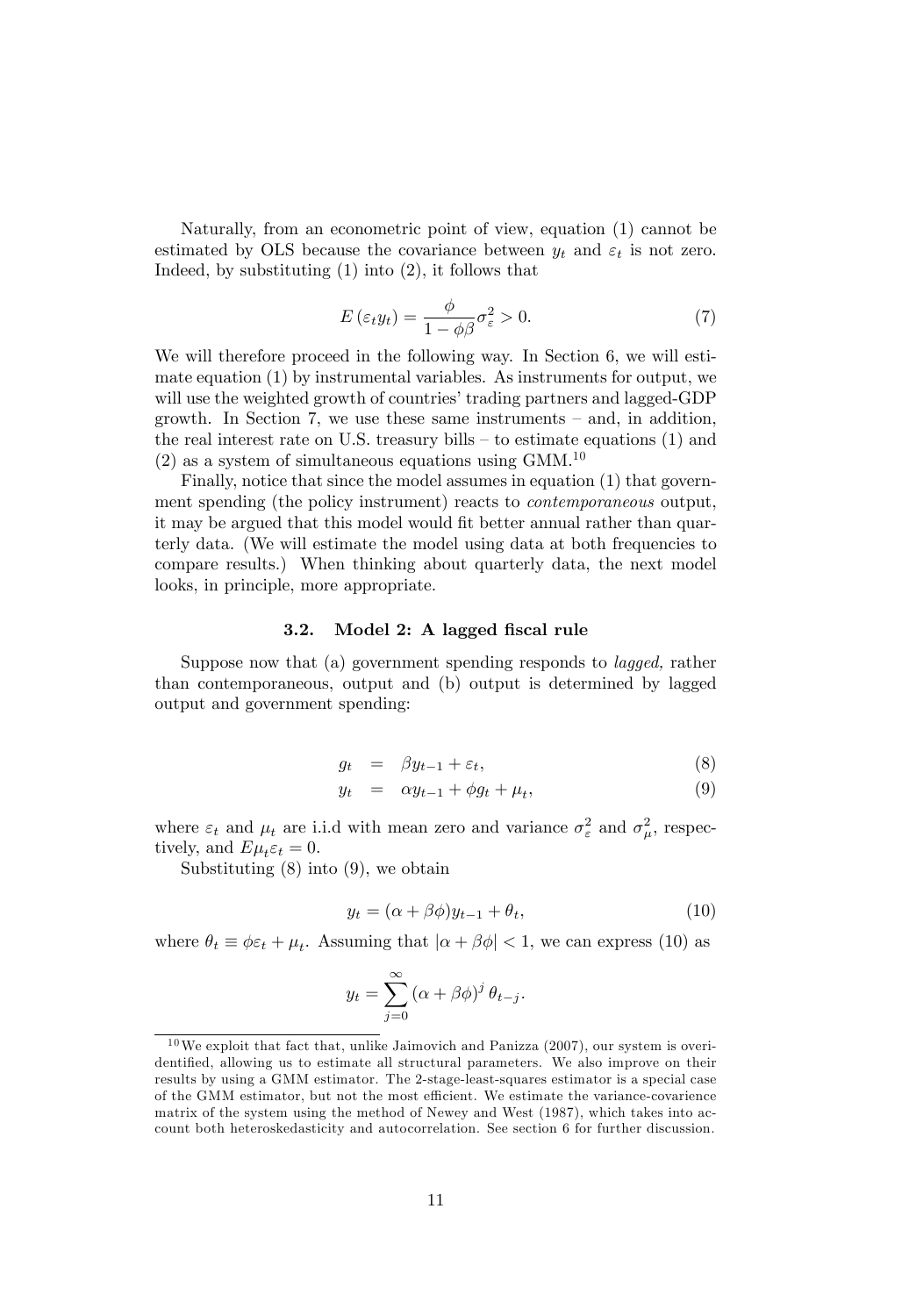Then,

$$
E(y_t) = 0,
$$
  
\n
$$
Var(y_t) = \frac{\sigma_{\theta}^2}{1 - (\alpha + \beta \phi)^2}.
$$

Suppose that the policymaker's objective is to minimize output variability for given values of  $\alpha$  and  $\phi$ <sup>11</sup>. This is tantamount to maximizing 1 –  $(\alpha + \beta \phi)^2$ . The solution is

$$
\beta^{opt} = -\frac{\alpha}{\phi}.
$$

By implementing this optimum, the variance of output is reduced to  $\sigma_{\theta}^2$ . An acyclical or procyclical policy is clearly suboptimal. Intuitively, suppose that there is a negative shock to output. If fiscal policy is neutral (i.e., acyclical), the autoregressive structure implies that output will be persistently low for a while. But if Öscal policy is countercyclical, the increase in  $g$  will partly offset the fall in output.

From an econometric point of view, notice that equations (8) and (9) can be estimated by OLS since

$$
E(\varepsilon_t y_{t-1}) = 0,
$$
  
\n
$$
E(\mu_t y_{t-1}) = 0,
$$
  
\n
$$
E(\mu_t g_t) = 0.
$$

We will estimate this system for quarterly data in Section 7.

#### 3.3. Model 3: An expectational fiscal rule

Now assume yet another  $-\text{ and highly plausible} - \text{fical rule},$  in which current government spending responds to the expectation of  $y_t$  conditional on  $y_{t-1}$  and  $g_t$ . The idea is that since policymakers cannot observe today's output, they use their best forecast of today's output in order to set fiscal policy. Formally:

$$
g_t = \beta E \left[ y_t | \Omega_t \right] + \varepsilon_t, \tag{11}
$$

where  $E[y_t|\Omega_t]$  denotes the expected value of  $y_t$  conditional on the information set  $\Omega_t$  which, by assumption, contains lagged output and contemporaneous government spending (i.e.,  $\Omega_t = \{y_{t-1}, g_t\}$ ). The output equation is still given by (9), and we continue to assume that  $\alpha + \phi \beta < 1$  and  $|\phi \beta| < 1$ .

If expectations are rational,  $E[y_t|\Omega_t]$  will be computed using the true model. Using (9), it follows that

$$
E[y_t|\Omega_t] = \alpha y_{t-1} + \phi g_t.
$$
\n(12)

<sup>&</sup>lt;sup>11</sup>As in model 1, notice that if  $\phi = 0$ , then fiscal policy cannot affect the variability of output and the issue of optimal fiscal policy becomes moot.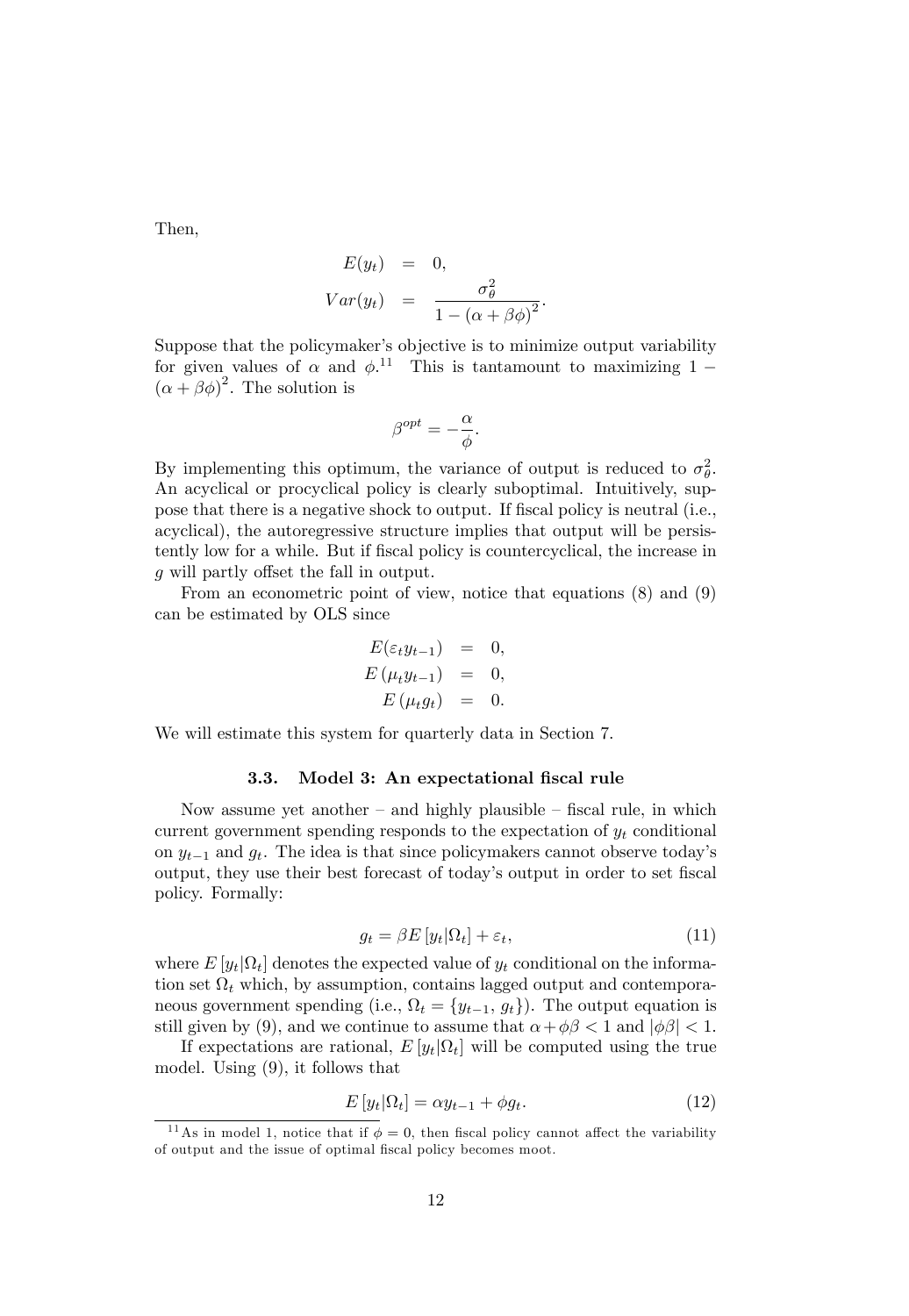Substituting (12) into (11),

$$
g_t = \frac{\alpha \beta}{1 - \beta \phi} y_{t-1} + \frac{\varepsilon_t}{1 - \beta \phi}.
$$
 (13)

The equations to be estimated would then be (9) and (13). While these equations are econometrically the same as those to be estimated for Model  $2$  – given by (8) and (9) – in this case the coefficient on  $y_{t-1}$  does not capture  $\beta$ . To recover  $\beta$ , we need to compute the following (denoting by  $\beta$ the coefficient on  $y_{t-1}$  in equation (13)):

$$
\beta = \frac{\tilde{\beta}}{\alpha + \phi \tilde{\beta}}.
$$

In sum, the coefficient  $\beta$  (which captures the stance of fiscal policy) will differ between Models 2 and Model 3. But note that  $\beta > 0$  if and only if  $\beta > 0$ , so our conclusions regarding the cyclicality of fiscal policy would be the same with both models.

Assuming again that this model captures a Keynesian world, what is the optimal fiscal policy? Substituting  $(13)$  into  $(9)$  yields:

$$
y_t = \sum_{j=0}^{\infty} \left(\frac{\alpha}{1 - \phi \beta}\right)^j \theta_{t-j},
$$

where

$$
\theta_t \equiv \frac{\phi}{1 - \beta \phi} \varepsilon_t + \mu_t.
$$

Hence,

$$
Var(y_t) = \frac{(1 - \phi \beta)^2}{(1 - \phi \beta)^2 - \alpha^2} \sigma_{\theta}^2.
$$

It is easy to check that  $Var(y_t)$  is a strictly increasing function of  $\beta$ . Hence, the optimal fiscal policy will be to set a value of  $\beta$  as low as possible; that is,  $\beta \rightarrow -1/\phi$ , which implies that  $\phi \beta \rightarrow -1$ .

#### 3.4. Model 4: A political economy model

Since there are several political economy explanations of procyclical fiscal policy in the literature (Tornell and Lane (1998, 1999), Talvi and Végh (2005), Alesina, Campante, and Tabellini (2008), and Ilzetzki (2007)), it will prove helpful to reinterpret a slight variation of Model 1 along such lines. While the various models differ in the details, the basic idea is that fiscal surpluses are "bad" in the sense that they generate political pressures or rent-seeking activities that tend to increase spending in good times.

To capture this scenario, let the primary surplus be given by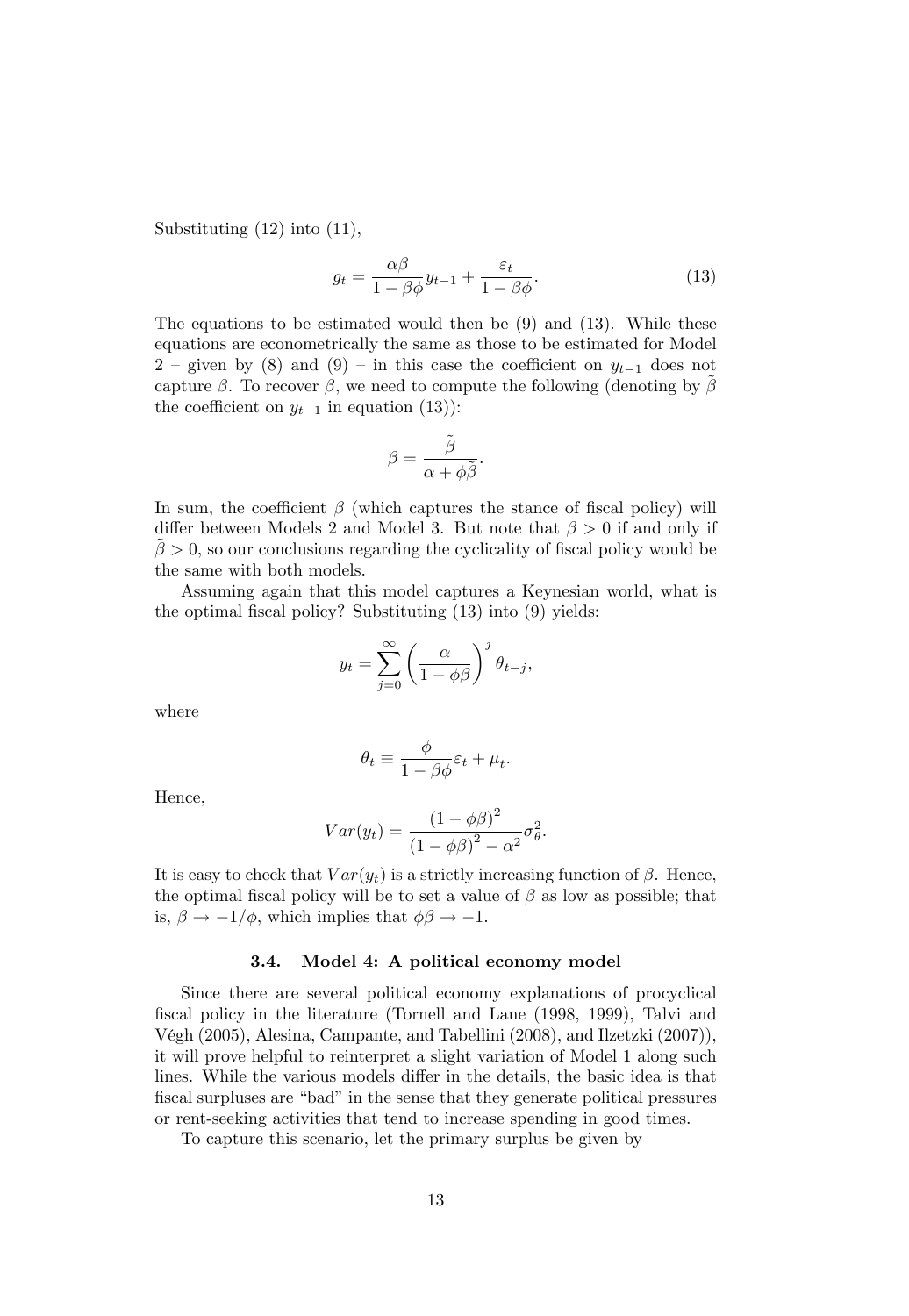$$
S_t \equiv \eta y_t - g_t,\tag{14}
$$

where  $\eta y_t$  are tax revenues, which are assumed to be proportional to output. In turn, government spending is given by

$$
g_t = \bar{g} + \beta S_t + \varepsilon_t,\tag{15}
$$

where  $\bar{g}$  is the (exogenously-given) level of government spending in the absence of any political distortion and  $\beta$  denotes the magnitude of the existing "political distortion." We expect  $\beta \geq 0$ . Substituting (14) into (15), we obtain:

$$
g_t = \frac{\bar{g}}{1+\beta} + \frac{\beta\eta}{1+\beta}y_t + \frac{\varepsilon_t}{1+\beta}.\tag{16}
$$

The second equation in this model would remain unchanged (relative to Model 1) and remain given by equation (2).

The system to be estimated (given by equations (2) and (16)) would be the same as in Model 1 but, of course, the interpretation of the coefficient on y in equation (16) would be different. While we cannot "identify"  $\beta$ , if the estimated coefficient is positive we would infer that  $\beta > 0$  since, in practice,  $\eta > 0$ <sup>12</sup> A positive coefficient would thus be interpreted as evidence of a "political distortion" and a positive  $\phi$  as evidence of an expansionary effect of government consumption.<sup>13</sup>

#### 3.5. Model 5: A simple VAR

#### 3.5.1. Set-up

In Model 2, we assume that output follows an  $AR(1)$  process and that government consumption can only respond to output with a one-quarter lag. A natural extension is to allow for both output and government consumption to follow a vector-autoregressive process including more lags. In Section 8 we estimate the following system:

$$
AY_t = \sum_{k=1}^{j} C_k Y_{t-k} + Bu_t,
$$
\n(17)

where the vector  $Y_t =$  $\int g_t$  $y_t$  $\overline{ }$ includes the two variables of interest. The 2x2 matrix  $C_k$  estimates the own- and cross-effects of the  $k^{th}$  lag of the the variables on their current observation. The matrix  $B$  is diagonal, so

 $12$  See, for example, Ilzetzki (2007) and Talvi and Vegh (2005). The latter find a correlation of 0.47 between (the cyclical components of ) GDP and tax revenues in a sample of 56 countries (industrial and developing).

<sup>&</sup>lt;sup>13</sup>Notice, of course, that the question of what would the optimal value of  $\beta$  be does not apply since, by construction,  $\beta$ , is capturing some pre-existing political distortion.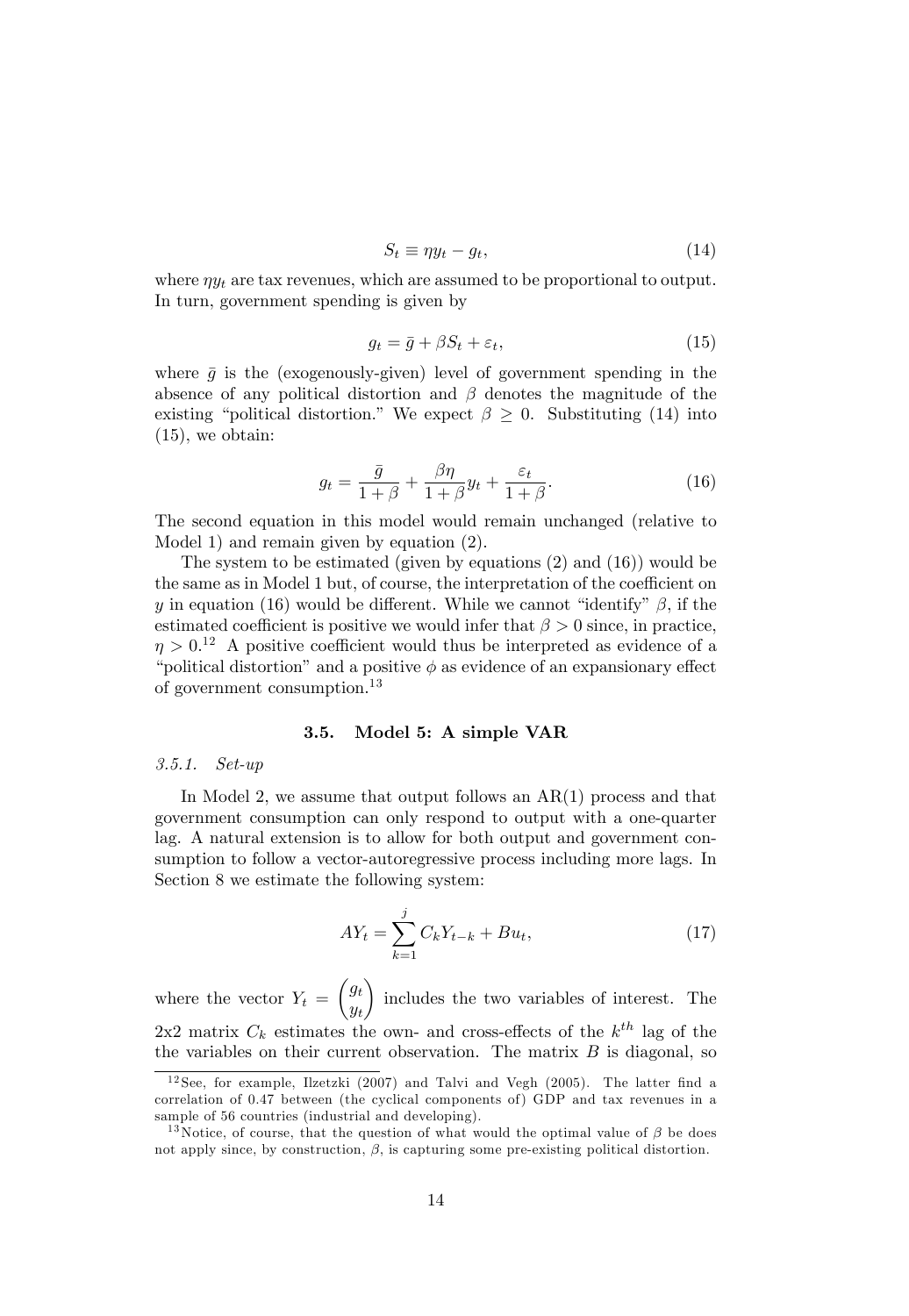that the vector  $u_t$  is a vector of orthogonal, i.i.d. shocks to government consumption and output. Finally, the matrix A allows for the possibility of simultaneous effects between  $g_t$  and  $y_t$ .

To fix ideas, notice that Model 2 is, in fact, a particular case of  $(17)$ . To see this, let  $j = 1$  and A and  $C_1$  be given by

$$
A = \begin{pmatrix} 1 & 0 \\ a_{21} & 1 \end{pmatrix},
$$
  

$$
C_1 = \begin{pmatrix} 0 & \beta \\ 0 & \alpha \end{pmatrix},
$$

with  $a_{21} = -\phi$ . Then, the system (17) is identical to the one given by (8) and (9). Following Blanchard and Perotti (2002), the assumption that in the matrix A,  $a_{12} = 0$  (reflecting the assumption that  $y_t$  does not affect  $g_t$ ) is common in the VAR estimates of the effectiveness of fiscal policy.

#### 3.5.2. Impulse Responses

In order to compare our VAR results with the results from our OLS, IV, and GMM regressions, we need to be careful in interpreting the impulse responses.<sup>14</sup>

The impulse response of g to an output shock,  $\mu$ , after one quarter is defined as  $\partial g_{t+1}/\partial \mu_t$ . Leading (8) and then substituting (9) into (8), we obtain:

$$
g_{t+1} = \alpha \beta y_{t-1} + \phi \beta g_t + \beta \mu_t + \varepsilon_{t+1}.
$$

Hence:

$$
\frac{\partial g_{t+1}}{\partial \mu_t} = \beta. \tag{18}
$$

In other words, the impulse response function (one period out, in the  $VAR(1)$  system described above) captures precisely the coefficient of the fiscal reaction function. The impulse response in period two (given by  $\partial g_{t+2}/\partial \mu_t$ , however, is a complicated function of the structural parameters. To see this, use  $(9)$  into  $(8)$  to obtain:

$$
g_{t+2} = (\alpha \beta + \beta^2 \phi) (\alpha y_{t-1} + \phi g_t + \mu_t) + \beta \phi \varepsilon_{t+1} + \beta \mu_{t+1} + \varepsilon_{t+2}.
$$

Hence:

$$
\frac{\partial g_{t+2}}{\partial \mu_t} = \alpha \beta + \beta^2 \phi.
$$
 (19)

This gives us the full dynamic response of g to the output shock two periods following a shock, which comprises the following two factors:

 $14$ While the logic that follows is not new (see, for instance, Blinder (2004)), it is worth spelling it out in the context of our particular application.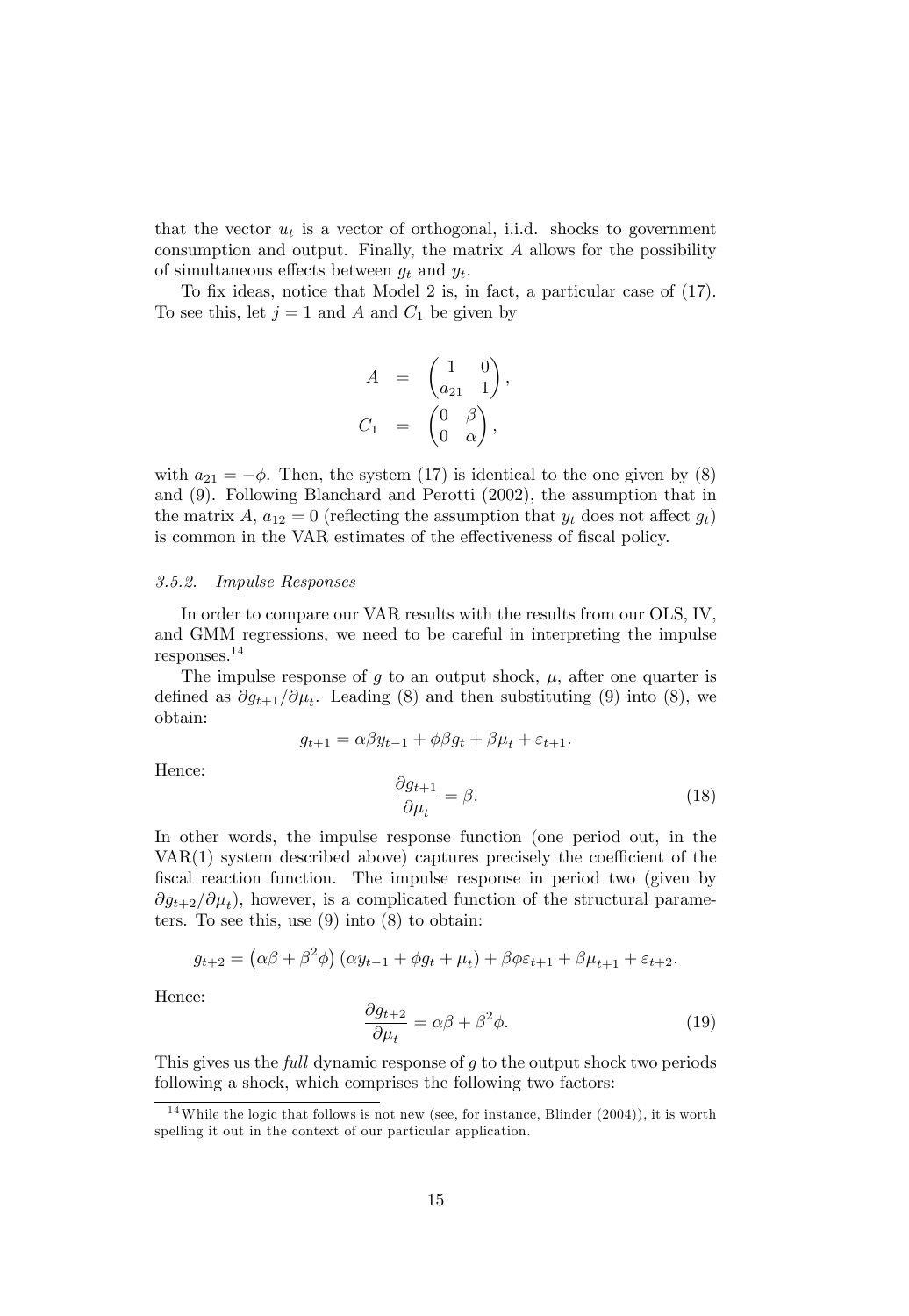- 1. The fiscal "policy rule" response to additional changes in output in the following period due to the autoregressive process that output follows  $(\alpha\beta)$ .
- 2. The second-order effect of the fiscal policy rule's response to the fiscal policy's expansionary effect in the first period  $(\beta^2 \phi)$ .

Note that there is no *direct effect* of the output shock on government consumption through the Öscal policy rule in (19), stemming from our assumption that the system is  $VAR(1)$ . Fiscal policy's direct response to the  $\mu_t$  shock already occurred in the first period. If we wanted to capture this entire effect, we would look at the cumulative impulse response function in period two, defined as:

$$
\frac{\partial g_{t+1}}{\partial \mu_t} + \frac{\partial g_{t+2}}{\partial \mu_t} = \beta + \alpha \beta + \beta^2 \phi.
$$

However  $-$  and to conserve space  $-$  we will not be plotting the cumulative effect. The second value of our impulse responses will therefore correspond to  $(19).^{15}$ 

#### 3.5.3. Interpretation

As equation  $(1)$  makes clear, when we perform IV/GMM estimations and estimate the parameter  $\beta$ , we are measuring how government consumption reacts contemporaneously to all output movements, whether anticipated or not. In other words, IV/GMM estimations are able to address the issue of causality but not of forecastability since, by definition, we would not be able to forecast an unanticipated shock to output and hence the fiscal response. In contrast, in the VAR estimations, we will be isolating the effects of unanticipated output shocks on government consumption. As discussed in McCallum (1999), whether this particular exercise is valuable depends on the importance of unanticipated output shocks for government consumption compared to the effects of systematic (i.e., forecastable) changes in output. Since this is clearly an open question at this point, we remain agnostic on this issue and choose to use different techniques that allow us to investigate the effects on government consumption of both forecastable and unforecastable changes in output.

 $15$ Needless to say, comparisons between the impulse responses and the other regressions will be further complicated by the fact that we are running a VARs with more lags than a VAR(1), for which all the above analysis is given. With a  $VAR(T)$  (T>3), the 4-quarter lagged impluse response of g to  $\mu$   $(\partial g_{t+4}/\partial \mu_t)$  is a complex formula including  $\beta_1...\beta_4$ ,  $\alpha_1...\alpha_3$  and  $\phi_1...\phi_3$ . But the key message remains the same: the impulse response in the first period out captures  $\beta$ , whereas all ensuing values capture a complicated combination of structural parameters.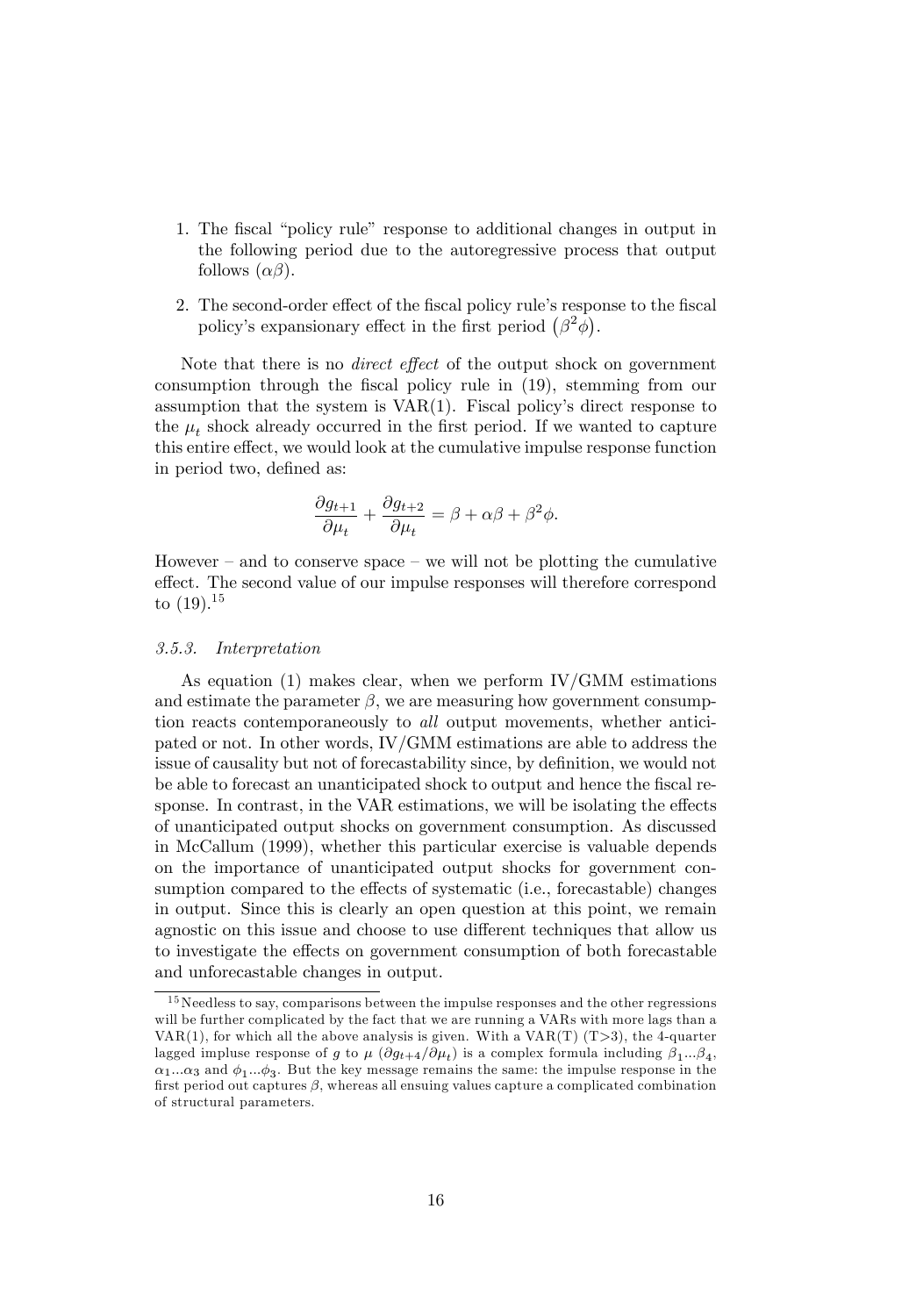#### 4. THE DATA

In order to carefully explore the question of fiscal cyclicality, we employ a data set of quarterly frequency, including government spending, business cycle, and control variables. A detailed description of the data appears in Appendix 1. The data comprises 27 developing countries and 22 high-income countries. Income groupings are primarily based on the World Bank's classification in  $2006<sup>16</sup>$  To ensure the integrity of quarterly data, only developing countries who subscribe to the International Monetary Fund's (IMF's) Special Data Dissemination Standard are included. Only those years for which data was originally collected at quarterly frequency are studied, and countries with less than 8 years (32 quarters) of data have been excluded. The coverage spans from as early as Q1 of 1960 to as late as Q4 of 2006, but varies from country to country. Similar results obtain when a balanced panel including the quarters 1996Q1 to 2006Q3 is used. The main data source is the IMF's International Financial Statistics (IFS) database; we used national sources as well as the database of Agenor et al (2000) to expand the coverage.

The main variables of interest in exploring the cyclicality of fiscal policy are real central government spending, real general government consumption, and real GDP. As mentioned earlier, an exploration of the cyclicality of Öscal policy should focus on indicators that are under direct control of the Öscal authorities: government spending and tax rates. Since time series on tax rates are available for only a small number of countries, we focus on government spending. The main results will be for the behavior of real general government consumption. For comparison, we will occasionally report results using central government real total spending as the fiscal measure. Estimations are less precise when using government spending since fewer countries report this measure on a quarterly basis.<sup>17</sup> Also, the overlap between quarterly measures of total spending of the central government and GDP include very short time series for a number of countries.

There is a trade-off in the choice of the government spending measure. While the use of a general government measure is more inclusive, including both central and local governments, the use of central government spending is more in accordance with the principle of looking at fiscal policy instruments that are directly under the control of a single fiscal agent. On the other hand, total central government spending includes more spending

 $16$  Israel was classified as a high-income country in 2006, but was a developing country for some of the sample period. Korea graduated into the high-income category in 2001. The Czech Republic became a high-income country in 2007. We classify these three countries as "developing" since they met this criterion for much of the sample. The exclusion of these three countries from the developing country sample or inclusion in the high-income sample does not alter our results.

 $17$ In fact, the problem is more accute for high-income countries than for developing countries, as many European Union countries stopped reporting this measure on a quarterly basis in the mid-1990s.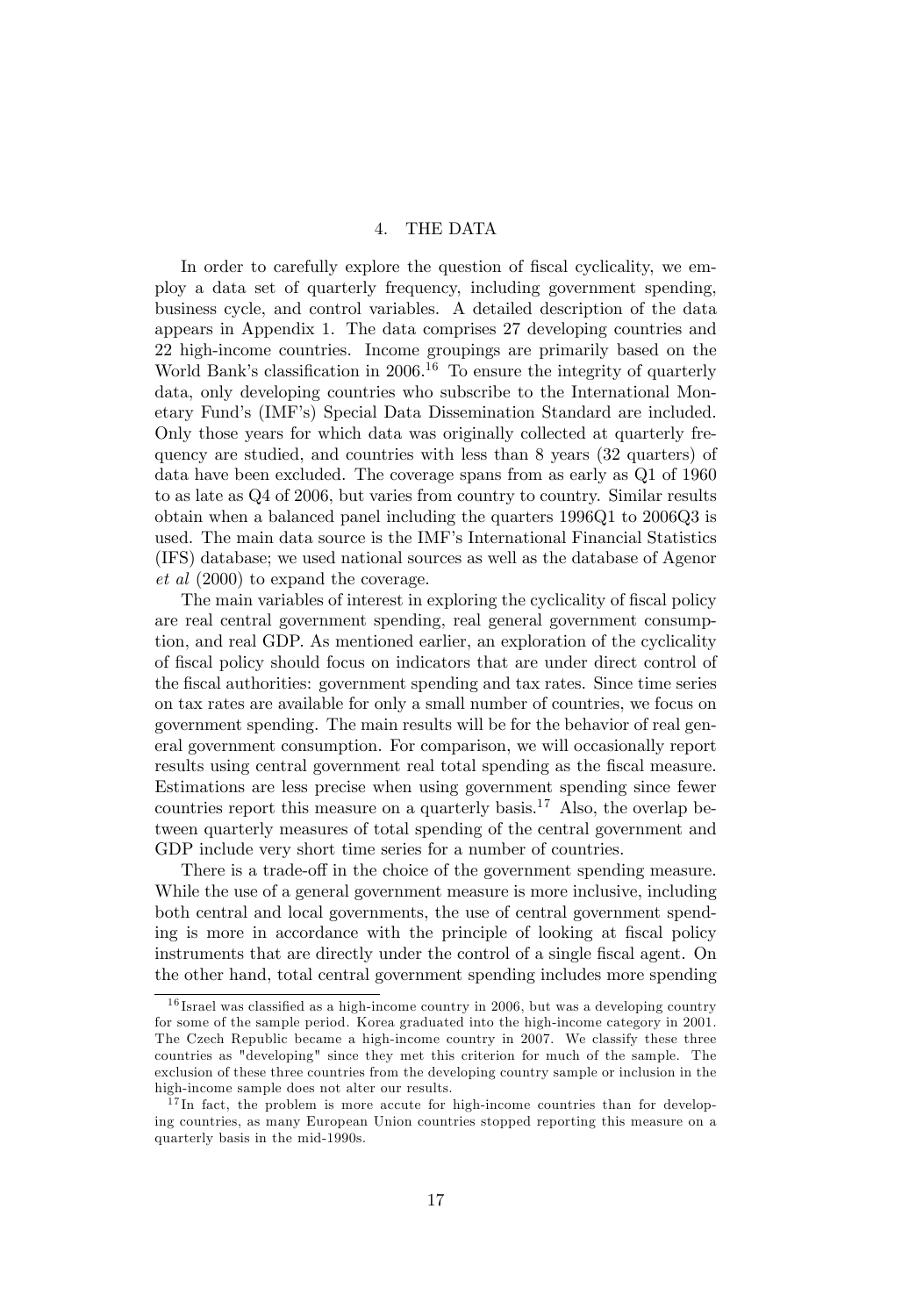categories, such as government investment and transfers, but also interest payments, which makes this measure more noisy. Much of the literature on the cyclicality of Öscal policy has used real central government spending (e.g. Kaminsky, Reinhart and VÈgh (2004), and Alesina, Campante and Tabellini  $(2008)$ , while much of the literature on the effectiveness of fiscal policy in high-income countries has looked at government consumption or a combination of government consumption and investment (e.g. Blanchard and Perotti (2002), and Perotti (2004)).

#### 4.1. Variables of interest

Indices of real government spending and real government consumption are created as follows. We obtain real data directly from national sources, whenever available. For the remaining countries, we deflate nominal government spending measures with the consumer price index (CPI). Nominal government spending variables, normalized to one in a base quarter, are deflated using a CPI index with a similar base year. Measures of real government spending and consumption deáated by the CPI, the GDP deflator, or reported directly from national sources are highly correlated for countries where more than one of these variables are available.

Real gross domestic product is taken directly from national accounts.

As additional controls and instruments, we include exogenous shocks that may drive the business cycle. We instrument GDP with international financial conditions using a measure of global interest rates. Specifically, we use the real return on 6-month Treasury bills.<sup>18</sup> This interest rate is weighted for each country based on its degree of financial openness. We scale the interest rate using the measure of Chinn and Ito (2007), rescaled to range between 0 and 1 and averaged over the relevant sample for each country (giving one index of Önancial openness per country). As in Jaimovich and Panizza (2007), we also use an instrument representing real external shocks, using an index of the real GDP growth of each countryís trading partners. The construction of this variable is discussed in Appendix 1.

All series (except for interest rates) are in logs and, when not reported in seasonally-adjusted terms, seasonally-adjusted using the X-11 algorithm. Seasonally adjusting the data using seasonal dummies yields similar results.

#### 4.2. Annual data

For estimations at the annual frequency, we use the dataset of Kaminsky, Reinhart, and Végh  $(2004)$ . The data sources are different (primarily the IMF's World Economic Outlook). A detailed description of the data can be found in Kaminsky, Reinhart and Végh (2004). The sample of countries (21 high-income and 81 developing countries) and years (1961-2003)

 $18$ We use an adaptive-expectations measure of real interest rates. Results are identical with an ex-post measure of real interest rates.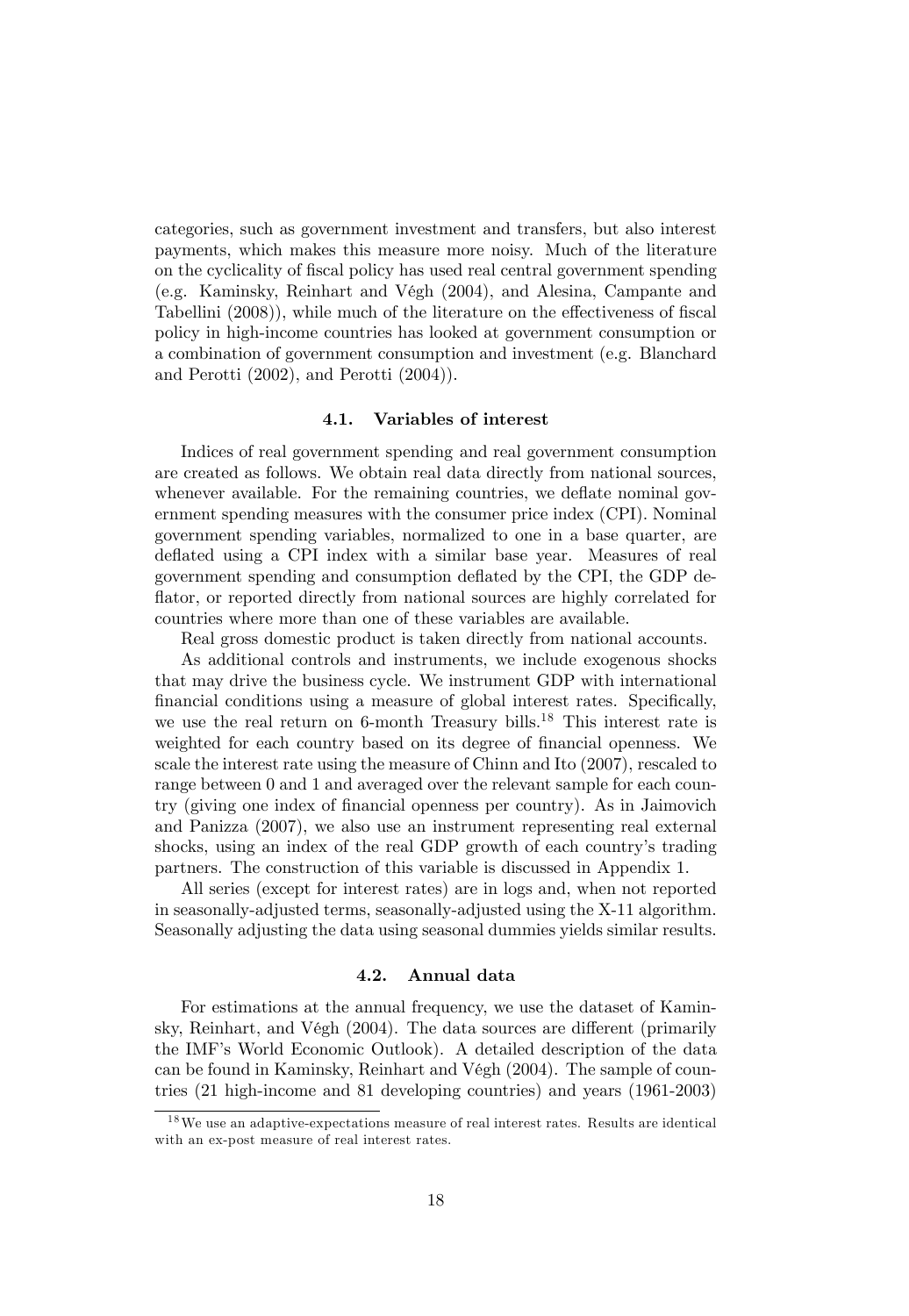is larger. We sacrificed consistency of data sources between the quarterly and annual samples for the sake of a larger sample size.

#### 5. STYLIZED FACTS

Table 1 presents the basic stylized facts of our quarterly sample. The table presents regressions of (changes in the logs of) measures of real government spending against GDP. Results are of panel regressions with country fixed effects. The first column revisits the familiar stylized fact that government spending is procyclical in developing countries, regardless of the spending measure studied. The results are statistically significant at the 99 percent confidence level. The second column presents the results of similar regressions for high-income countries. While government consumption is mildly procyclical, it is far less procyclical than in developing countries. We can reject at the 99 percent confidence level that the coefficient is the same for the two income groups. Total government spending, on the other hand, is acyclical. The estimation is, however, very imprecise, due to the smaller sample size. Appendix Table A1 repeats the OLS regression for government spending, using industrial production as a proxy for output. This increases our sample size. The estimated parameters are virtually unchanged, but we can reject at the 99 percent confidence level that the cyclicality of government spending in the two income groups is the same.

Table 2 shows similar results using annual data. All measures of government spending are highly procyclical in developing countries. In highincome countries, total government spending is acyclical, but government consumption and investment are procyclical. The main difference between high-income countries and developing countries is in total government spending, where we can establish that government spending is more procyclical in developing countries (with 99 percent confidence). There is no statistically significant difference between the other measures in highincome and developing countries.

In the last row of this table, we provide evidence of the acyclicality of interest payments, in both income categories. This indicates that the cyclicality of debt service is not driving the cyclicality of total government spending. We conjecture that, in high-income countries, government spending is less countercyclical than government consumption largely because of transfers (i.e., the automatic stabilizers that are in place in high-income countries).

In summary, a basic OLS regression reconfirms that government consumption and total spending are procyclical in developing countries. In high income countries, government consumption is procyclical but government spending is acyclical. With quarterly data, we can reject the hypothesis that the cyclicality of government spending and consumption is the same in the two income groups.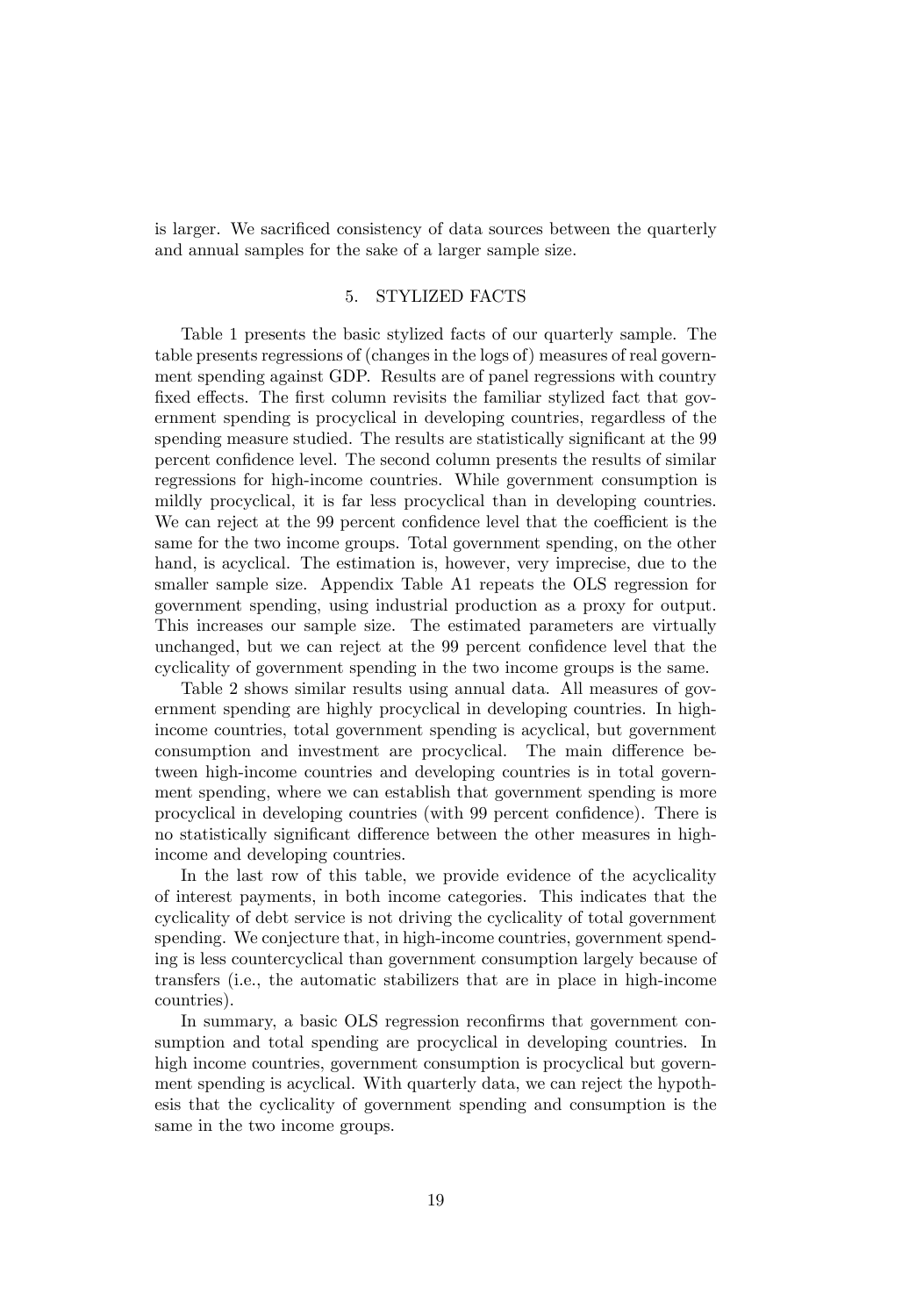#### 6. A TWO-STAGE-LEAST-SQUARES APPROACH

We now turn to the question of causality. Is fiscal *policy* procyclical in developing countries, or is reverse causality driving these results? A natural approach is a two-stage-least-squares (2SLS) regression. Such an approach has been suggested by Rigobon (2004) and Jaimovich and Panizza (2007). We first conduct a similar exercise as in Jaimovich and Panizza  $(2007)$ , using our quarterly data set. In a panel regression, with country fixed  $\theta$  effects, we regress the change in  $(\log)$  real government consumption on the change in (log) real GDP, where the latter is instrumented for using the contemporaneous value and three lags of the weighted GDP growth of each country's trading partners. In effect, we are estimating  $\beta$  in equation (1), using 2SLS to correct for the potential bias suggested by (7).

Jaimovich and Panizza (2007) argue that this instrument is valid. Trading partners' growth measure is correlated with output. There is no a priori reason to suspect that external trade shocks have an effect on government spending except through the business cycle channel. Finally, it is unlikely that government spending of smaller economies has an effect on the growth rates of their trading partners, which include mainly larger economies. This latter critique may be valid for the larger economies in the sample, so that our results for high-income countries should be taken with a grain of salt.

The results are summarized in Table 3. The OLS regressions, shown in the first row of the table, repeat the second row of Table 1. Real government consumption is procyclical in both income groups, but far more so in developing countries. The second row reports the results of the 2SLS regression. Standard errors are in parenthesis and F-statistics for the first stage regressions are in brackets. While the point estimate for the cyclicality of government consumption in developing countries is similar to that of the OLS regression, the results are inconclusive. Like in Jaimovich and Panizza (2007), the standard errors of the 2SLS estimates are large and the 2SLS estimate is not statistically distinguishable from the OLS estimate. We cannot reject that government consumption is highly procyclical, acyclical, or even countercyclical in developing countries. In contrast to Jaimovich and Panizza (2007), we cannot reject that the instrument we are using is a weak instrument, based on the test proposed by Stock and Yogo (2002).

For sake of comparison, we recreate Jaimovich and Panizza's (2007) result in Table A2, using annual data. Table A3 reports results of regressions using quarterly data, with total central government spending as the fiscal variable, which provides the quarterly-frequency analog of Jaimovich and Panizzaís (2007) annual regressions. In both cases, the estimates are too imprecise to make robust inferences about the cyclicality of fiscal policy.

Jaimovich and Panizza (2007) put forth these inconclusive estimates as evidence that previous estimates of the cyclicality of fiscal policy are driven by reverse causality. In contrast, we view these inconclusive results more literally. As we will see in the following sections, using quarterly data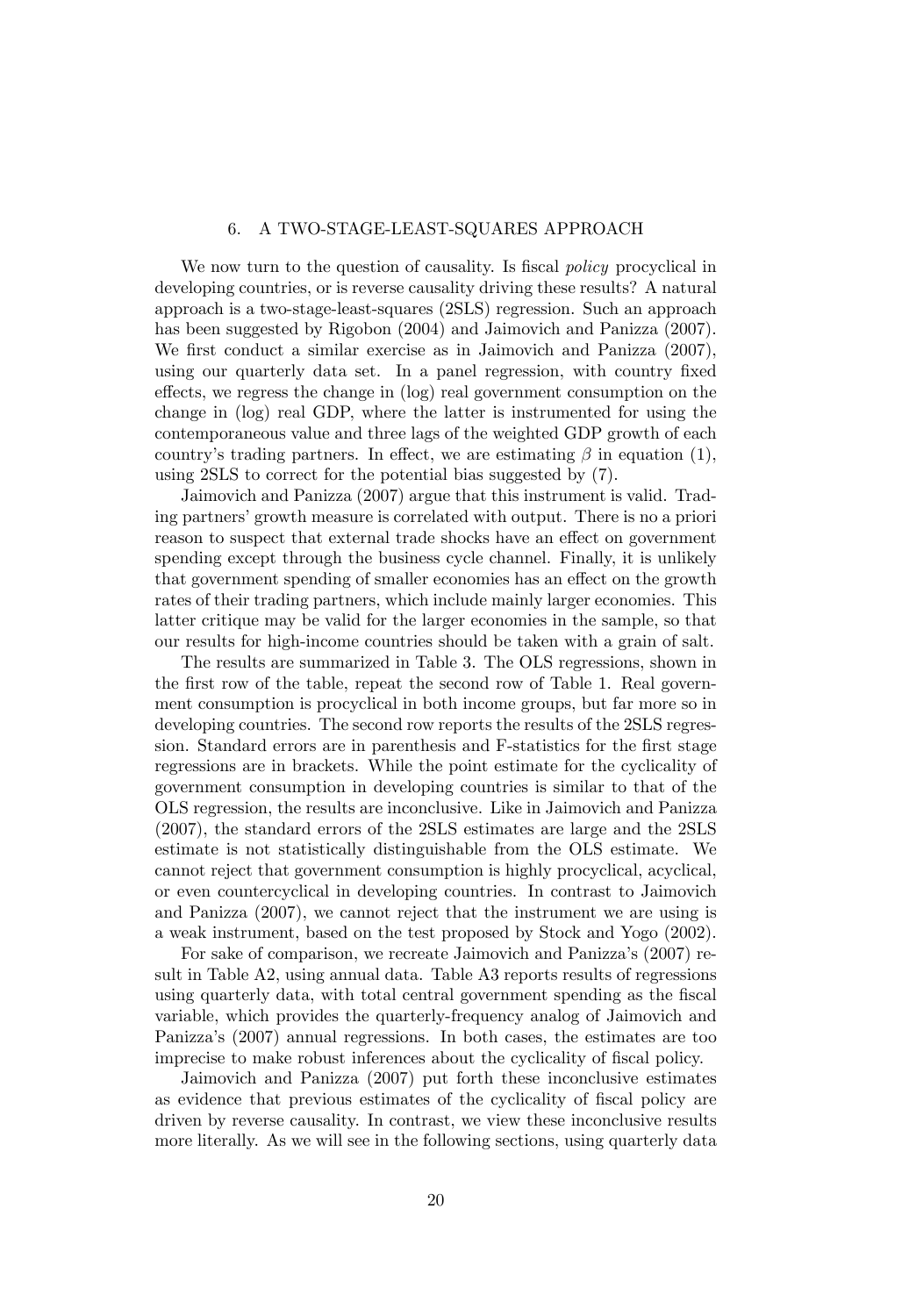and different choices of instruments and estimation strategies yields more precise estimates, allowing us to make more accurate inferences regarding the cyclicality of fiscal policy.

In order to compare Jaimovich and Panizza's (2007) results with some of the other results obtained in the literature, we report in Table A4 an estimation using an alternative instrument. We use GDP growth in year  $t-1$ as an instrument for growth in year  $t$ . This estimation strategy has been used in this context by Braun (2001), Galí and Perotti (2003), and Lane (2003). With this 2SLS strategy, our finding of procyclical government spending in developing countries and acyclical spending in high-income countries are robust to an instrumental-variables estimation. Similar results obtain when lagged GDP growth and the weighted GDP growth of each countryís trading partners are both used as instruments. It should be noted, however, that the strong serial correlation of GDP may make lagged-GDP an imperfect instrument, as GDP at time  $t-1$  may still be correlated with the error term at time t.

In summary, the results using instrumental variables regressions give mixed results, either providing support for the notion that fiscal policy is procyclical in developing countries or inconclusive results. The following section attempts to provide more robust evidence.

#### 7. GMM

We now propose an alternative estimation strategy, which uses a GMM estimator. To formalize our estimation strategy, consider the estimation of equation (1) using panel data:

$$
g_{i,t} = \alpha_1 + \beta y_{i,t} + \varepsilon_{1i,t},\tag{20}
$$

where  $y_{i,t}$  is the output of country i in quarter t,  $g_{i,t}$  is real government consumption, and  $\beta$  is the parameter of interest, which reflects the cyclicality of government consumption. Tables 1 and 2 estimate (20) using OLS regressions and find that government consumption is procyclical in developing countries. However, as (7) indicates, this estimate may be biased.

The typical procedure to correct for this bias when estimating the parameter  $\beta$  is to find a set of instrumental variables Z that are correlated with y, but such that  $EZ_{j,i,t} \varepsilon_{1i,t} = 0$ , where  $Z_{j,i,t}$  is the  $t^{th}$  observation on instrumental variable  $j$  for country  $i$ . This is precisely the strategy employed in the previous section, in Braun (2001), Lane (2003), Galí and Perotti (2003), and Jaimovich and Panizza (2007).

We propose two improvements on the methodology of the previous section. First, we include an additional instrumental variable. Since the 2SLS estimate of the previous section was inefficient, in the sense that it provided estimates with very large standard errors, efficiency may be improved by including an additional valid instrument. The instrument we propose is the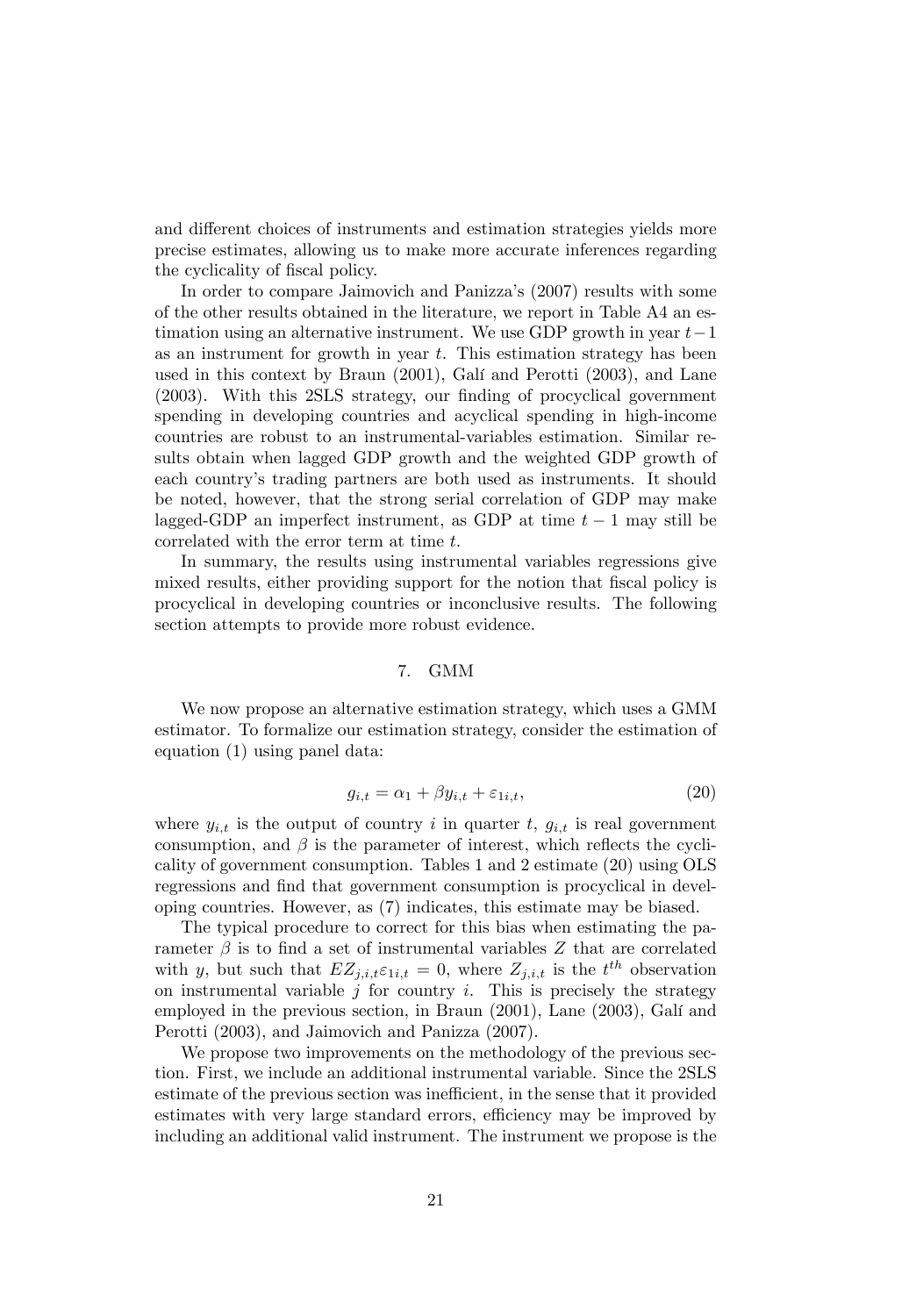real interest rate on six-month U.S. Treasury bills, weighted by a countryspecific measure of financial openness. We use this as a measure of global liquidity conditions. A natural criticism of this instrument is that it might be endogenous in the case of the United States. To address this concern, all regressions reported in this section exclude the U.S. Results are virtually unchanged when the U.S. is included, or when all G7 countries are excluded.

A second improvement concerns the choice of estimator. It is well known that a 2SLS estimator is not the most efficient estimator in the class of IV estimators. Specifically, the 2SLS estimator is a special case of the GMM estimator, with the limitation that the variance-covariance matrix is restricted to be diagonal. Since heteroskedasticity and autocorrelation are both distinct possibilities in a dynamic panel of the sort used here, the 2SLS estimator is asymptotically less efficient than a more generalized GMM estimator. In our GMM estimations, we use a Newey-West (1987) estimate of the covariance matrix, which addresses both heteroskedasticity and autocorrelation.

The GMM estimates in quarterly frequency are summarized in Table 4, with the OLS estimates presented for comparison. Table 4 shows estimates for the cyclicality of government consumption  $-\beta$  in the discussion above. In developing countries, government consumption is procyclical, with a similar point estimate as in the OLS regression. We can reject with 95 percent confidence that government consumption is acyclical or countercyclical. We can also reject with 95 percent confidence that the estimates for high-income and developing countries are the same. From the results for high-income countries, we conclude that the 95 percent confidence interval is [0.13, -0.35], indicating that government consumption is either countercyclical or mildly procyclical.

Both changes with respect to the specification of the previous section are important in improving the efficiency of our estimates. Appendix Table A5 shows 2SLS estimates using the same two instruments. While the results are similar, the estimates are less precise, and we can reject only at the 90 percent confidence level that government consumption is acyclical in developing countries.

In Table A6, we repeat the same exercise using the annual sample. In this case, the standard errors remain very large, making it difficult to draw inferences on the cyclicality of government consumption in developing countries. On the other hand, these estimates do provide some evidence that government consumption may be countercyclical at annual frequencies in high income countries.

#### 8. SIMULTANEOUS EQUATIONS - OLS

In Section 3, we proposed two models of the simultaneous interactions between government consumption and output. In the previous two sections,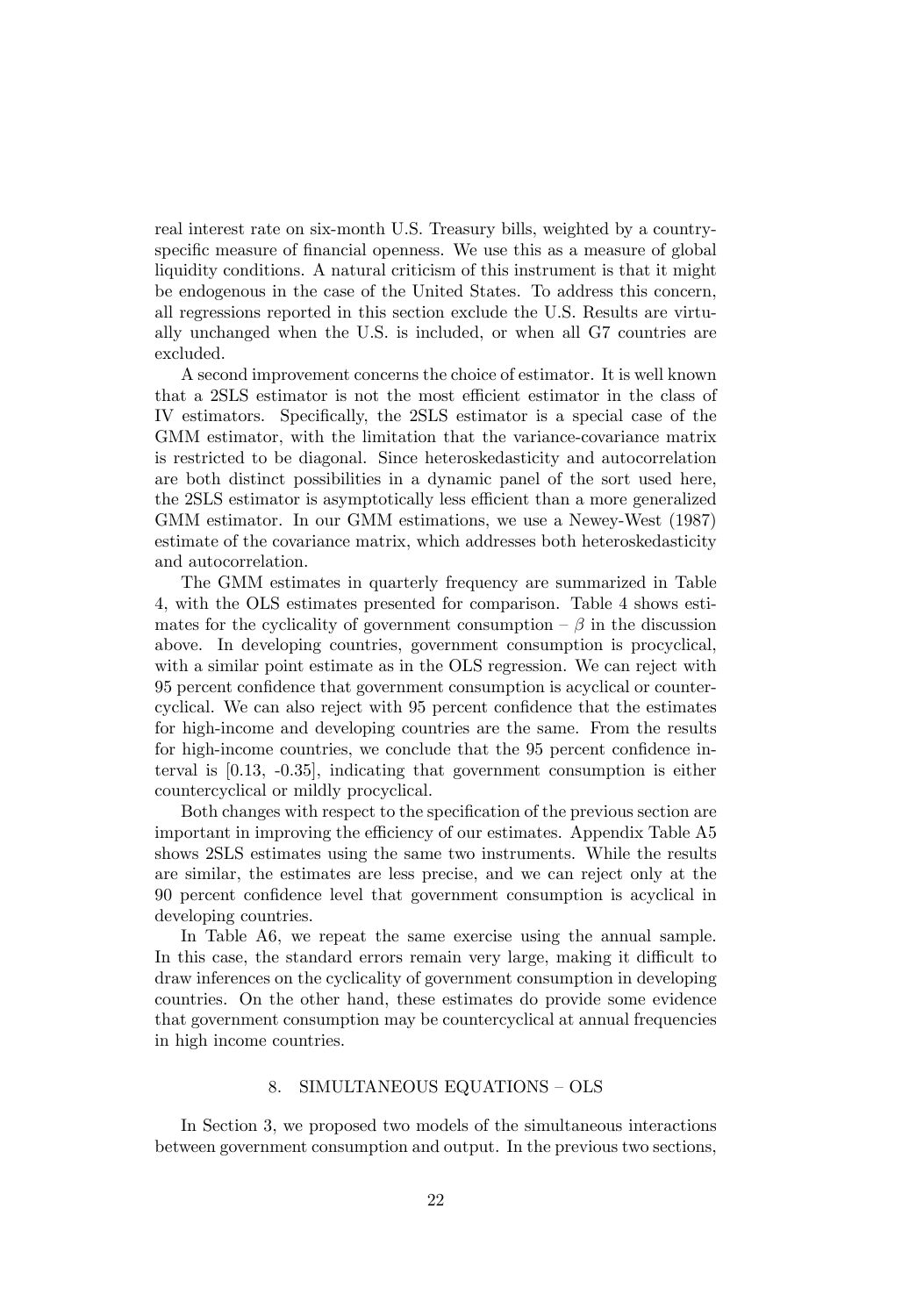we estimated the first model (Model 1), which assumed that government consumption responds to output within the same period. As we suggested, this approach makes sense with either annual data or with quarterly data to the extent that government spending can react to business cycle conditions within a quarter (if, for example, there is some form of automatic stabilization).

In this section, we estimate Model 2. We assume that government consumption can only respond to business-cycle conditions with a onequarter lag. This is similar to the identifying assumption in Blanchard and Perotti (2002), which we use in the VAR estimations of the following section. We estimate equations  $(8)$  and  $(9)$ , using OLS with fixed effects. As indicated in section 3, and unlike Model 1, OLS is not a biased estimator of Model 2.

The results are summarized in Table 5. Government consumption shows a highly-statistically-significant procyclical reaction (with a one-quarter lag) to output. There is also evidence that, in developing countries, government consumption has an expansionary effect on output.

#### 9. A VAR APPROACH

We now turn to a time series analysis. We conduct panel vector autoregressions in an attempt to obtain further evidence on the reaction of fiscal policy to the business cycle. In the regressions that follow, we estimate Model 4:

$$
AY_{i,t} = \sum_{k=1}^{j} C_k Y_{i,t-k} + Bu_{i,t},
$$
\n(21)

where  $Y_{i,t}$  is a vector of variables, reported for country i at quarter t. The vector Y includes the cyclical components of real government consumption and real GDP, as well as additional variables. Cyclical components are measured as deviations from the linear-quadratic trend. We run bivariate regressions, in which the vector  $Y$  includes only the two endogenous variables of main interest. This specification is helpful since in some cases the two main variables are available for longer horizons than the other variables. This is also closer to the simple specification in Blanchard and Perotti  $(2002)$ . In separate regressions  $-$  and for comparison purposes  $-$  we also control for the real return on 6-month U.S. Treasuries and the weighted growth of each country's trading partners.

The matrix  $C_k$  measures the response of the variables, Y, to a k-quarter lagged change in the model's variables. For example, the appropriate element of the matrix  $C_k$  will be an estimate of the lagged fiscal policy response (in terms of government consumption) to changes in GDP. The term  $\varepsilon_{i,t} = A^{-1}Bu_{i,t}$  is a vector of error terms reflecting one-period forecast errors of  $Y$ . As is common, we decompose this error term into a vector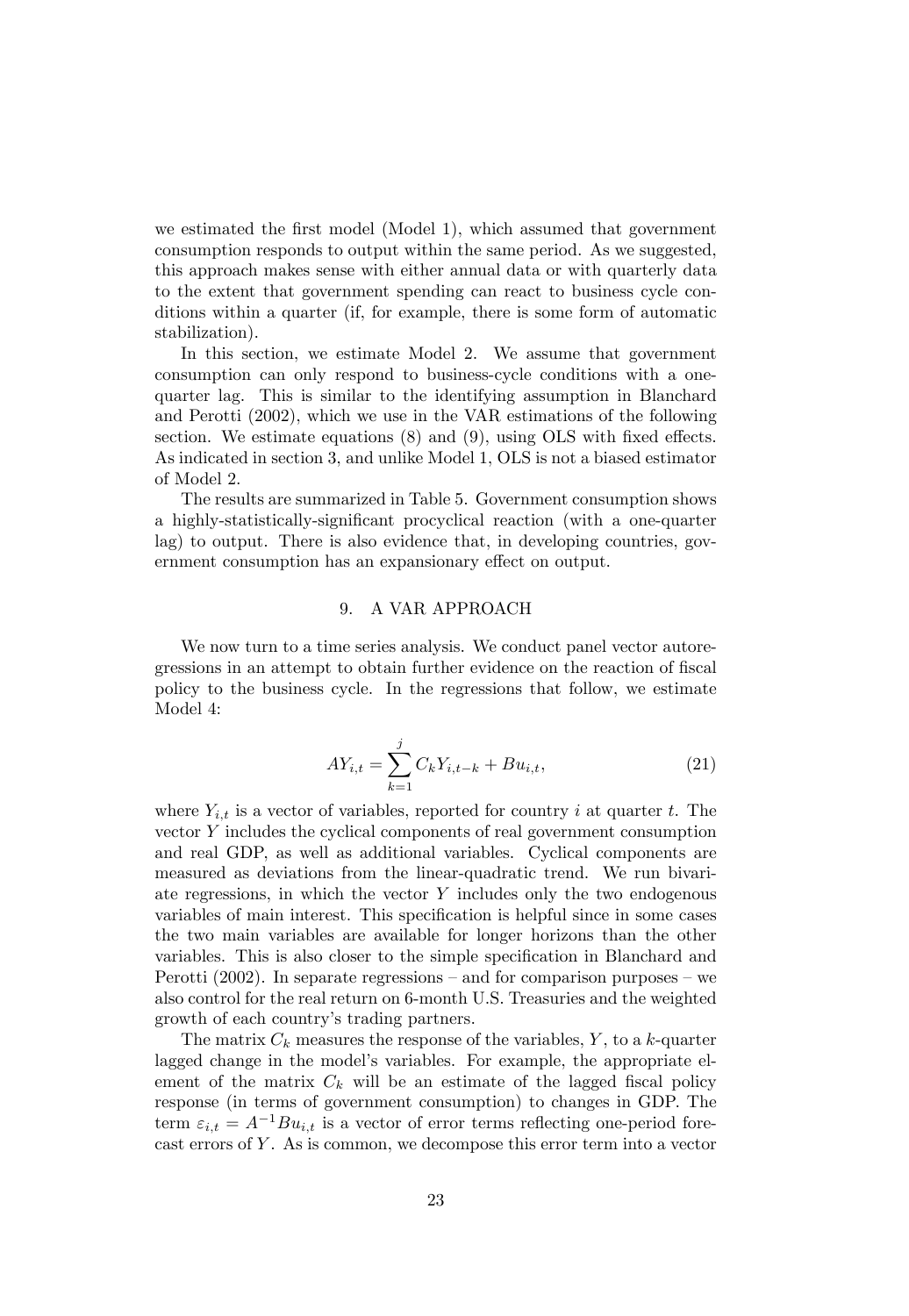of structural shocks  $u_{i,t}$ . The matrix B is assumed to be diagonal, so that each structural shock has a direct effect on only one variable in  $Y$ . However, the matrix  $\vec{A}$  reflects contemporaneous effects of the variables on one another.

We estimate  $(21)$  in the two specifications described ("bivariate" and ìfullî, the latter with additional controls). In each case, the number of included lags (ranging from 1 to 8 quarters) was determined based on the Schwartz information criterion. The choice of lags does not affect the results. We also included country fixed effects.<sup>19</sup>

#### 9.1. Granger causality

We begin our time series analysis by conducting a Granger causality test of the two variables of interest. Table 6 reports these results. The top panel presents results for developing countries and the bottom for highincome countries. We report the results of Wald tests for the exclusion of lags of real GDP from the regression where real government consumption is the dependent variable and conversely for the exclusion of lags of real government consumption from the real GDP regression.

A robust result emerging from the test is that we can reject at the 99 percent conÖdence level for both income groups the null that the business cycle does not Granger-cause government consumption. Meanwhile, the null that government consumption does not Granger cause GDP is rejected only in the full specification for high income countries. This provides evidence that the co-movement of these two variables is likely due to a policy response, rather than a reverse effect of government consumption on output.

#### 9.2. Impulse responses

The system described by  $(21)$  is under-identified without further assumptions about the matrix  $A$ . We make the following identifying assumptions:

1. Government consumption requires at least one quarter to respond to GDP (and other variables). This assumption, whose logic is founded on the fact that Öscal policy has inherent implementation lags, follows Blanchard and Perotti  $(2002).^{20}$ 

 $19As$  Nickell (1981) has suggested, dynamic models with fixed effects may provide biased estimates. While this bias cannot be dismissed entirely for dynamic panels with short time series, Judson and Owen (1999) estimate that a VAR based on OLS with crosssectional dummy variables provides less biased estimates than Arellano-Bond (1991) type estimators, in unbalanced panels with at least 30 longitudinal observations. This condition is met for all countries in our sample.

 $^{20}$  Notice that this identifying assumption is not necessarily inconsistent with the GMM results of Table 4 since in that case the contemporaneous impact of output on government spending captures both anticipated and unanticipated changes in output whereas in the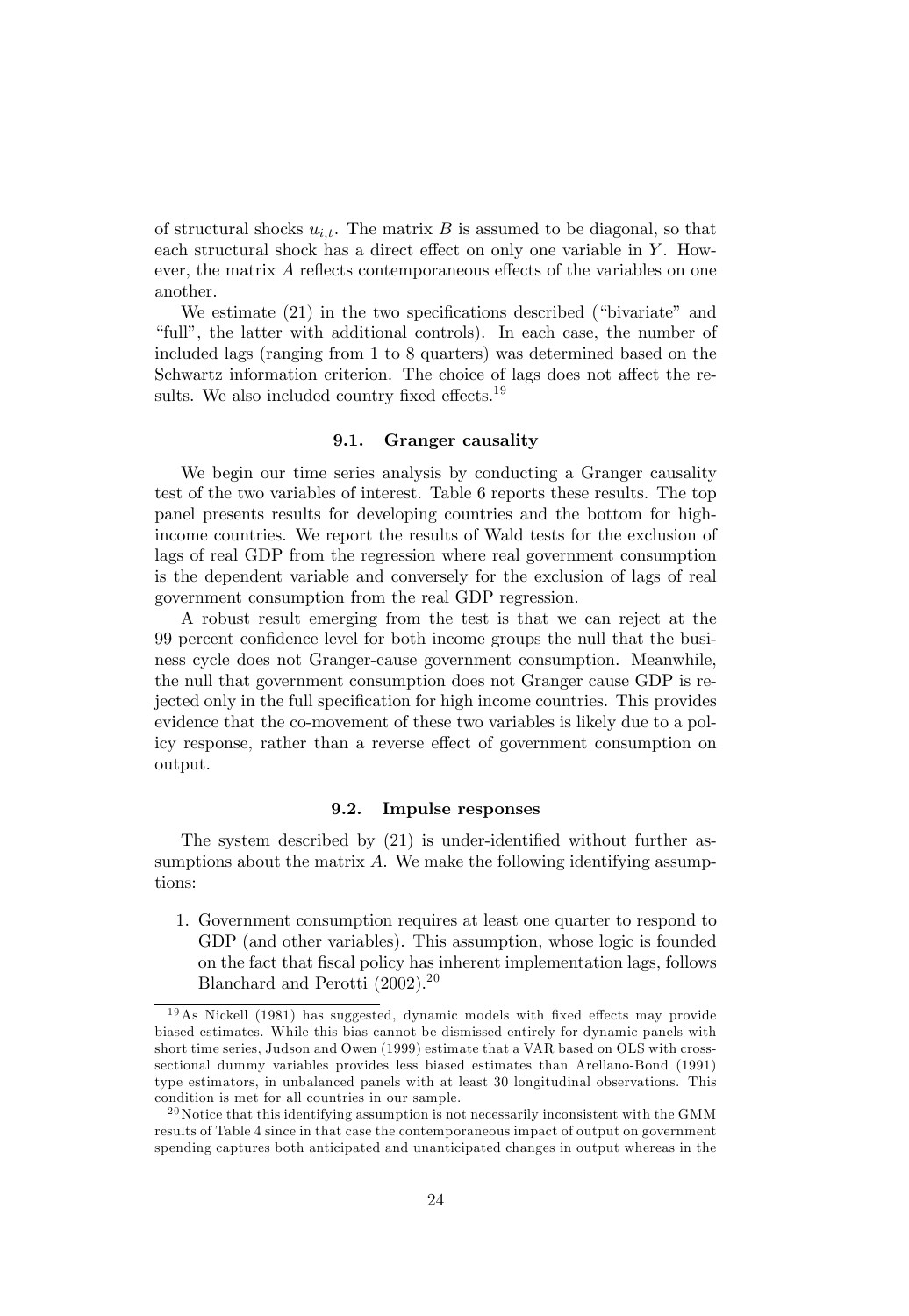2. As before, we assume that the real interest rate on 6-month U.S. Treasuries and the weighted growth of countries' trading partners cannot be affected by other variables (or each other). We exclude the U.S. from the high-income country sample to make the exogeneity of these variables more plausible in this income group.

The estimated impulse responses for developing countries are shown in Figures 1-2. Dotted lines reflect two-standard-deviation bands. Figures 1 and 2 present the responses of GDP and government consumption, respectively, to a 10 percent impulse to the two variables. In Figure 1, a 10 percent positive shock to government consumption leads to a statistically significant effect on output of about 0.96 percent on impact and a peak effect in quarter 3 of 1.1 percent. Given an average share of government consumption in GDP in our sample of developing countries of 17.4 percent, these figures translate into multipliers of 0.55 on impact and 0.63 at the peak. On the other hand, Figure 2 shows that a 10 percent shock to GDP leads to an increase of around 3 percent in government consumption after two quarters. We thus see evidence of both procyclical government consumption and an expansionary effect of fiscal policy. Taken together, these effects imply that procyclical fiscal policy tends to reinforce the underlying business cycle.

Our identifying assumption relies on the fact that government consumption cannot respond contemporaneously to shocks. The same identifying assumption is not valid for total government spending, since this variable also includes automatic stabilizers, which may respond to business cycle shocks within the same quarter. It is nevertheless interesting to observe in Figures A1-A4 that the result regarding the procyclicality of government consumption in developing countries carries over to total government expenditure. This result holds regardless of whether government spending (Figures A1-A2) or GDP (Figures A3-A4) is ordered first.

Figures A5 and A6 show impulse responses of GDP and government consumption, respectively, in a VAR regression when the additional variables are included. The results obtained before are robust to these additional variables. Government consumption shows a sizable procyclical response to GDP and to trading partners' GDP and a negative response to increases in global borrowing rates.

Figures 3 and 4 repeat the exercise for high-income countries. Figure 3 shows that a 10 percent shock to government consumption leads to a significant output effect on impact of 0.72 percent and to a peak effect in quarter 9 of 1.7 percent. Given an average ratio of government consumption to GDP in our sample of high income countries of 18.6 percent, these figures

VAR case the contemporaneous effect refers only to unanticipated changes. In other words, it seems plausible to argue that while *anticipated* changes in output can affect government spending contemporaneously (through fiscal rules), unanticipated changes cannot (due to implementation lags).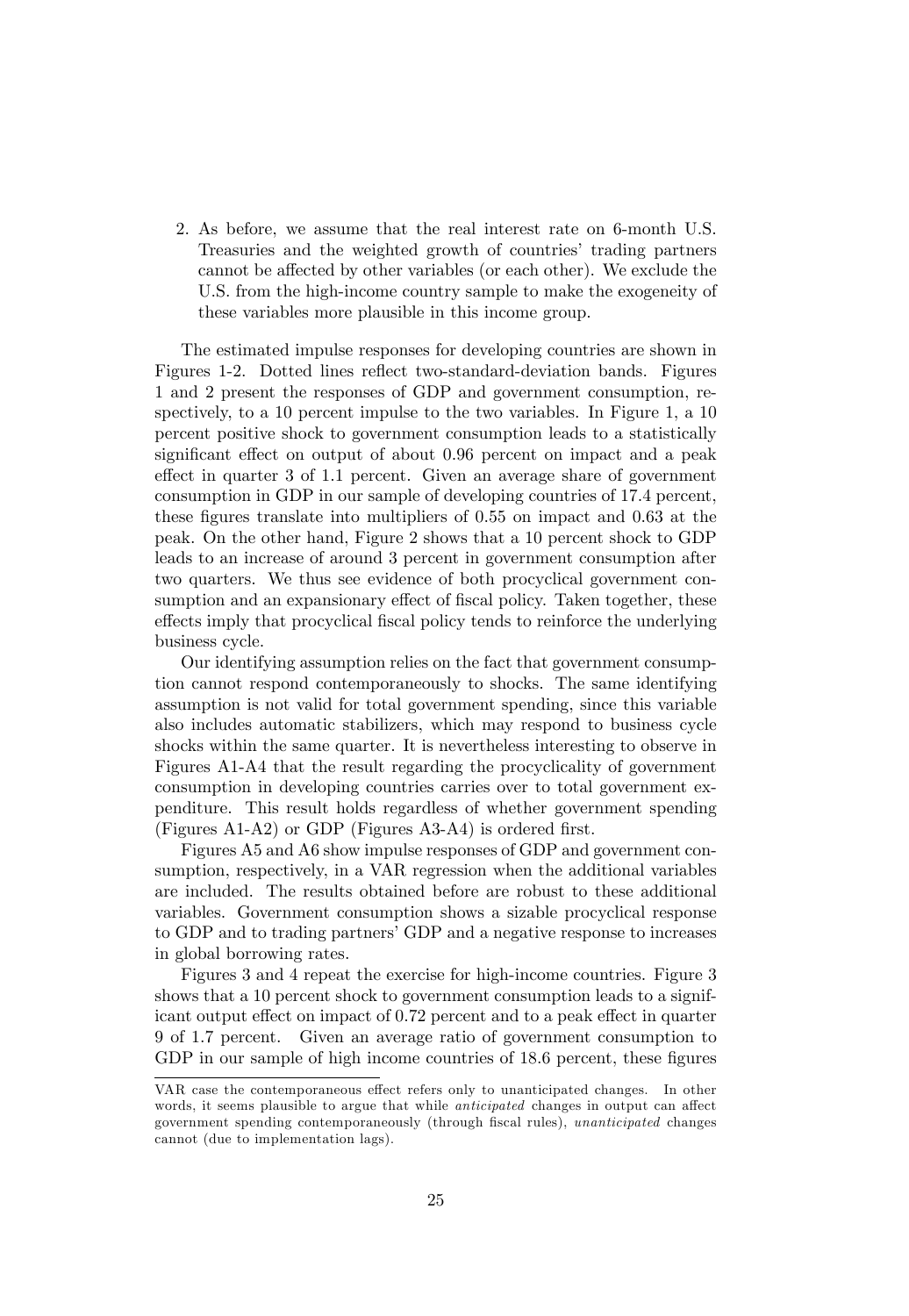translate into multipliers of 0.39 on impact and 0.91 at the peak. At the same time a 10 percent shock to GDP does not appear to have a statistically significant effect on government consumption in the first four quarters following the shock. In the long term, however, government consumption does increase by close to 5 percent. This medium-term procyclicality of government consumption has been observed elsewhere (see Ravn and Simonelli (2007), figure 1-A for example).<sup>21</sup> Thus government consumption shows a procyclical response with long delays.

Figures A7-A10 present the results of a VAR regression with total government spending instead of government consumption. An interesting contrast emerges: regardless of the ordering of the variables, total government spending appears to respond *countercyclically* to output shocks.

Finally, figures A11 and A12 show the results for high-income countries of regressions with additional control variables. The results of figures 3 and 4 remain unchanged.

#### 10. CONCLUSIONS

This paper has used a novel quarterly data set comprising 49 countries and spanning the period 1960-2006 to analyze whether the positive correlation between (the cyclical components of) government consumption and output commonly identified in the literature does indeed capture procyclical fiscal policy (i.e., a causal effect of output on government spending) or instead reflects reverse causality (i.e., a causal effect of government consumption on output). We have used various econometric methods to address this issue: instrumental variables, GMM, OLS estimation of simultaneous equations, Granger causality tests, and impulse responses from an estimated VAR.

We find overwhelming support for the existence, in developing countries, of a causal relation from output to government consumption. Our analysis thus leaves no doubt that Öscal policy is indeed procyclical in developing countries. Interestingly enough  $-$  and contrary to the typical finding in the literature  $-\omega$  also find substantial evidence of procyclicality in highincome countries.

Moreover, by taking into account possible reserve causality, we have also identified a significant expansionary effect of government consumption on output in developing countries (a channel that has been disregarded so far in the literature). This provides empirical support for the when-itrains-it-pours hypothesis: procyclical government consumption in developing countries implies that Öscal policy exacerbates the business cycle. We also find some support for this channel in high-income countries.

 $21$  Figure 1-A in Ravn and Simonelli (2007) in fact shows the impulse response of government consumption to a TFP shock, while here the shock is to GDP. Still, the results are qualititively similar.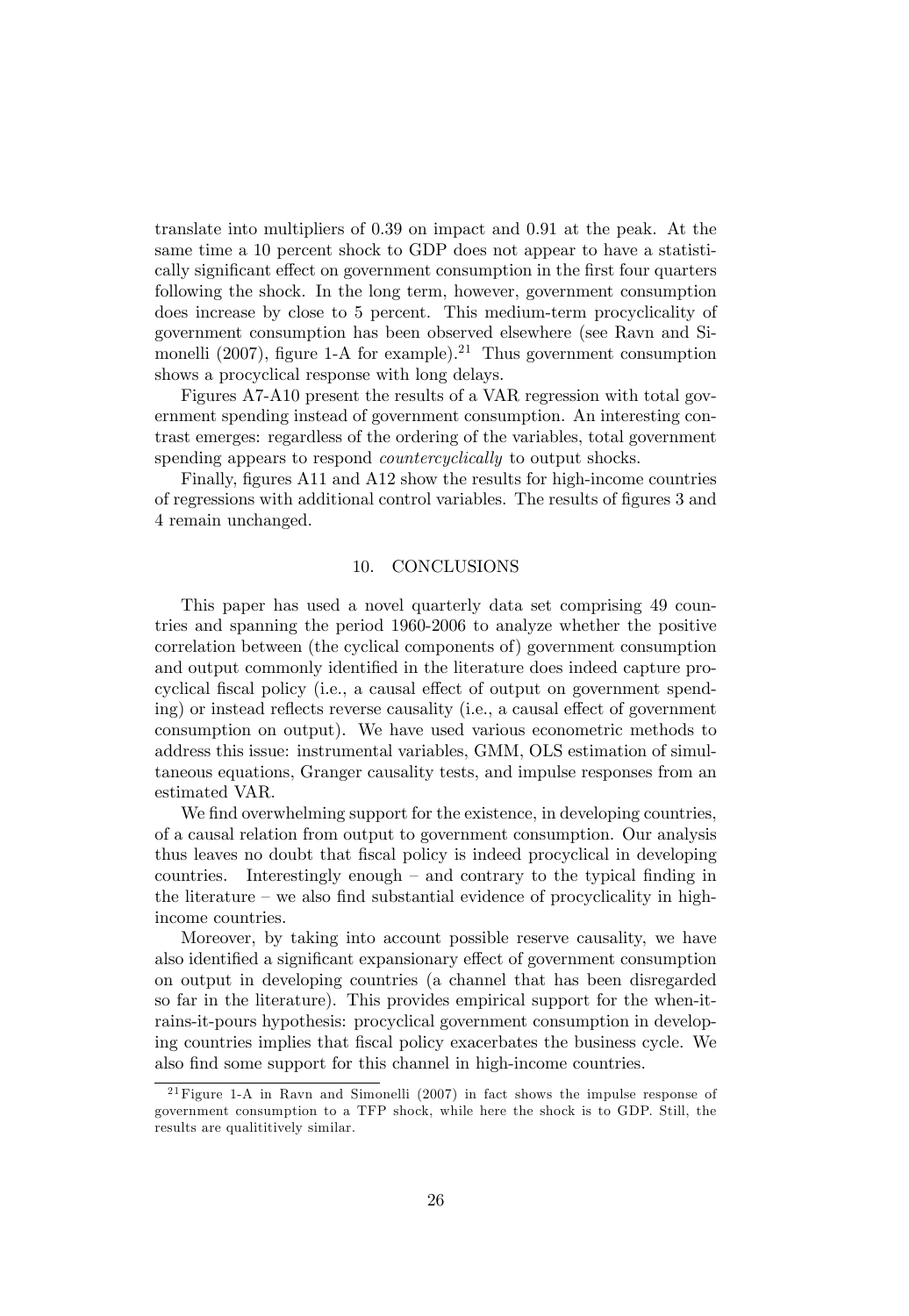#### REFERENCES

Agenor, Piere-Richard, C. John McDermott, and Eswar S. Prasad (2000). ìMacroeconomic Fluctuations in Developing Countries: Some Stylized Facts." World Bank Economic Review 14: 251-285.

Alesina, Alberto, Felipe Campante, and Guido Tabellini (2008). "Why is Fiscal Policy Often Procyclical?" Journal of the European Economic Association, forthcoming.

Arellano, Manuel and Stephen Bond (1991). "Some Tests of Specification for Panel Data and an Application to Employment Equations." Review of Economic Studies 58: 277-297.

Arellano, Jose Pablo (2006). "Del Deficit al Superavit Fiscal: Razones para una Transformacion Estructural en Chile.<sup>n</sup> Estudios Publicos 101: 165-186.

Barro, Robert (1979). "On the Determination of Public Debt." Journal of Political Economy 87: 940-971.

Baxter, Marianne, and Robert G. King (1993). "Fiscal Policy in General Equilibrium." American Economic Review 83: 315-334.

Blanchard, Olivier, and Roberto Perotti (2002). "An Empirical Characterization of the Dynamic Effects of Changes in Government Spending and Taxes on Output." Quarterly Journal of Economics 117: 1329-1368.

Blinder, Alan (2004). "The Case Against the Case Against Discretionary Fiscal Policy. " CEPS Working Paper No. 100.

Braun, Miguel (2001). "Why Is Fiscal Policy Procyclical in Developing Countries?" mimeo, Harvard University.

Caballero, Ricardo J., and Arvind Krishnamurthy (2004). "Fiscal Policy and Financial Depth." NBER Working Paper No. 10532.

Chinn, Menzie and Hiro Ito (2007), "A New Measure of Financial Openness." Journal of Comparative Policy Analysis. Forthcoming.

Fatas, Antonio, and Ilian Mihov (2006). "Fiscal Policy and Business Cycles: An Empirical Investigation." Mimeo (INSEAD).

Galí, Jordi and Roberto Perotti (2003). "Fiscal Policy and Monetary Integration in Europe," Economic Policy18: 533-572.

Judson, Ruth and Ann L. Owen (1999). "Estimating Dynamic Panel Data Models: A Guide for Macroeconomists." Economics Letters 68:9-15.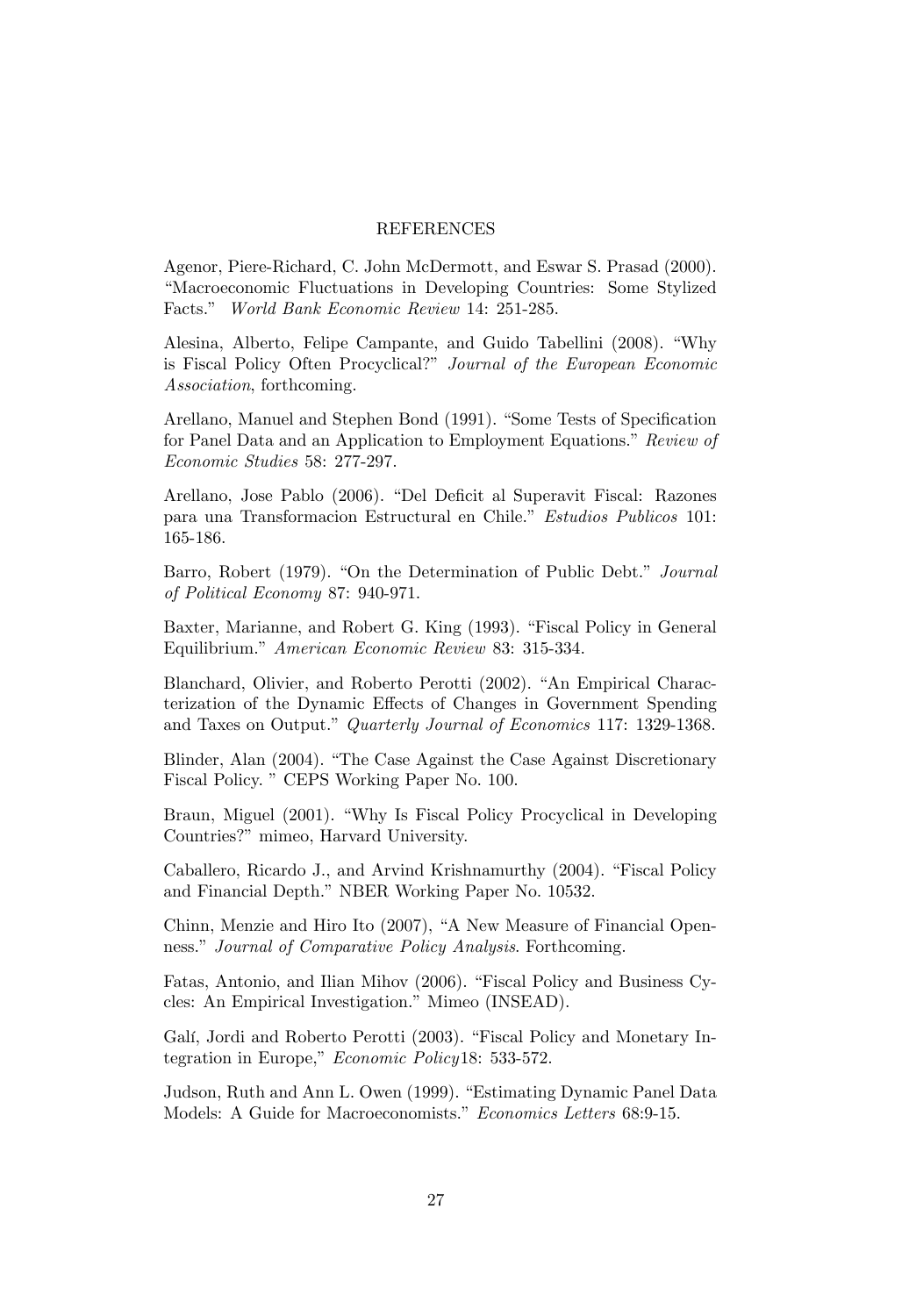Gavin, Michael and Roberto Perotti (1997). "Fiscal Policy in Latin America." NBER Macroeconomics Annual.

Guerson, Alejandro (2003). "On the Optimality of Procyclical Fiscal Policy when Governments are not Credible." (Ph.D. dissertation, George Washington University).

Ilzetzki, Ethan (2007). "Rent-Seeking Distortions and Fiscal Procyclicality." Mimeo (University of Maryland).

Jaimovich, Dany, and Ugo Panizza (2007). "Procyclicality or Reverse Causality?î RES Working Papers 1029. Inter-American Development Bank, Research Department.

Judson, Ruth A. and Ann L. Owen (1999). "Estimating Dynamic Panel Data Models: A Guide for Macroeconomists." Economics Letters 65: 9-15

Kaminsky, Graciela, Carmen Reinhart and Carlos A. Vegh (2004). "When It Rains It Pours: Procyclical Capital Flows and Macroeconomic Policies." in NBER Macroeconomics Annual, edited by Mark Gertler and Kenneth Rogoff, Cambridge, MA: MIT Press.

Lane, Philip (2003). "The Cyclical Behavior of Fiscal Policy: Evidence from the OECD." Journal of Public Economics 87: 2661-2675.

Mailhos, Jorge A., and Sebastian Sosa (2000). "On the Procyclicality of Fiscal Policy: the Case of Uruguay.î Mimeo (CERES, Montevideo, Uruguay).

Manasse, Paolo (2006). "Procyclical Fiscal Policy: Shocks, Rules, and Institutions  $- A$  view from MARS." IMF Working Paper No. 06/27.

McCallum, Bennett T. (1999)."Analysis of the Monetary Transmission Mechanism: Methodological Issues," NBER Working Paper No. 7395.

Mendoza, Enrique G. (1995). "The Terms of Trade, the Real Exchange Rate, and Economic Fluctuations." International Economic Review 36: 101-137.

Mendoza, Enrique G, and Marcelo Oviedo (2006). "Fiscal Policy and Macroeconomic Uncertainty in Developing Countries: The Tale of the Tormented Insurer." Mimeo (University of Maryland and Iowa State University).

Monacelli, Tommaso and Roberto Perotti (2007). "Fiscal Policy, the Trade Balance, and the Real Exchange Rate: Implications for International Risk Sharing," Mimeo (Universita Bocconi).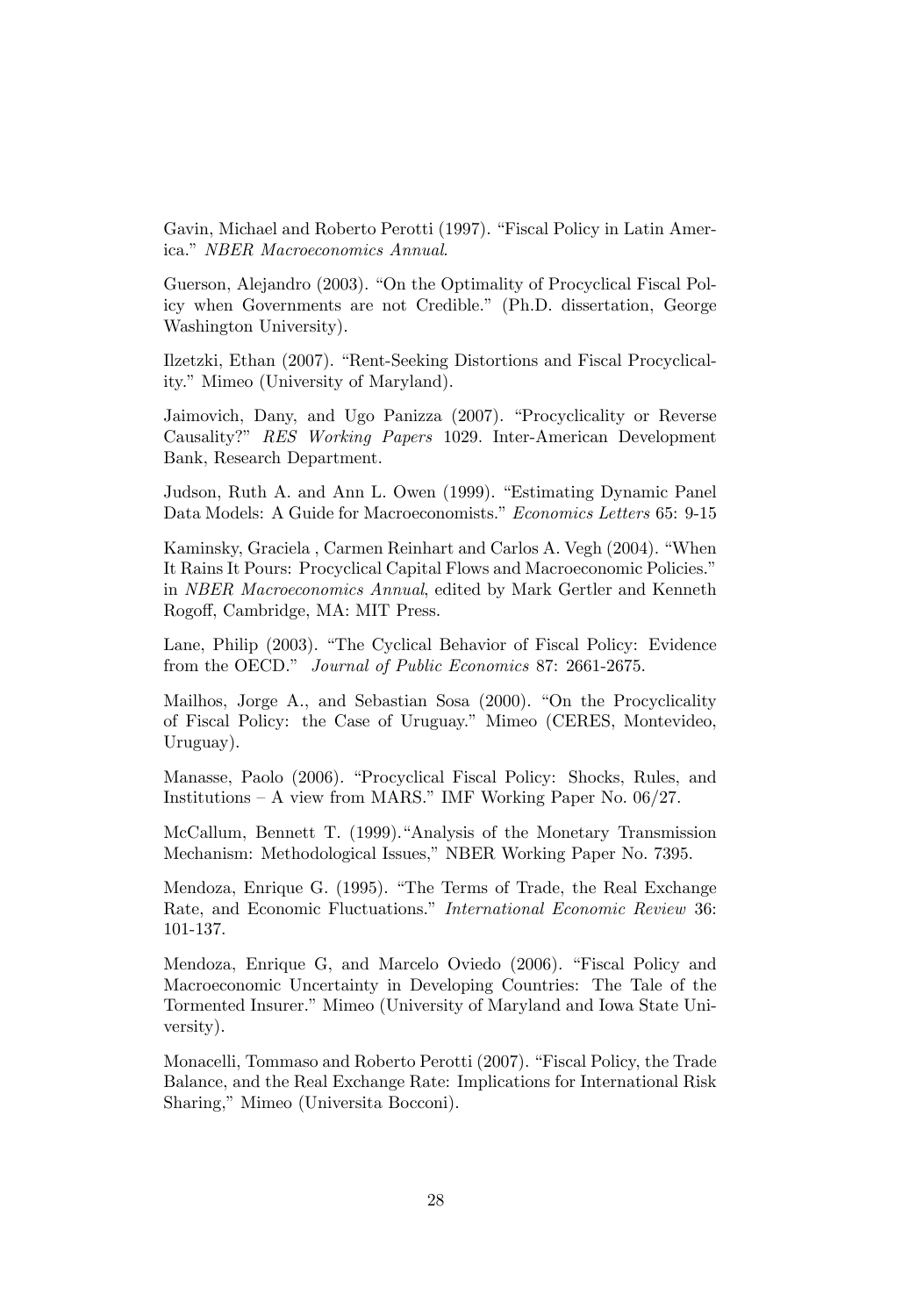Newey, Whitney and Kenneth West (1987). "A Simple Positive Semi-Definite, Heteroscedasticity and Autocorrelation Consistent Covariance Matrix." *Econometrica*, 55, p. 777-787.

Nickell, Stephen J. (1981). "Biases in Dynamic Models with Fixed Effects," Econometrica 49: 1417-1426.

Perotti, Roberto (2004). "Estimating the Effects of Fiscal Policy in OECD Countries." Working Paper 274 IGIER, Bocconi University.

Ravn, Morten O. and Saverio Simonelli (2007). "Labor Market Dynamics and the Business Cycle: Structural Evidence for the United States." CSEF Working Paper No. 182.

Ravn, Morten O., Stephanie Schmitt-Grohe and Martin Uribe (2007), ìExplaining the E§ects of Government Spending Shocks on Consumption and the Real Exchange Rate." NBER Working Paper no. 13328.

Riascos, Alvaro and Carlos A. Végh (2003). "Procyclical Government Spending in Developing Countries: The Role of Capital Market Imperfections." Mimeo (UCLA and Banco Republica, Colombia).

Rigobon, Roberto (2004). Comments on "When It Rains It Pours: Procyclical Capital Flows and Macroeconomic Policies." in NBER Macroeconomics Annual, edited by Mark Gertler and Kenneth Rogoff, Cambridge, MA: MIT Press.

Sanchez de Cima, Manuel (2003). "The Political Economy of Pro-Cyclical Fiscal Policy in Mexico, 1970-1988." Working Paper (CIS, University of Southern California).

Sims, Christopher A.(1992). "Interpreting the Macroeconomic Time Series Facts : The Effects of Monetary Policy." European Economic Review 36: 975-1000.

Susuki, Yui (2006). "Fate for Procyclical Fiscal Policy in Emerging Economies: Role and Function of Sovereign Borrowing with Default Option." Mimeo (University of Michigan).

Stock, James H., and Motohiro Yogo (2002). "Testing for Weak Instruments in Linear IV Regression." NBER Technical Working Papers 0284.

Strawczynski, Michel and Joseph Zeira (2007). "Cyclicality of Fiscal Policy in Israel." Discussion Paper No. 2007.04 (Bank of Israel).

Sturzenegger, Federico, and Rogerio Werneck (2006). "Fiscal Federalism and Procyclical Spending: The Cases of Argentina and Brazil." Mimeo (Universidad Di Tella and PUC).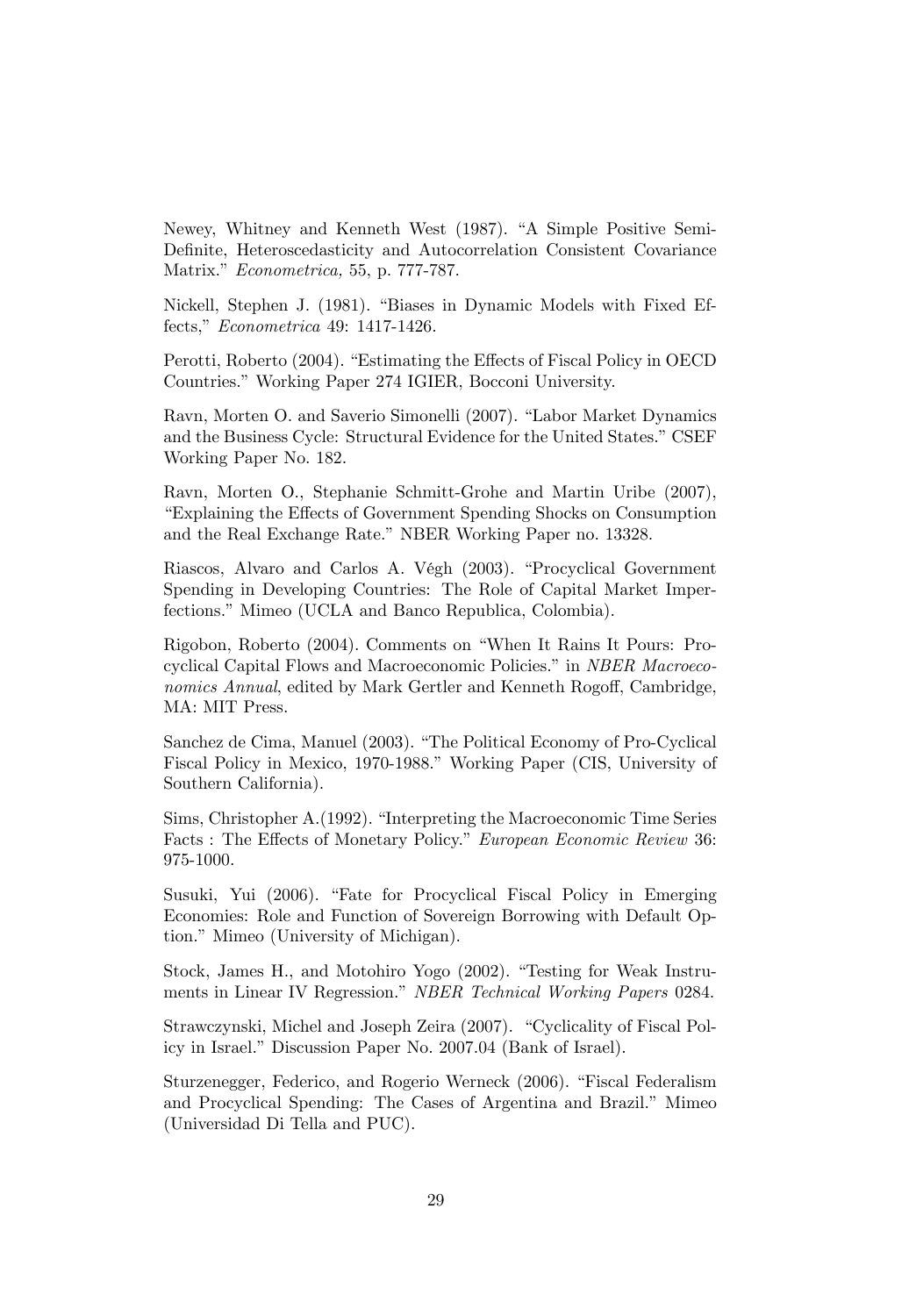Talvi, Ernesto, and Carlos A. Végh (2005). "Tax Base Variability and Procyclical Fiscal Policy in Developing Countries." Journal of Development Economics 78: 156-190.

Tornell, Aaron, and Philip Lane (1998). "Are windfalls a curse? A nonrepresentative agent model of the current account." Journal of International Economics 44: 83-112.

Tornell, Aaron and Philip Lane (1999). "The Voracity Effect." American Economic Review 89: 22-46.

#### 11. DATA APPENDIX

The annual sample uses the dataset of Kaminsky, Reinhart and Végh (2004). A detailed description of the data is therein.

The countries are included in the quarterly sample and the length of the time series for each country are provided in Table A7. Developing countries are in italics.

Following is a description of series and data sources:

Real GDP

For high-income countries, OECD developing countries, and Brazil, South Africa and Russia, real GDP was taken from OECD series CMPGDP VIXOBSA. This a seasonally adjusted index of real GDP, reported at quarterly frequency by national sources, in real local currency units. Real, seasonally adjusted GDP for Ecuador was obtained from the Central Bank of Ecuador. Industrial production was used as a proxy for real GDP in Uganda, and was obtained from the Bank of Uganda. For Chile and India, industrial production (see below) was used as a proxy for real GDP to expand the sample size. None of the paper's results are altered if real GDP from the IFS is used instead. For other countries, IFS series 99B.PZF was used. Non-seasonally adjusted series were de-seasonalized using the X-11 algorithm.

#### Industrial Production

IFS series 66 was the main data source. The series was normalized to 1 for 1Q2000. Real GDP (see above) was used. Data for South Africa was obtained from the national statistical agency. Series were de-seasonalized using the X-11 algorithm.

#### CPI

IFS series 64

#### Real Government Consumption

For high-income countries and OECD developing countries, and Brazil, India, South Africa and Russia, real government consumption was taken from the OECD series for Government Final Consumption Expenditure, using a real index. Real government consumption for Argentina was taken from MECON, and for Chile, Ecuador, Israel and Venezuela from their respective central banks. Data for Ecuador and Israel was seasonally-adjusted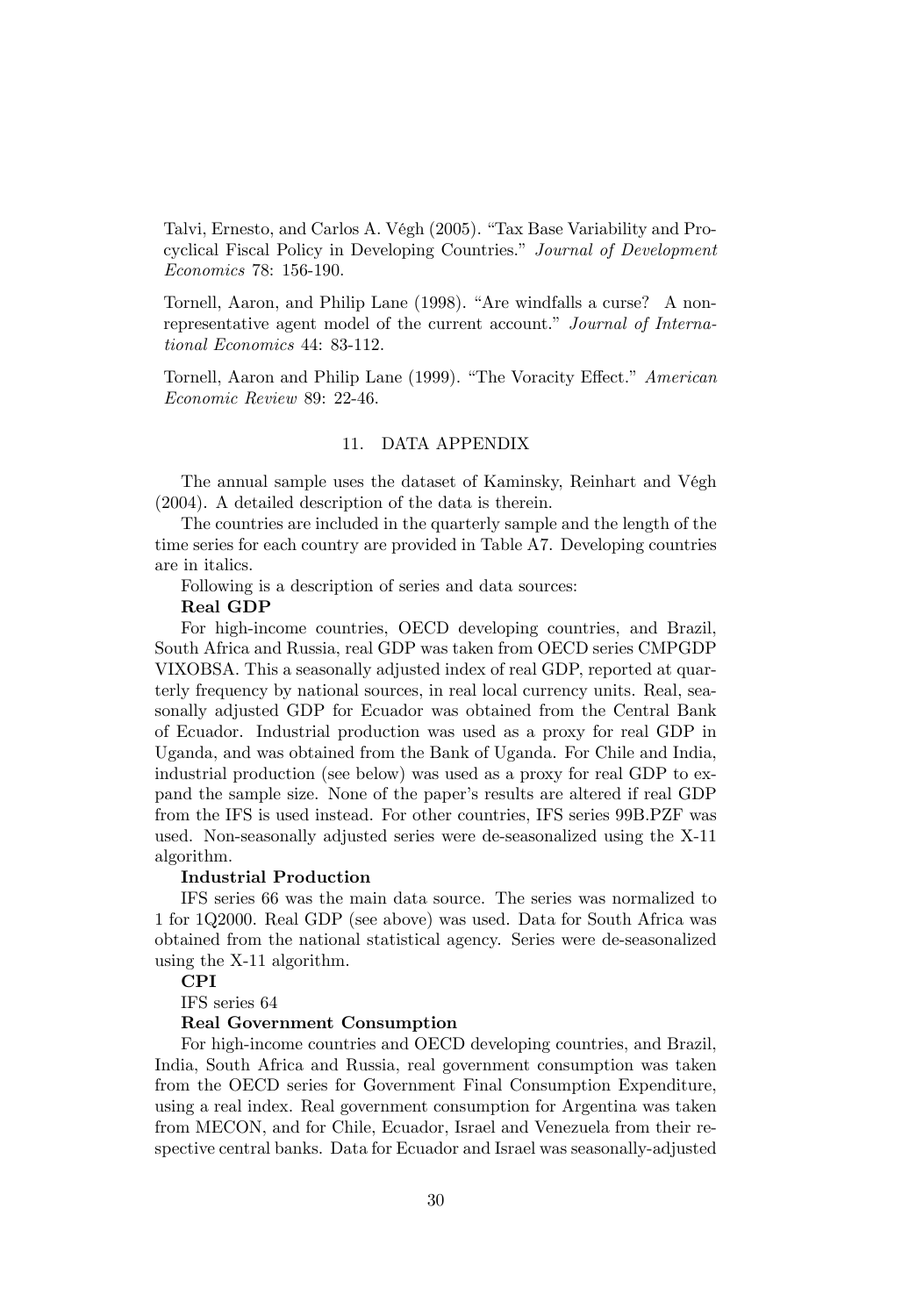by the central banks. Civilian government consumption was used for Israel. Venezuela's data on public consumption differs from other countries in that it includes government investment. We nevertheless leave Venezuelaís data as reported. Excluding Venezuela from the sample does not impact any of the paper's results. Nominal government consumption for Uganda was obtained from the Central Bank of Uganda. For other countries, IFS series 91F..ZF (nominal government consumption) was used. All nominal series were deflated using CPI. Deflating the series by the GDP deflator does not affect the paper's results. Non-seasonally adjusted series were de-seasonalized using the X-11 algorithm.

#### Real Government Spending

IFS series 82 (government expenditure) was used. In the case of Chile, a series of non-interest spending that was available from IFS was used. For Israel, Malaysia, and Turkey data was obtained from their respective central banks. Data for Denmark and France was obtained from Eurostat. Series were expanded using the database of Agenor, McDermott, and Prasad. The series was normalized to 1 for 1Q2000 and then deflated using the CPI series, also normalized to 1 for 1Q2000.

#### Real Return on 6-month U.S. Treasury Bills

IFS series 11160C..ZF. The real Treasury yield was created by deáating the returns on U.S. Treasuries by the CPI inflation rate of the previous 6-month period, using the above stated CPI series for the United States. This is a measure of expected real return based on adaptive expectations. Using an ex-post measure of the real return does not impact any of the paper's results. We then weigh this measure on a country-by-country basis using the Chinn and Ito  $(2007)$  measure of financial openness, scaled to range between zero and one.

#### Weighted GDP growth of Trading Partners

Following Jaimovich and Panizza (2007) we create an index of the GDP growth of each countryís trading partners as the growth in real GDP (see above) of each of the countryís trading partners. Trade-partner growth was weighted by the share of the country's total exports to each of its trading partners (taken from the IMF's DOTS database). Finally, each country's weighted-trade-partner growth was deflated by the country's average ratio of exports to GDP over the entire period. This last statistic was created using annual data, with exports (total, to rest of the world) taken from the DOTS database, and nominal GDP in USD taken from the IMF's World Economic Outlook database.

#### Terms of Trade

IFS series 74 (unit price of exports) divided by series 75 (unit price of imports).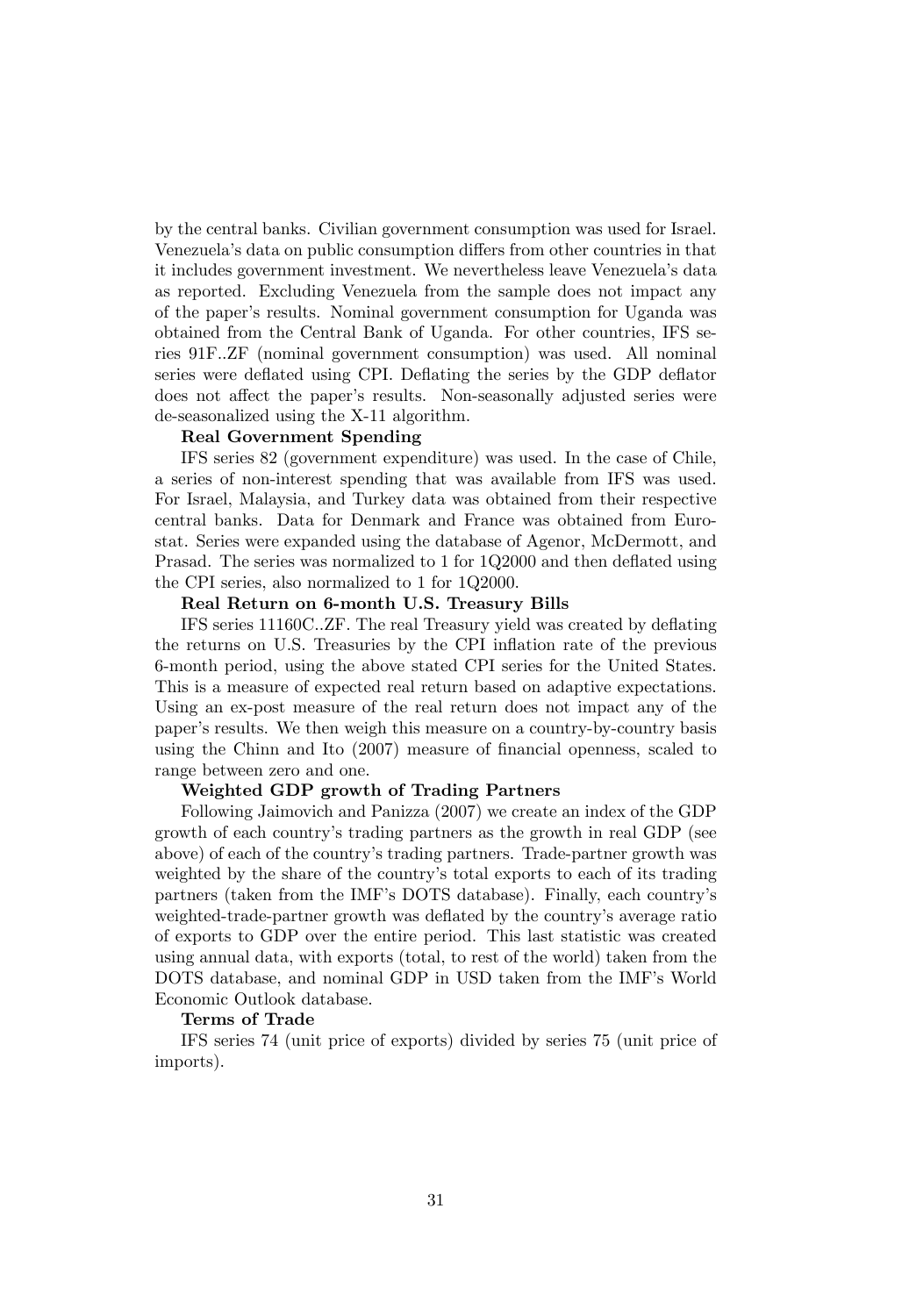# **Table 1: Stylized Facts**

Dependent Variable: Change in Log Real Government Spending Variable

|               | <b>Developing Countries</b> | <b>High-Income Countries</b> |
|---------------|-----------------------------|------------------------------|
| Government    | $0.51$ ***                  | $-0.05$                      |
| Spending      | (0.13)                      | (0.37)                       |
| Government    | $0.48***$                   | $0.11$ ***                   |
| Consumption   | (0.06)                      | (0.03)                       |
| $n$ (Spend.)  | 1286                        | 852                          |
| $n$ (Consum.) | 1598                        | 1946                         |

Independent Variable: Change in Log Real GDP

Standard Errors in parenthesis

\* - Significant at 90%

\*\* - Significant at 95%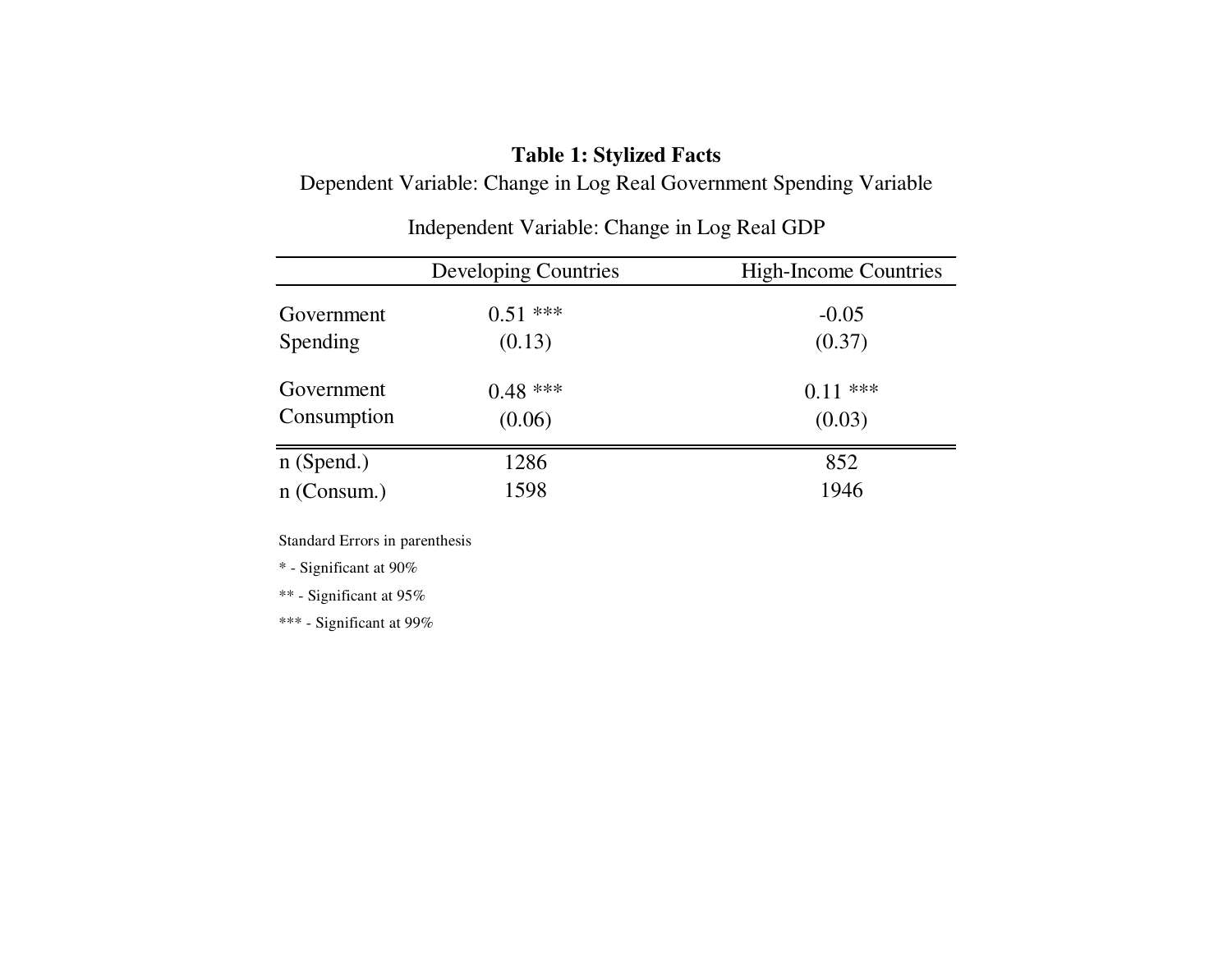# **Table 2: Cyclicality of Government Spending--Composition**

Dependent Variable: Change in Log Real Government Spending Variable

Annual DataIndependent Variable: Change in Log Real GDP

|                                    | Developing Countries | <b>High-Income Countries</b> |
|------------------------------------|----------------------|------------------------------|
| Government                         | $0.93$ ***           | 0.08                         |
| Spending                           | (0.05)               | (0.11)                       |
| Government                         | $0.31***$            | $0.51$ ***                   |
| Consumption                        | (0.14)               | (0.07)                       |
| Government<br>Capital<br>Formation | $1.31***$<br>(0.14)  | $1.22$ ***<br>(0.37)         |
| Interest                           | $-0.07$              | $-0.09$                      |
| Payments                           | (0.28)               | (0.30)                       |
| $n$ (Expend.)                      | 3139                 | 754                          |
| $n$ (Consum.)                      | 2945                 | 789                          |
| n (Interest)                       | 1178                 | 509                          |

Cluster-Robust Standard Errors in parenthesis

\* - Significant at 90%

\*\* - Significant at 95%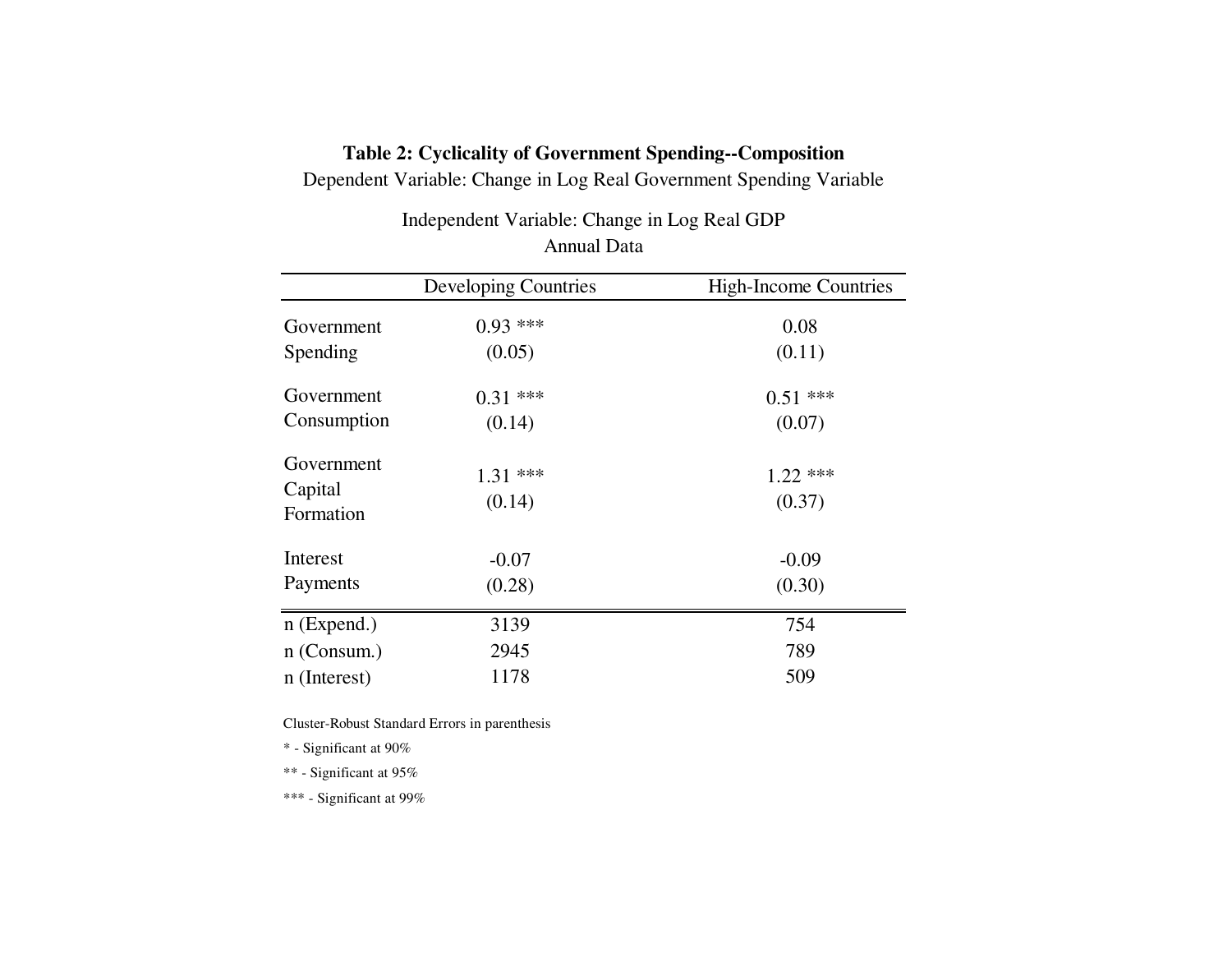# **Table 3: OLS and IV Estimates**

Dependent Variable: Change in Real Government Consumption

Instrumented Variable: Change in Real GDP

|            | <b>Developing Countries</b> | <b>High-Income Countries</b> |
|------------|-----------------------------|------------------------------|
| <b>OLS</b> | $0.48$ ***                  | $0.11***$                    |
|            | (0.06)                      | (0.03)                       |
|            | 0.39                        | $-0.13$                      |
| IV         | (0.31)                      | (0.15)                       |
|            | [4.36]                      | [10.06]                      |
|            |                             |                              |
| n          | 1290                        | 1570                         |

Instruments: 4 lags of Weighted GDP Growth of Trading Partners

Standard Errors in parenthesis, F-statistics of first stage regressions in square brackets

The critical value for the Stock and Yogo (2002) test for weeks instruments is an F-statistic of11.59

\* - Significant at 90%

\*\* - Significant at 95%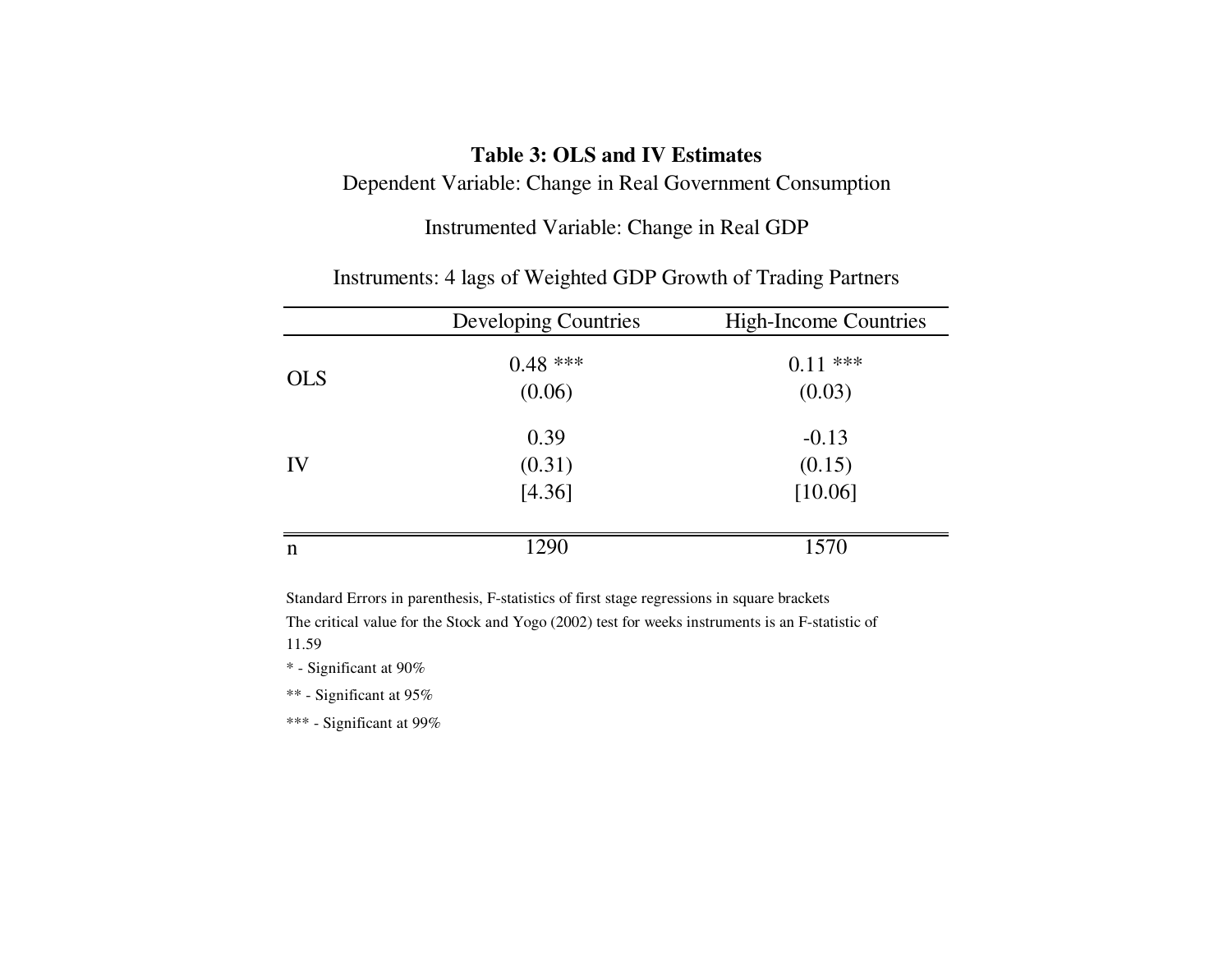### **Table 4: GMM Estimates**

Dependent Variable--Change in Log Real Government Consumption

## Instrumented Variable: Change in Real GDP

Instruments: 4 lags of Weighted GDP Growth of Trading Partners and of the Real Interest Rate on 6-month U.S. Treasuries

|            | <b>Developing Countries</b> | <b>High-Income Countries</b> |
|------------|-----------------------------|------------------------------|
| <b>OLS</b> | $0.51***$                   | $0.17***$                    |
|            | (0.07)                      | (0.04)                       |
|            | $0.61$ **                   | $-0.11$                      |
| <b>GMM</b> | (0.24)                      | (0.12)                       |
|            | [5.36]                      | [9.48]                       |
| n          | 1290                        | 1570                         |

Standard Errors in parenthesis, F-statistics of first stage regressions in square brackets The critical value for the Stock and Yogo (2002) test for weeks instruments is an F-statistic of11.59

Standard Errors in parenthesis

\* - Significant at 90%

 $^{**}$  - Significant at 95%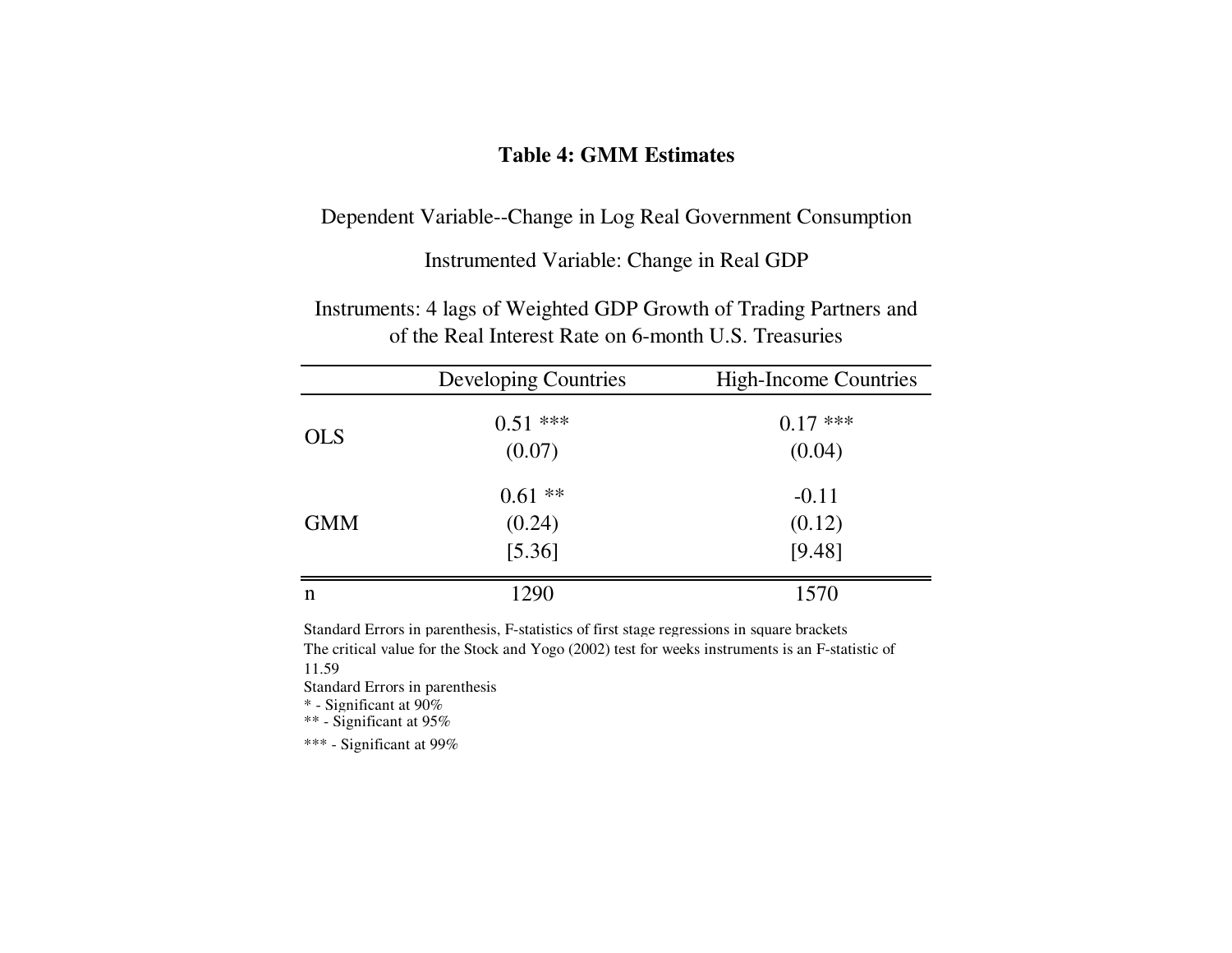### **Table 5: OLS Estimates--Simultaneous Equations**

Equation 1: Dependent Variable--(Detrended Log) Real Government Consumption

Independent Variable: (Detrended Log) Real GDP (1Q Lagged)

|            | Developing Countries | <b>High-Income Countries</b> |
|------------|----------------------|------------------------------|
| GDP $(-1)$ | $0.38***$<br>(0.03)  | $0.53***$<br>(0.02)          |
| n          | 1608                 | 1947                         |

Equation 2: Dependent Variable--(Detrended Log) Real GDP

Independent Variables: (Detrended Logs of) Real Government Consumption and Real GDP (1Q lagged)

|                           | <b>Developing Countries</b> | <b>High-Income Countries</b> |
|---------------------------|-----------------------------|------------------------------|
| Government<br>Consumption | $0.05$ ***<br>(.01)         | 0.01<br>(0.01)               |
| $GDP(-1)$                 | $0.87$ ***<br>(0.01)        | $0.93***$<br>(0.01)          |

Standard Errors in parenthesis

\* - Significant at 90%

\*\* - Significant at 95%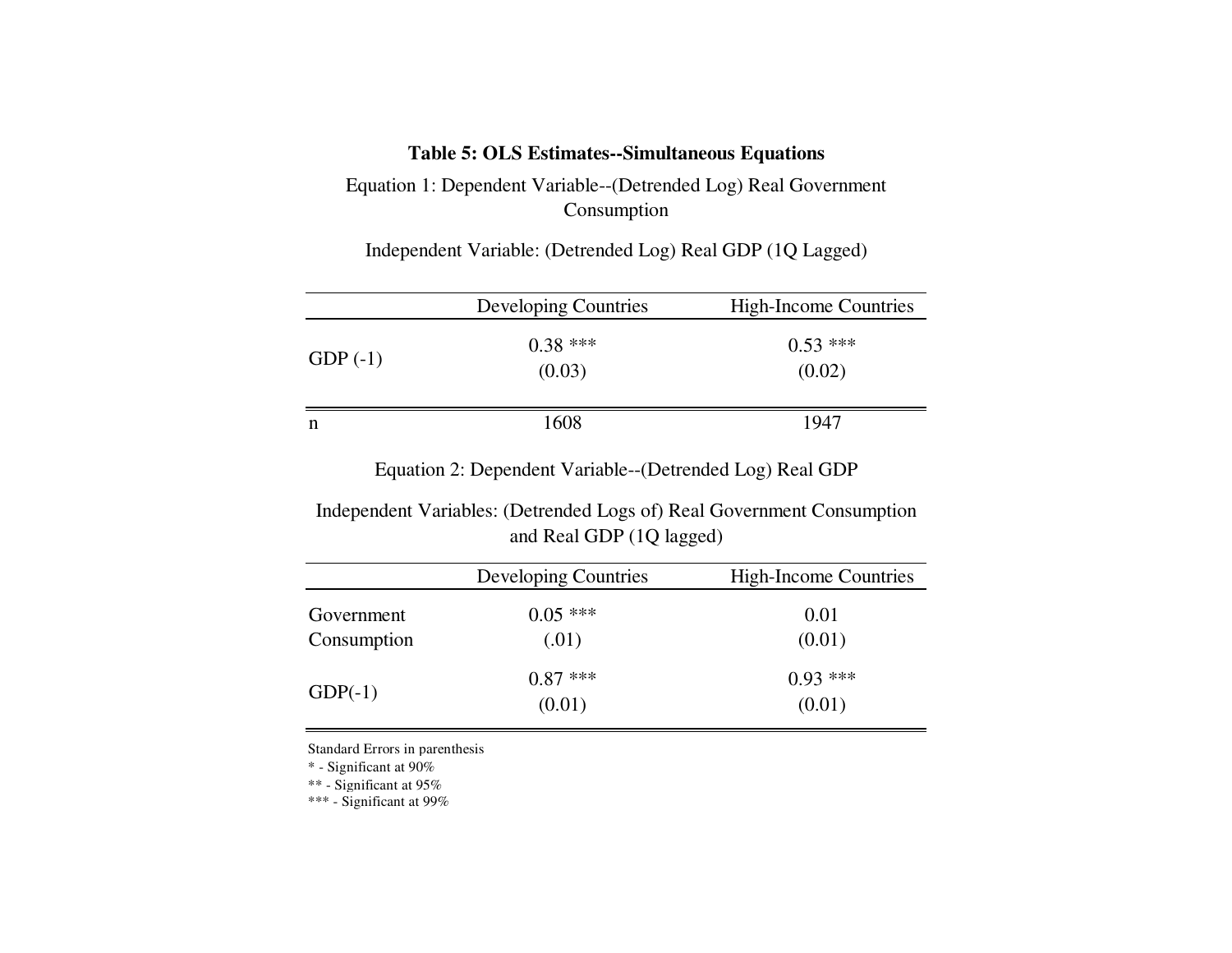## **Table 6**

 Wald Test for Granger Causality/Block ExogeneityReported Chi-Squared (p-statistic in parenthesis)

| <b>Developing Countries</b>    |                     |                      |  |  |
|--------------------------------|---------------------|----------------------|--|--|
| <b>Excluded Variable</b>       | <b>B</b> ivariate   | <b>Full</b>          |  |  |
| Real Government<br>Consumption | 6.96<br>(0.14)      | $5.26*$<br>(0.72)    |  |  |
| Real GDP                       | $35.1***$<br>(0.00) | $34.2$ ***<br>(0.00) |  |  |
| n                              | 1517                | 1297                 |  |  |

\* Null rejected with 90% confidence

\*\* Null rejected with 95% confidence

\*\*\* Null rejected with 99% confidence

| <b>High-Income Countries</b> |                   |            |  |
|------------------------------|-------------------|------------|--|
| <b>Excluded Variable</b>     | <b>B</b> ivariate | Full       |  |
| Real Government              | 12.6              | $20.5$ *** |  |
| Consumption                  | (0.13)            | (0.00)     |  |
|                              | $61.5***$         | $42.8$ *** |  |
| <b>Real GDP</b>              | (0.00)            | (0.00)     |  |
| n                            | 1685              | 1374       |  |

\* Null rejected with 90% confidence

\*\* Null rejected with 95% confidence

\*\*\* Null rejected with 99% confidence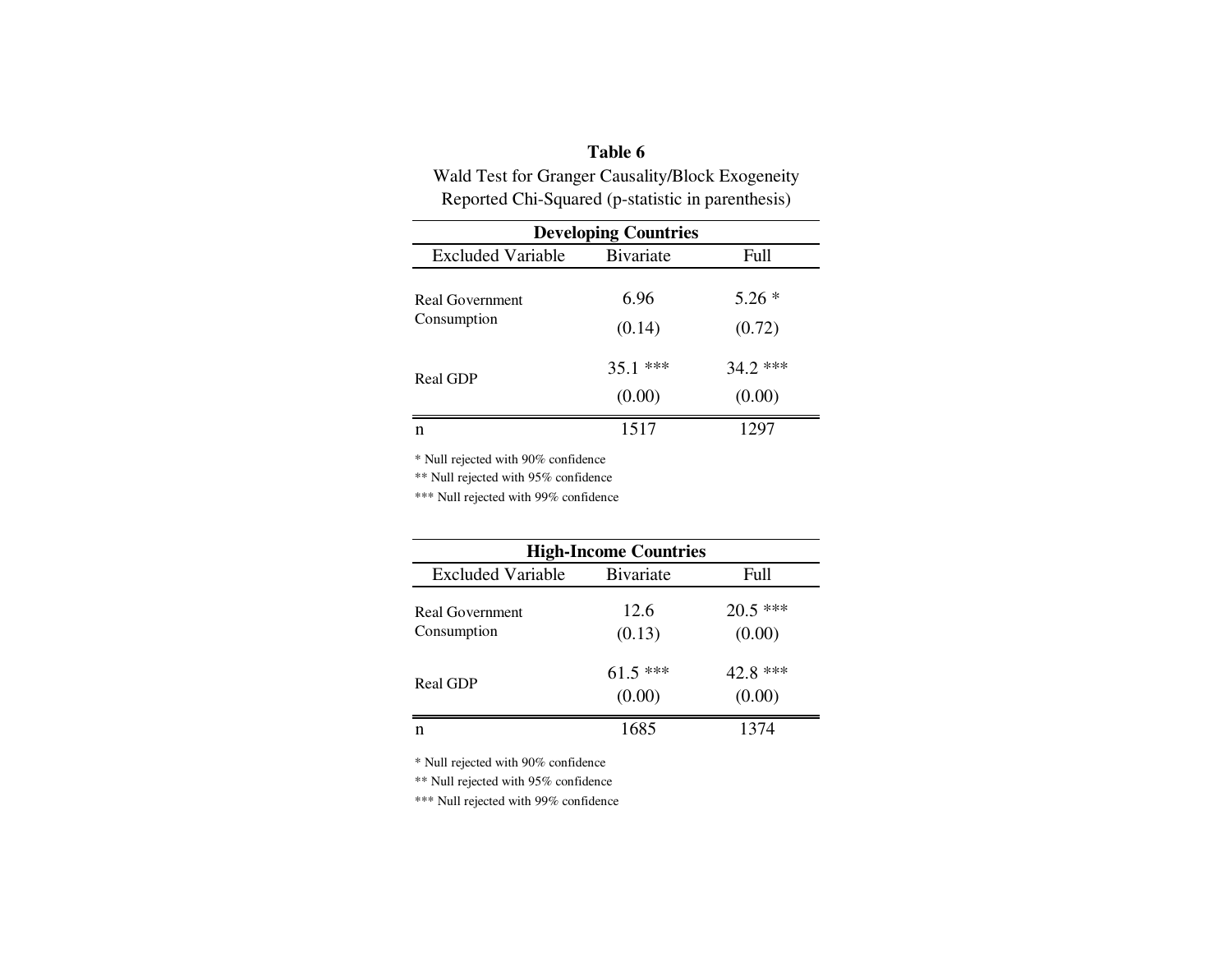**Figure 1 Developing Countries Bivariate Regression with Government Consumption Response of Real GDP to Shocks** 

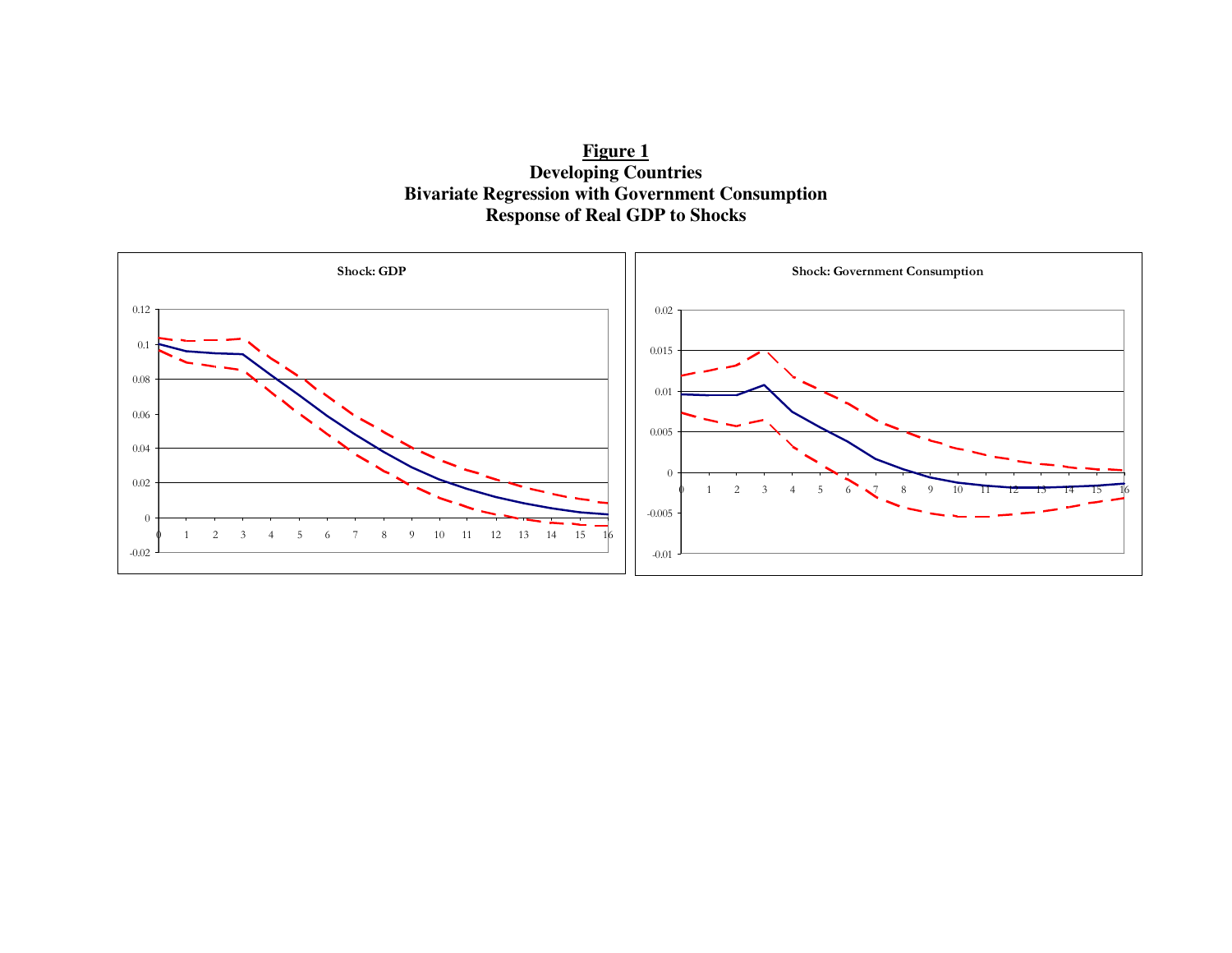**Figure 2 Developing Countries Bivariate Regression with Government Consumption Response of Real Government Consumption to Shocks** 

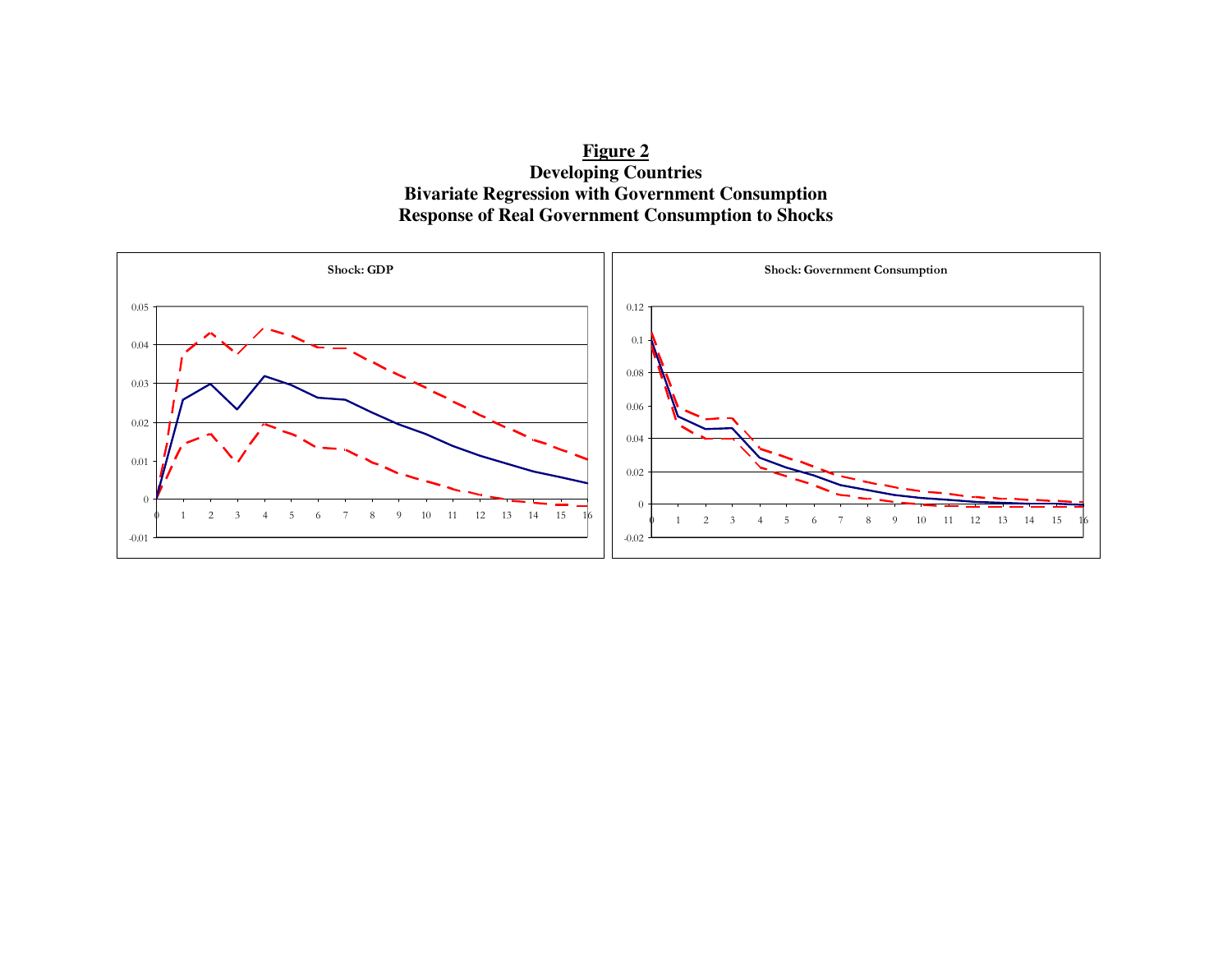

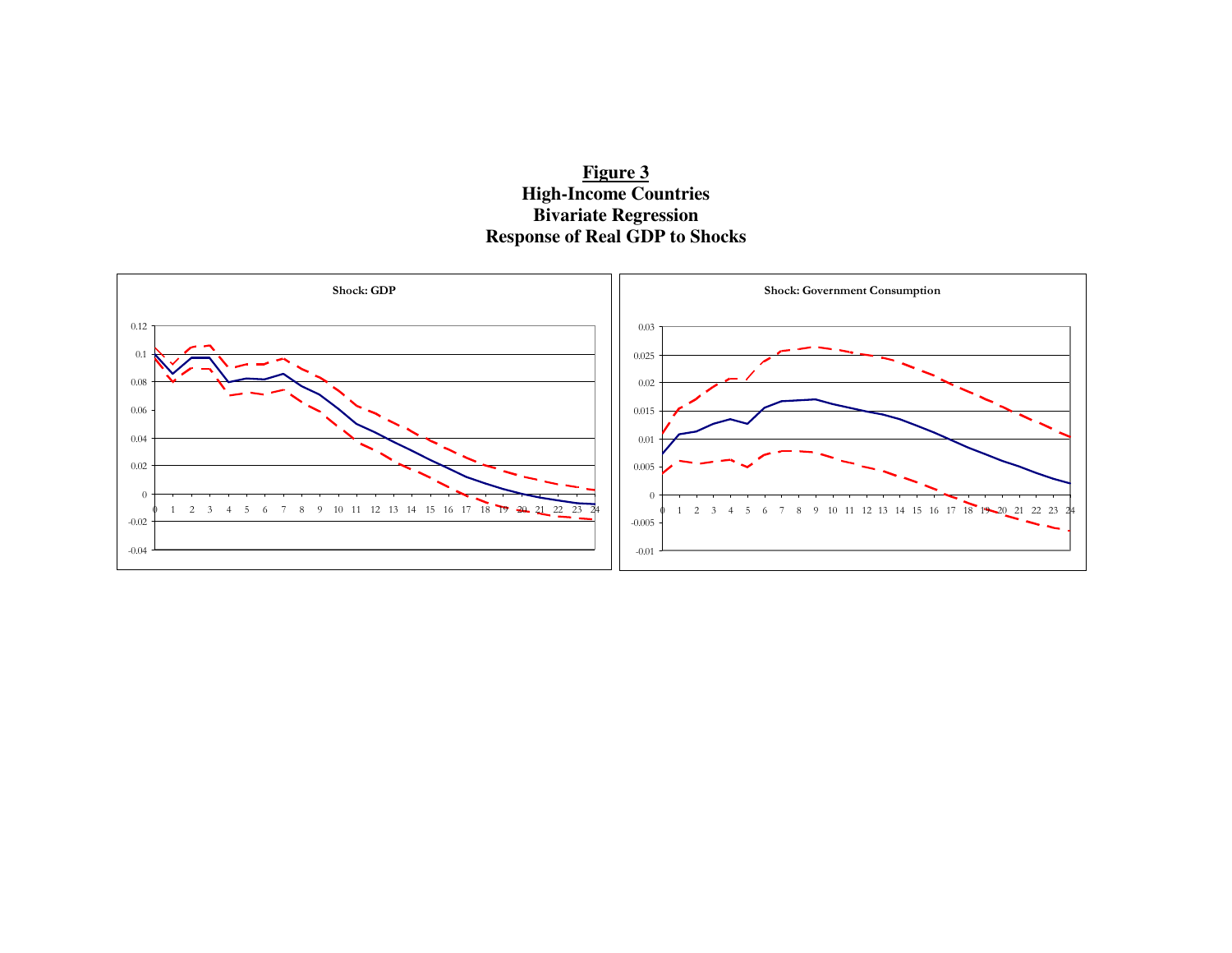

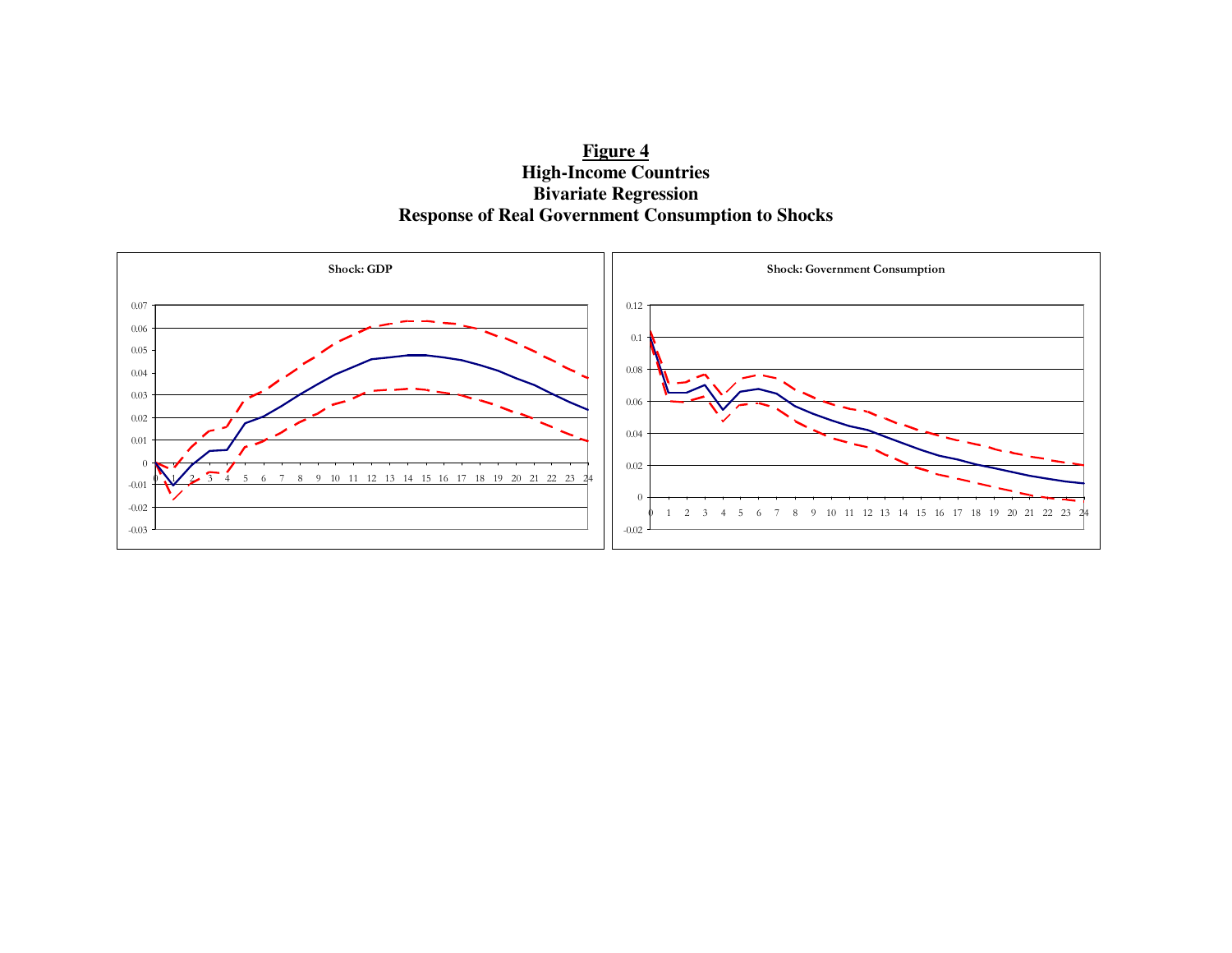### **Table A1: OLS Estimates**

Dependent Variable: Change in Real Government Spending

|            | <b>Developing Countries</b> | <b>High-Income Countries</b> |
|------------|-----------------------------|------------------------------|
| <b>OLS</b> | $0.45$ ***<br>(0.08)        | 0.05<br>(0.13)               |
| n(OLS)     | 1163                        | 1514                         |

Independent Variable: Change in Industrial Production

Standard Errors in parenthesis

\* - Significant at 90%

\*\* - Significant at 95%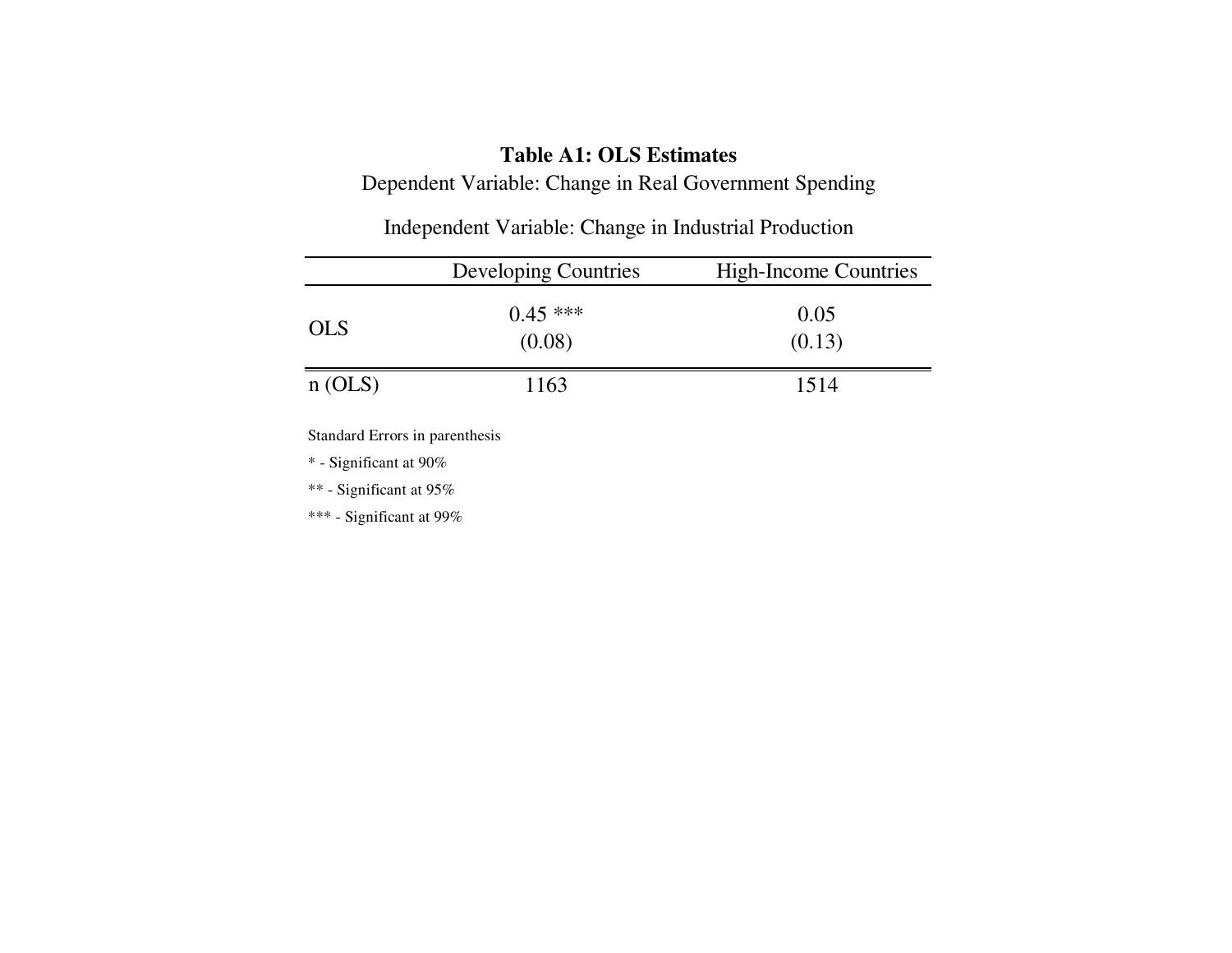## **Table A2: OLS and IV Estimates--Annual Data**

Dependent Variable: Change in Real Government Spending

Instrumented Variable: Change in Real GDP

Instrument: Weighted GDP Growth of Trading Partners

|                                | <b>Developing Countries</b> | <b>High-Income Countries</b> |
|--------------------------------|-----------------------------|------------------------------|
| <b>OLS</b>                     | $0.93***$<br>(0.05)         | 0.08<br>(0.11)               |
| IV                             | $-0.56$<br>(0.75)           | $-0.74$<br>(0.80)            |
| n                              | 1874                        | 623                          |
| F-stat in first stage<br>of IV | 2.87                        | 11.83                        |

Standard Errors in parenthesis

\* - Significant at 90%

\*\* - Significant at 95%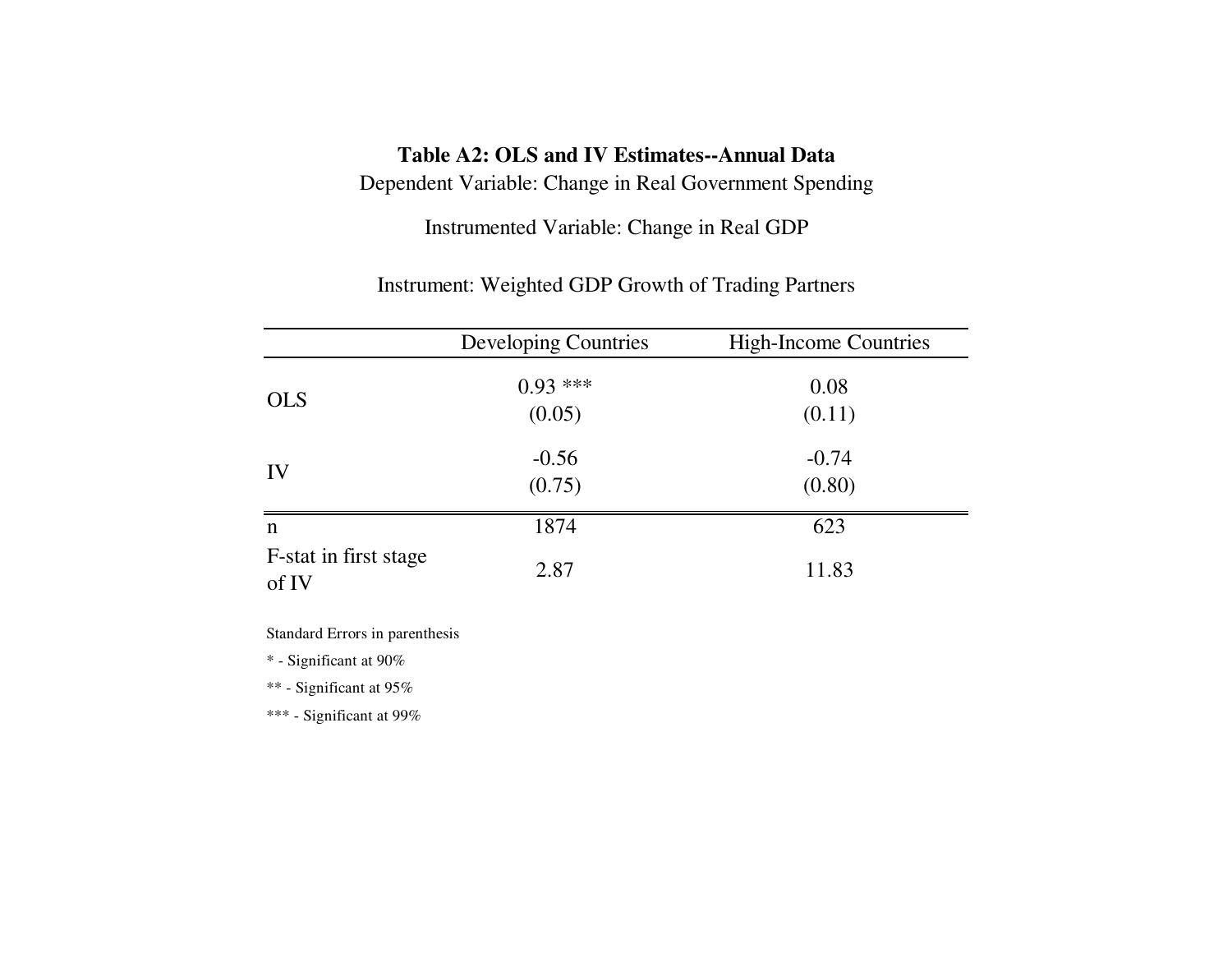# **Table A3: OLS and IV Estimates**

Dependent Variable: Change in Real Government Spending

Instrumented Variable: Change in Real GDP

|                                | <b>Developing Countries</b> | <b>High-Income Countries</b> |
|--------------------------------|-----------------------------|------------------------------|
| <b>OLS</b>                     | $0.34$ ***<br>(0.09)        | $-0.33$<br>(0.575)           |
| IV                             | $-0.76$<br>(0.60)           | $-0.97$<br>(1.66)            |
| n                              | 1049                        | 695                          |
| F-stat in first<br>stage of IV | 4.36                        | 8.63                         |

Instruments: 4 lags of Weighted GDP Growth of Trading Partners

Standard Errors in parenthesis

\* - Significant at 90%

\*\* - Significant at 95%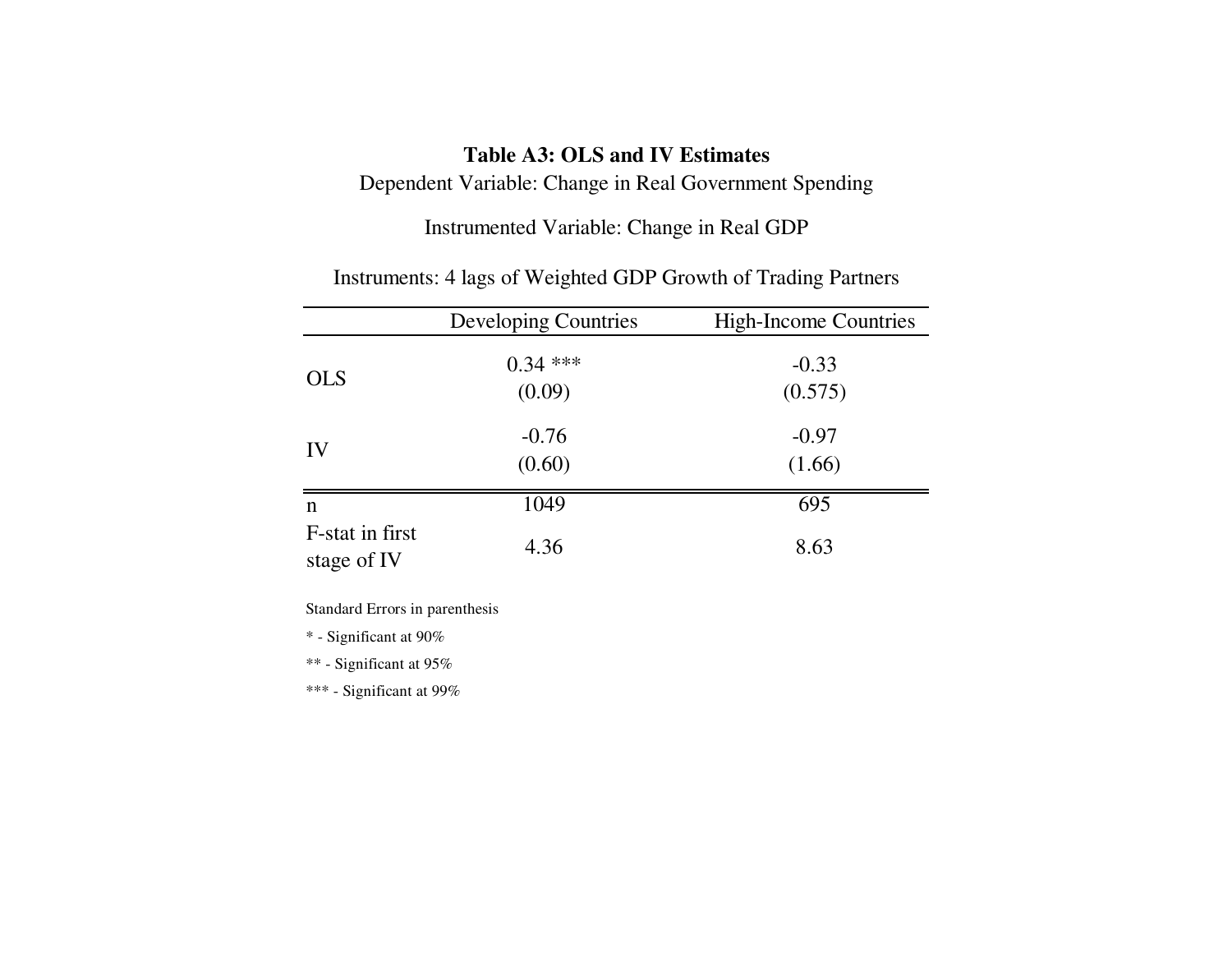# **Table A4: OLS and IV Estimates--Annual Data**

Dependent Variable: Change in Real Government Spending

Instrumented Variable: Change in Real GDP

| Instrument: Lagged real GDP growth |  |  |  |  |  |
|------------------------------------|--|--|--|--|--|
|------------------------------------|--|--|--|--|--|

|                                | <b>Developing Countries</b> | <b>High-Income Countries</b> |
|--------------------------------|-----------------------------|------------------------------|
| <b>OLS</b>                     | $0.93***$                   | 0.08                         |
|                                | (0.05)                      | (0.11)                       |
| IV                             | $1.03**$                    | 0.23                         |
|                                | (0.47)                      | (0.19)                       |
| n(OLS)                         | 3139                        | 754                          |
| $n$ (IV)                       | 3114                        | 752                          |
| F-stat in first stage<br>of IV | 179.4                       | 163.69                       |

Standard Errors in parenthesis

\* - Significant at 90%

\*\* - Significant at 95%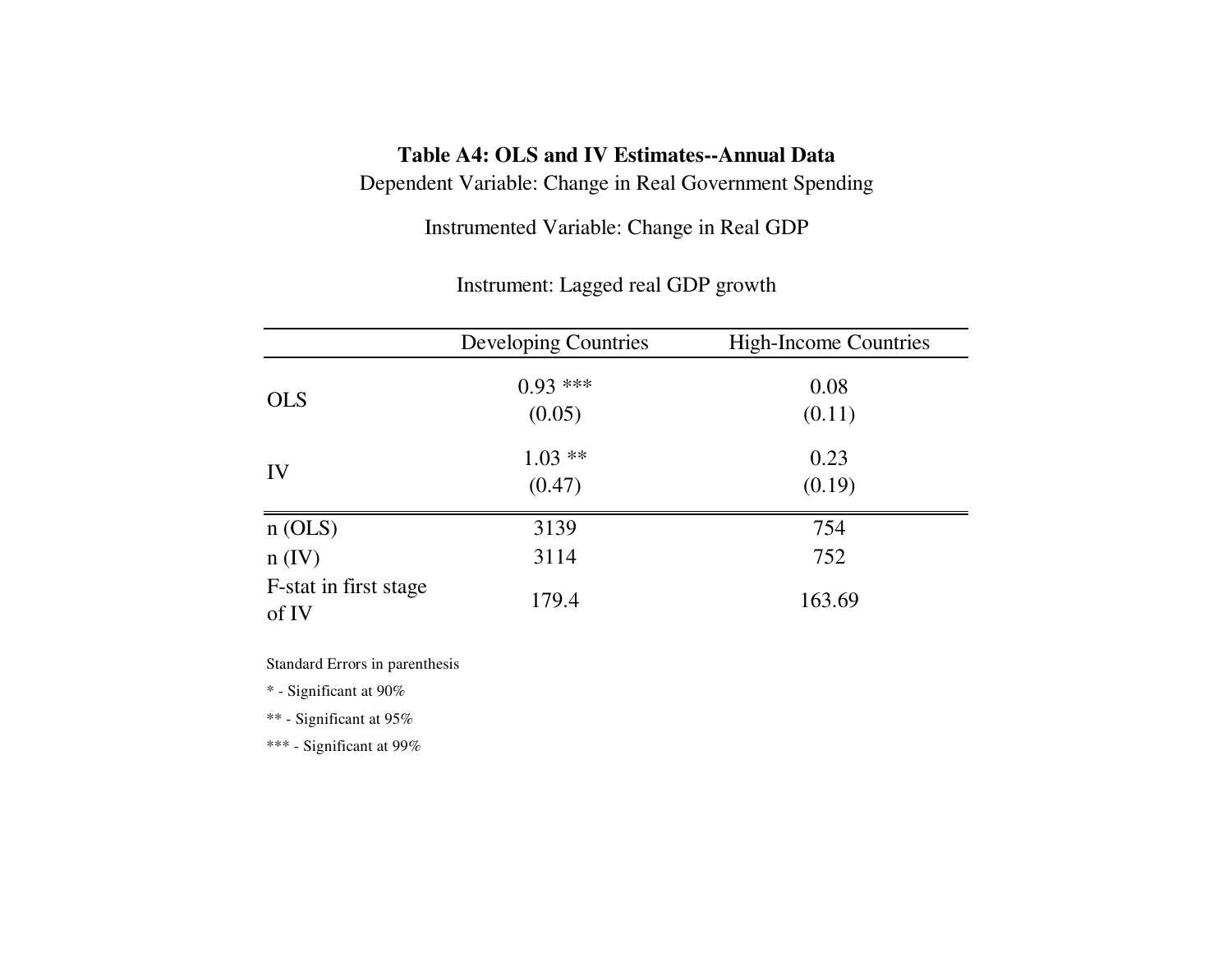### **Table A5: 2SLS Estimates with Both Instruments**

Dependent Variable: Change in Real Government Consumption

Instrumented Variable: Change in Real GDP

Instruments: 4 lags of Weighted GDP Growth of Trading Partners, of the Real Interest Rates on 6-month U.S. Treasuries.

| <b>Developing Countries</b> | <b>High-Income Countries</b> |
|-----------------------------|------------------------------|
| $0.51*$                     | $-0.05$                      |
| (0.28)                      | (0.46)                       |
| [5.36]                      | [9.48]                       |
| 1598                        | 1562                         |

Standard Errors in parenthesis, F-statistics of first stage regressions in square brackets

The critical value for the Stock and Yogo (2002) test for weeks instruments is an F-statistic of

11.59

Standard Errors in parenthesis

- \* Significant at 90%
- \*\* Significant at 95%
- \*\*\* Significant at 99%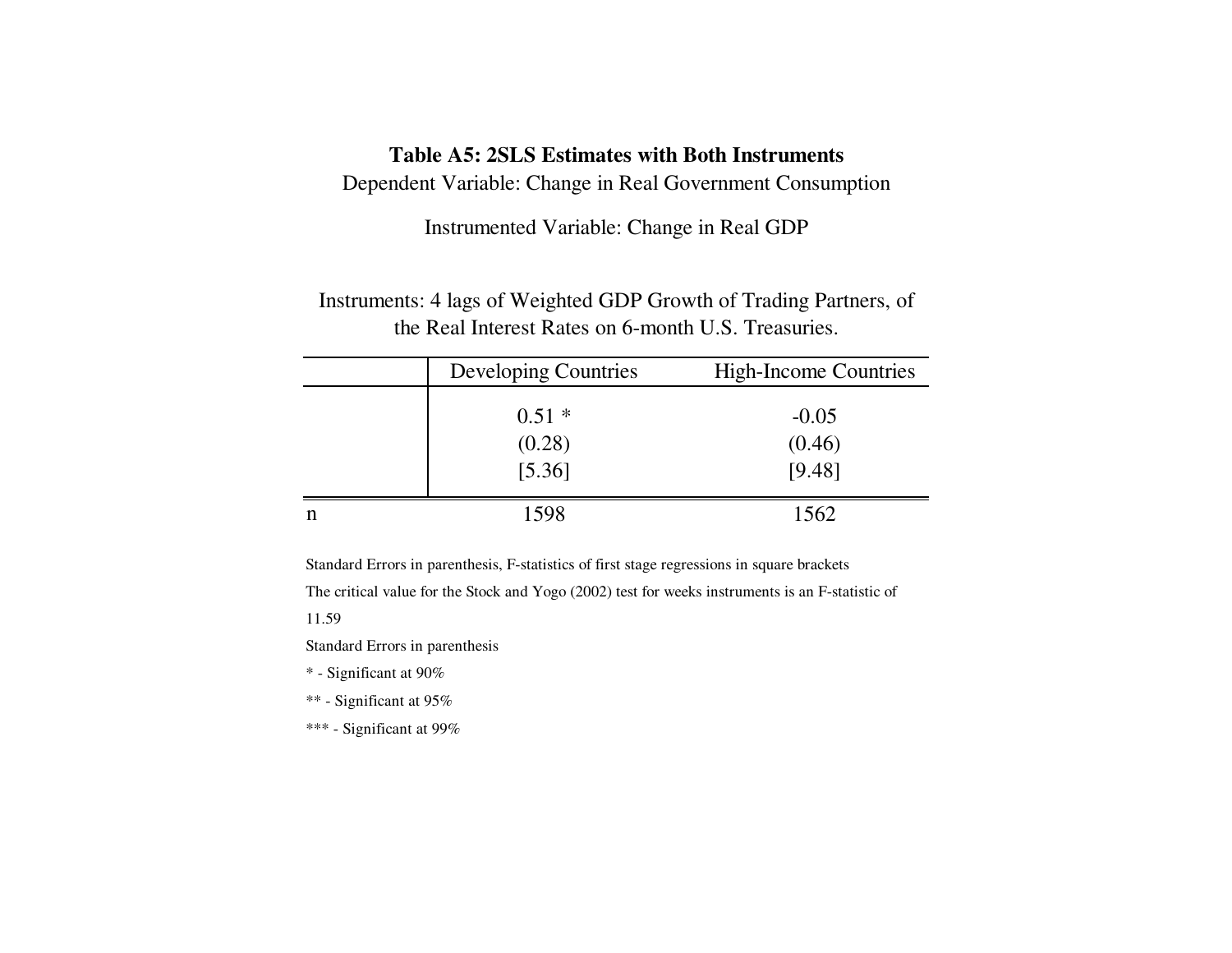# **Table A6: GMM Estimates--Annual Data**

Dependent Variable--Change in Log Real Government Consumption

Instrumented Variable: Change in Real GDP

Instruments: Weighted GDP Growth of Trading Partners and the Real Interest Rate on 6-month U.S. Treasuries

|            | <b>Developing Countries</b> | <b>High-Income Countries</b> |
|------------|-----------------------------|------------------------------|
| <b>OLS</b> | $0.34$ ***<br>(0.10)        | $0.63$ ***<br>(0.08)         |
| <b>GMM</b> | $-1.71$<br>(1.35)           | $-1.09**$<br>(0.36)          |
| n          | 1866                        | 600                          |

Standard Errors in parenthesis

\* - Significant at 90%

 $^{**}$  - Significant at 95%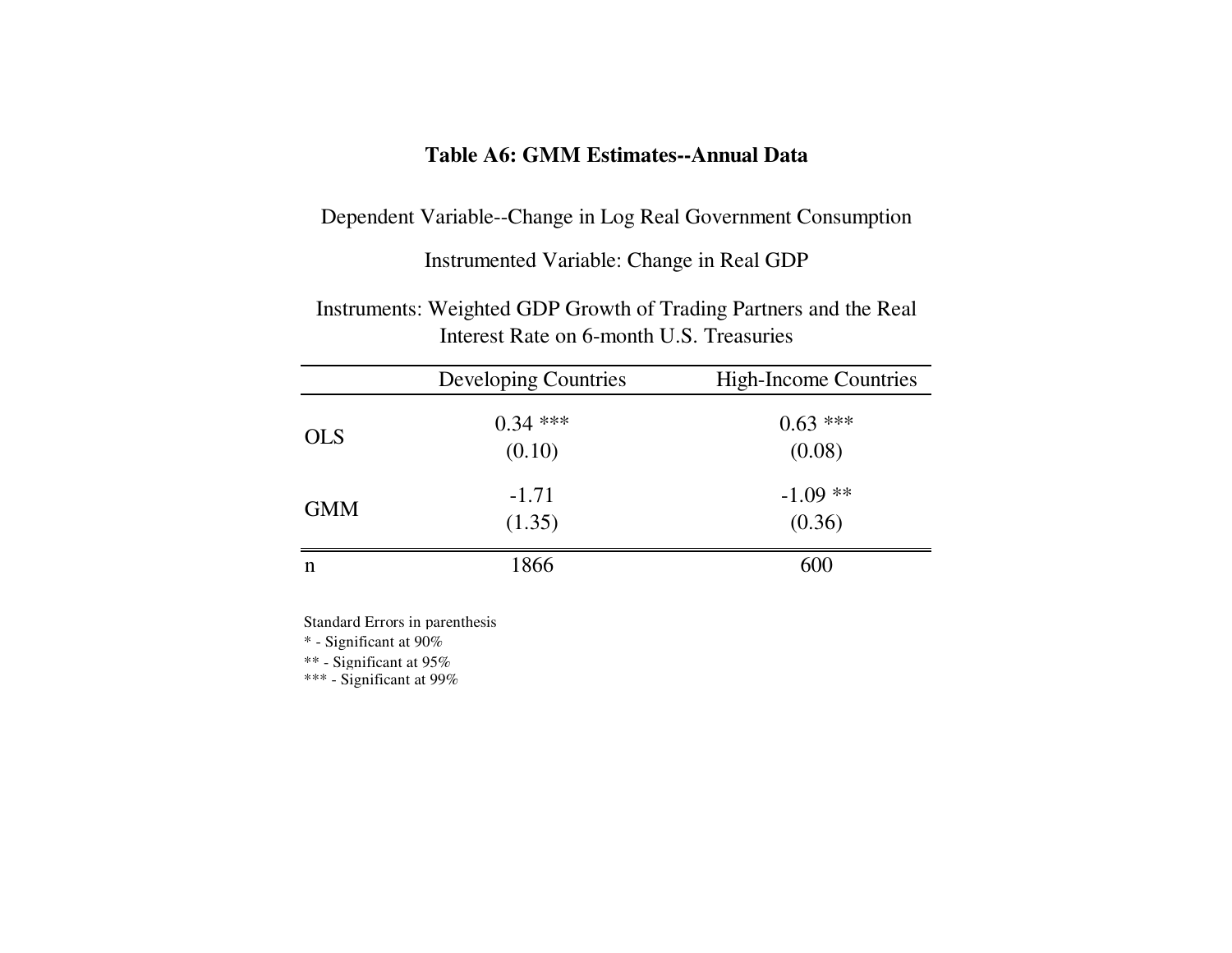### **Table A7: Length of Time Series by Country**

**Country Beginning Date End Date** *Argentina 93Q1 06Q4* Australia 160Q1 06Q4 Austria 19901 06Q4 Belgium 1 95Q1 06Q4 *Brazil 91Q1 06Q4* Canada 1 61Q1 06Q4 *Chile 96Q1 06Q2 Colombia 94Q1 06Q3 Czech Republic 96Q1 06Q4* Denmark 90Q1 06Q4 Ecuador 1 90Q1 06Q4 *Estonia 93Q1 06Q3* Finland 90Q1 06Q4 France 78Q1 06Q4 Germany 91Q1 06Q4 Iceland 1 97Q1 06Q4 *India 90Q1 06Q3 Indonesia 93Q1 06Q3* Ireland 97Q1 06Q4 *Israel 95Q1 06Q4* Italy 81Q1 06Q4 Japan 94Q1 06Q4 *Korea 70Q1 06Q4 Latvia 90Q1 06Q3 Lithuania 95Q1 06Q3* Luxembourg 1 95Q1 06Q4 *Malaysia 92Q1 06Q3 Mexico 84Q1 06Q3* Netherlands 95Q1 06Q4 New Zealand 88Q1 06Q4 Norway 78Q1 06Q4 *Peru 91Q1 06Q3 Philippines 97Q1 06Q3 Poland 95Q1 06Q4* Portugal 95Q1 06Q4 *Romania 98Q1 06Q3 Russia 95Q1 06Q4 Slovak Republic 95Q1 06Q4 Slovenia 95Q1 06Q3 South Africa 65Q1 06Q4* Spain 95Q1 06Q4 Sweden 1 93Q1 06Q4 Switzerland 80Q1 06Q4 *Thailand 93Q1 06Q3 Turkey 87Q1 06Q4 Uganda 99Q1 06Q3* United Kingdom 60Q1 06Q4 United States  $60Q1$  06Q4 *Venezuela 97Q1 04Q4*

For Real GDP and Government Consumption Series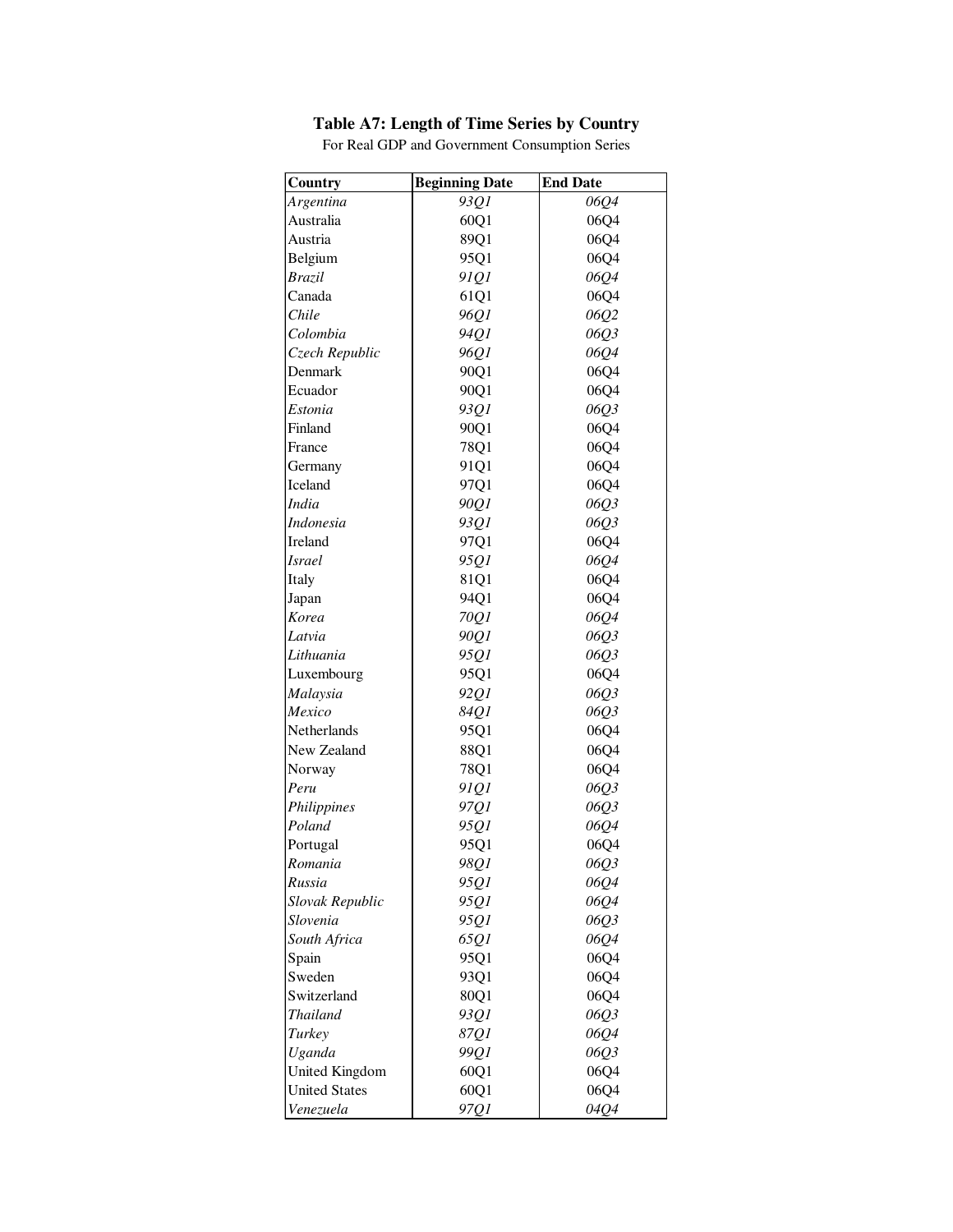**Figure A1 Developing Countries Bivariate Regression with Government Spending Response of Real GDP to Shocks Government Spending Ordered First** 

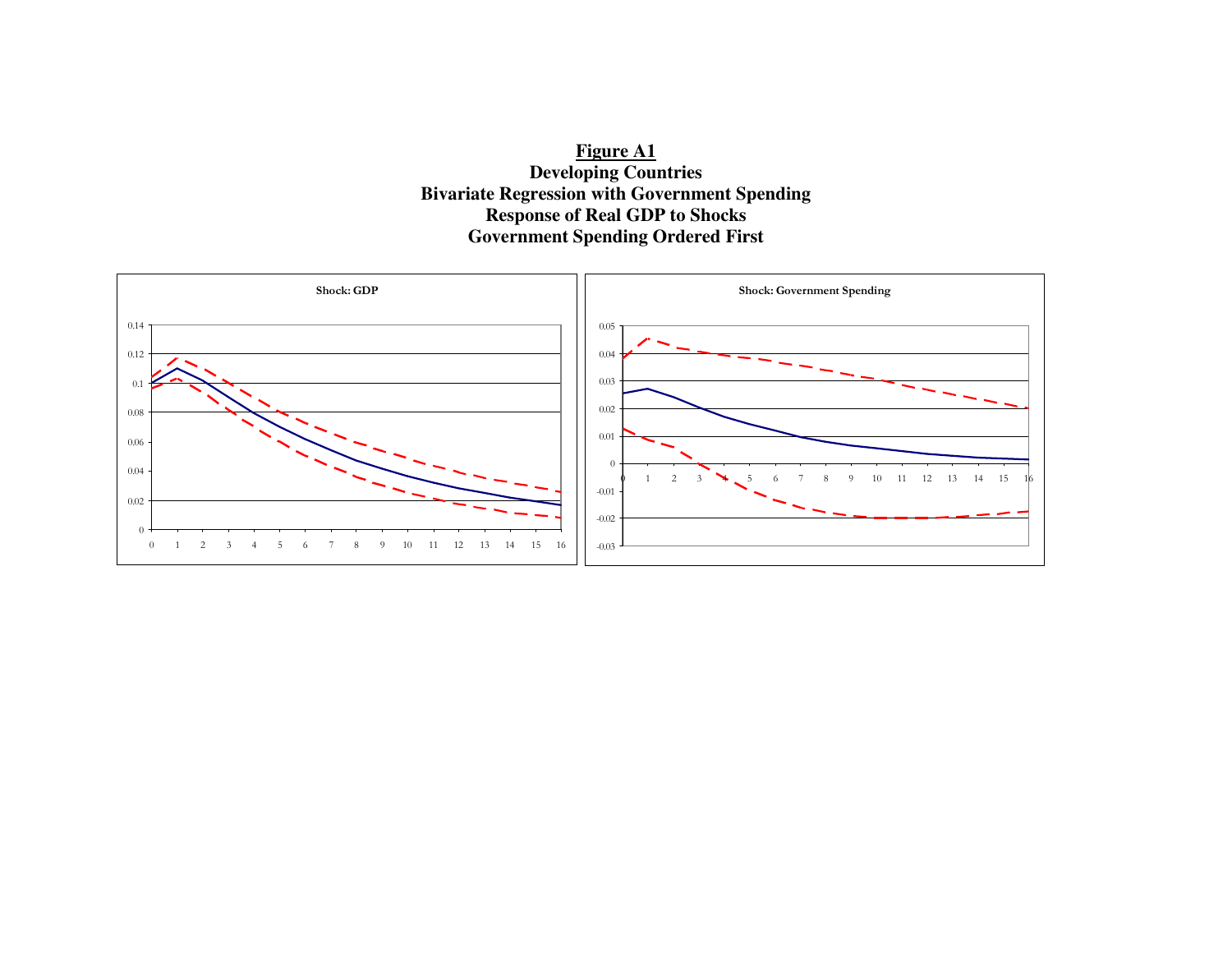**Figure A2 Developing Countries Bivariate Regression with Government Spending Response of Real Government Spending to Shocks Government Spending Ordered First** 

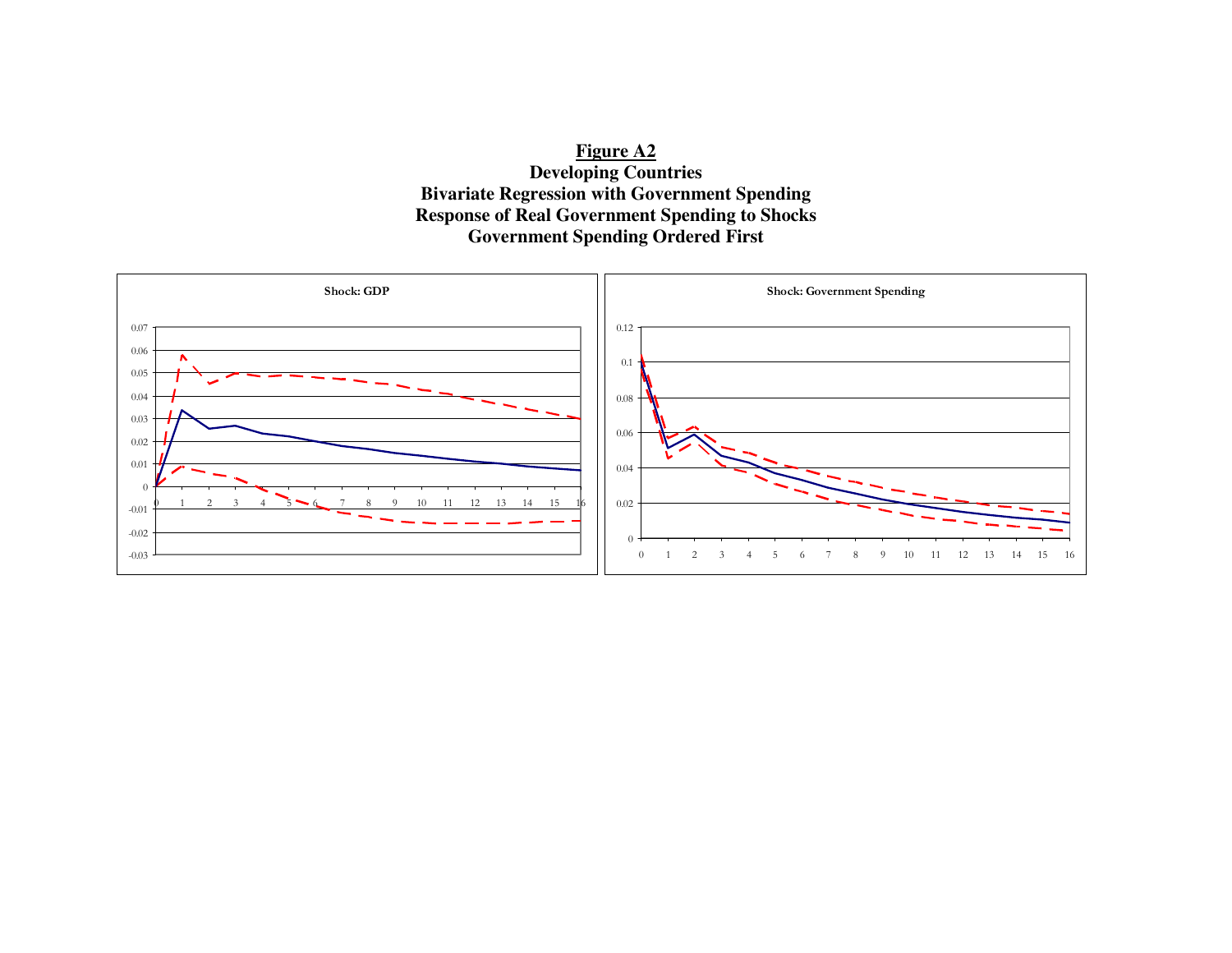

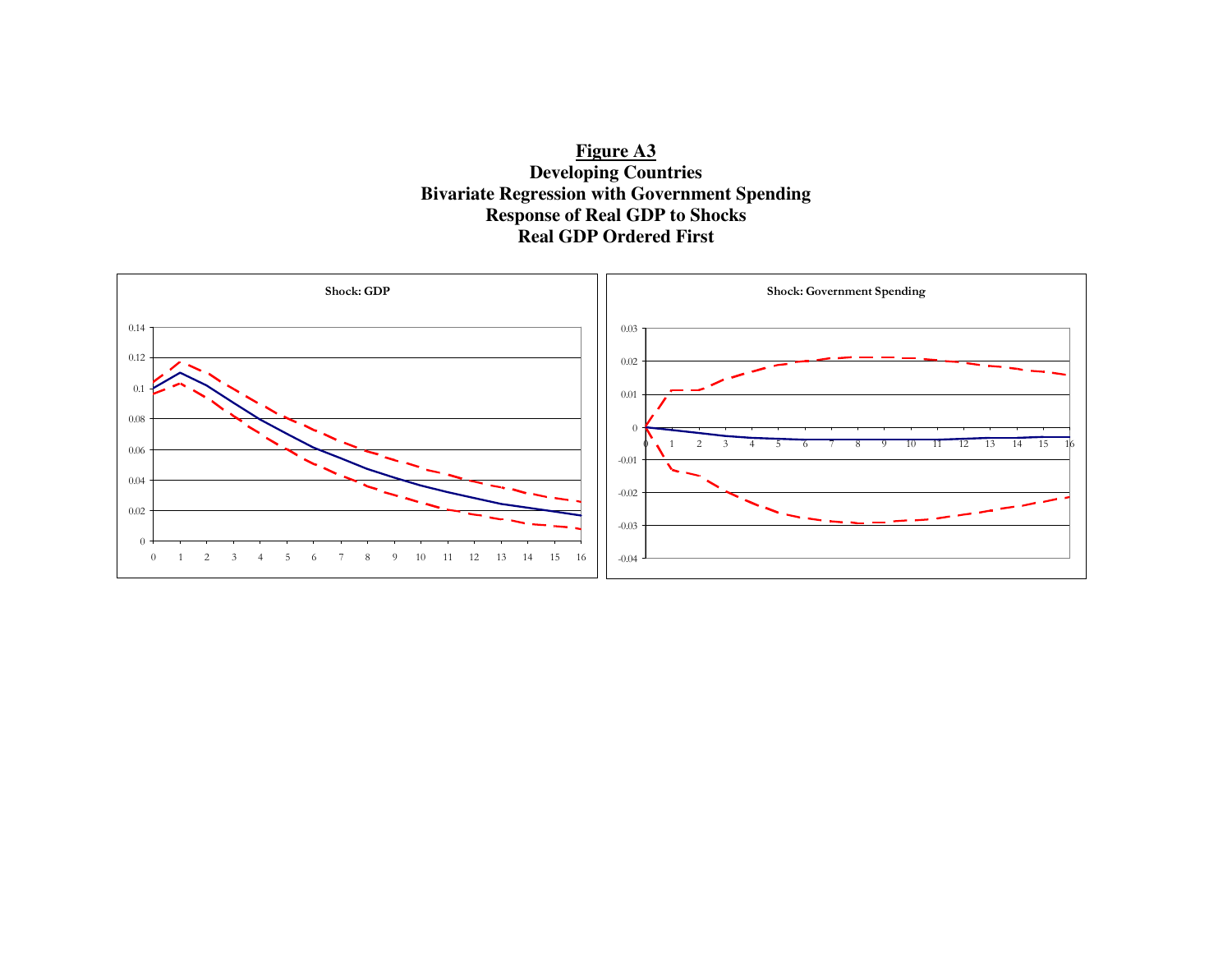**Figure A4 Developing Countries Bivariate Regression with Government Spending Response of Real Government Spending to Shocks Real GDP Ordered First** 

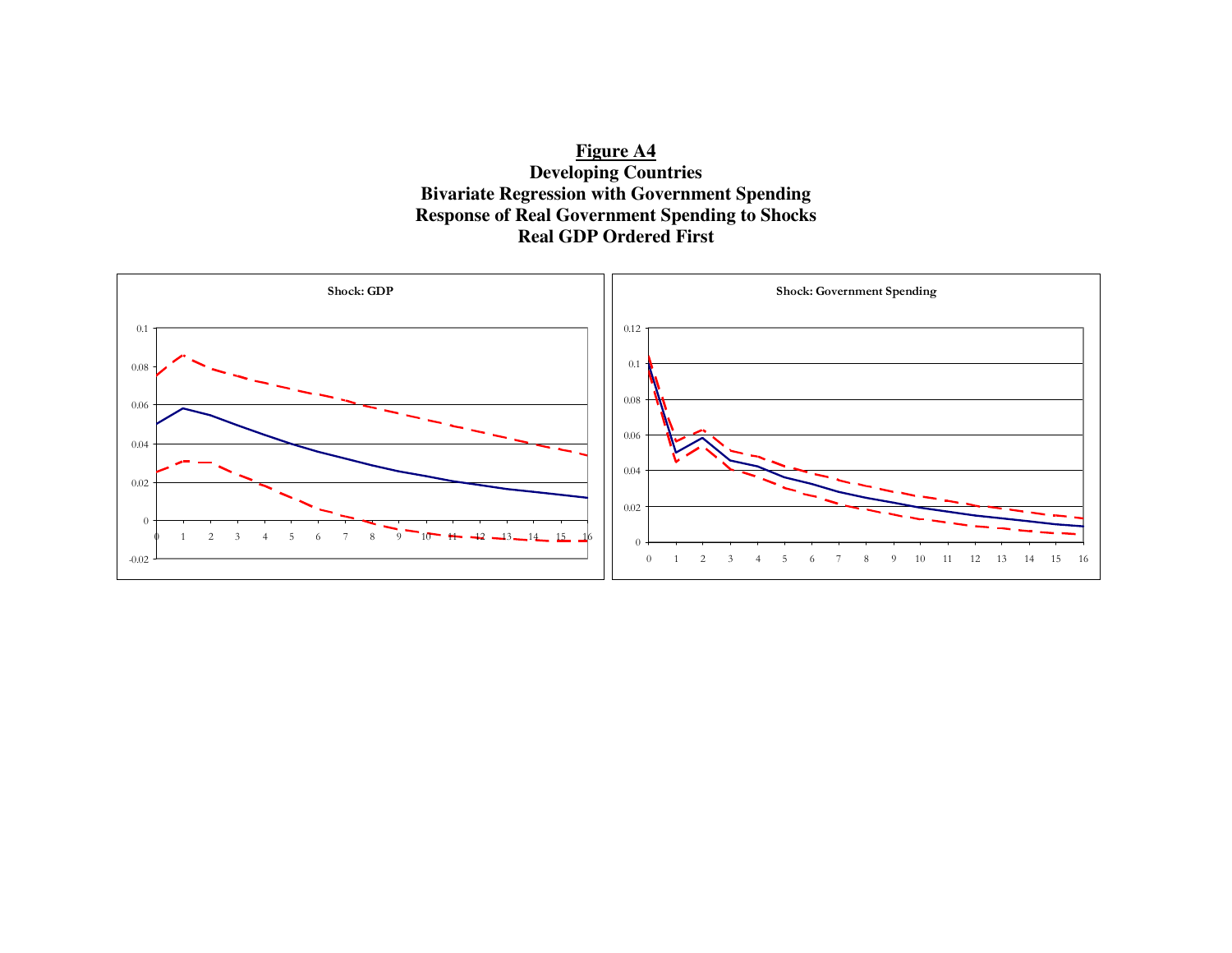

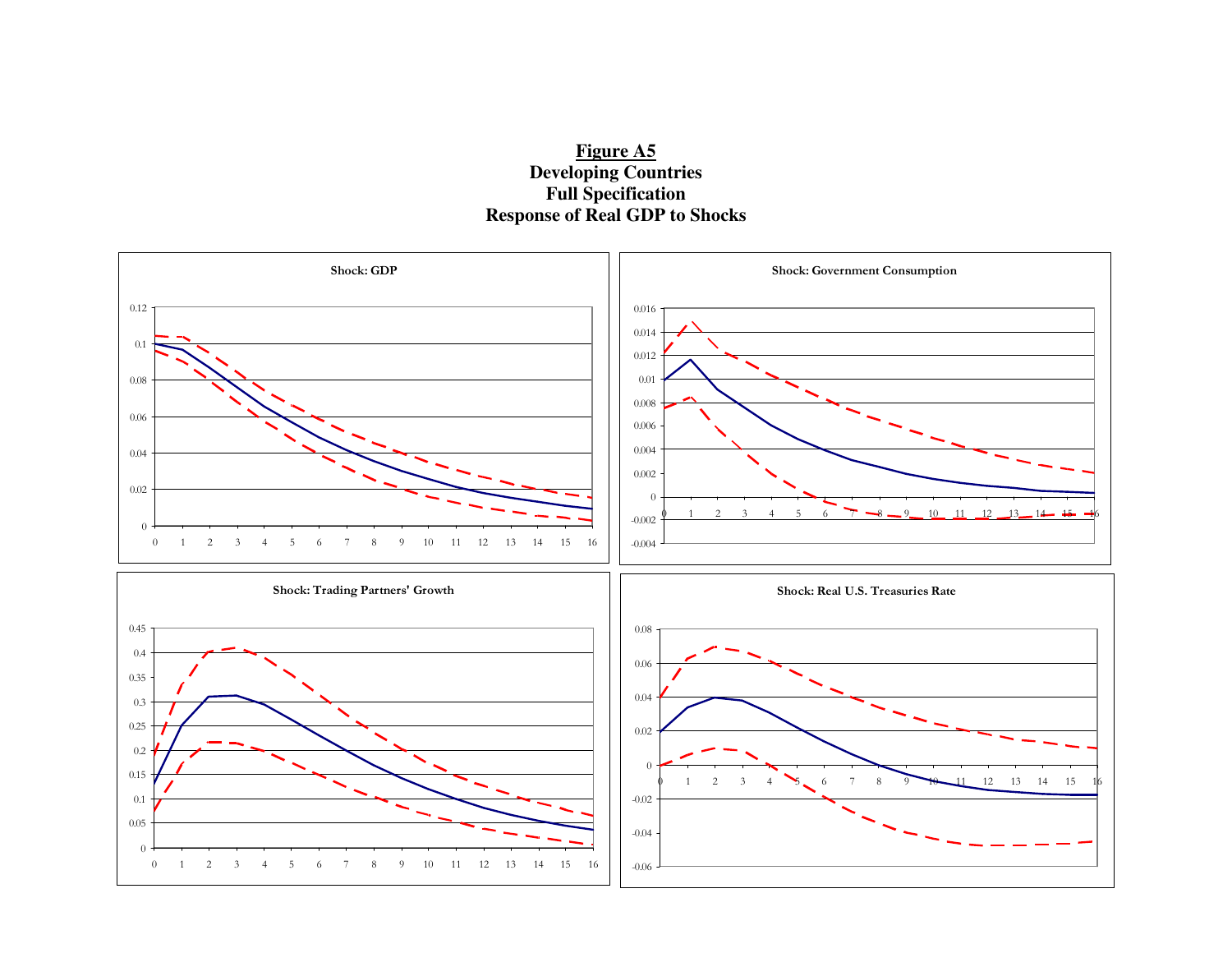**Figure A6 Developing Countries Full Specification Response of Real Government Consumption to Shocks** 

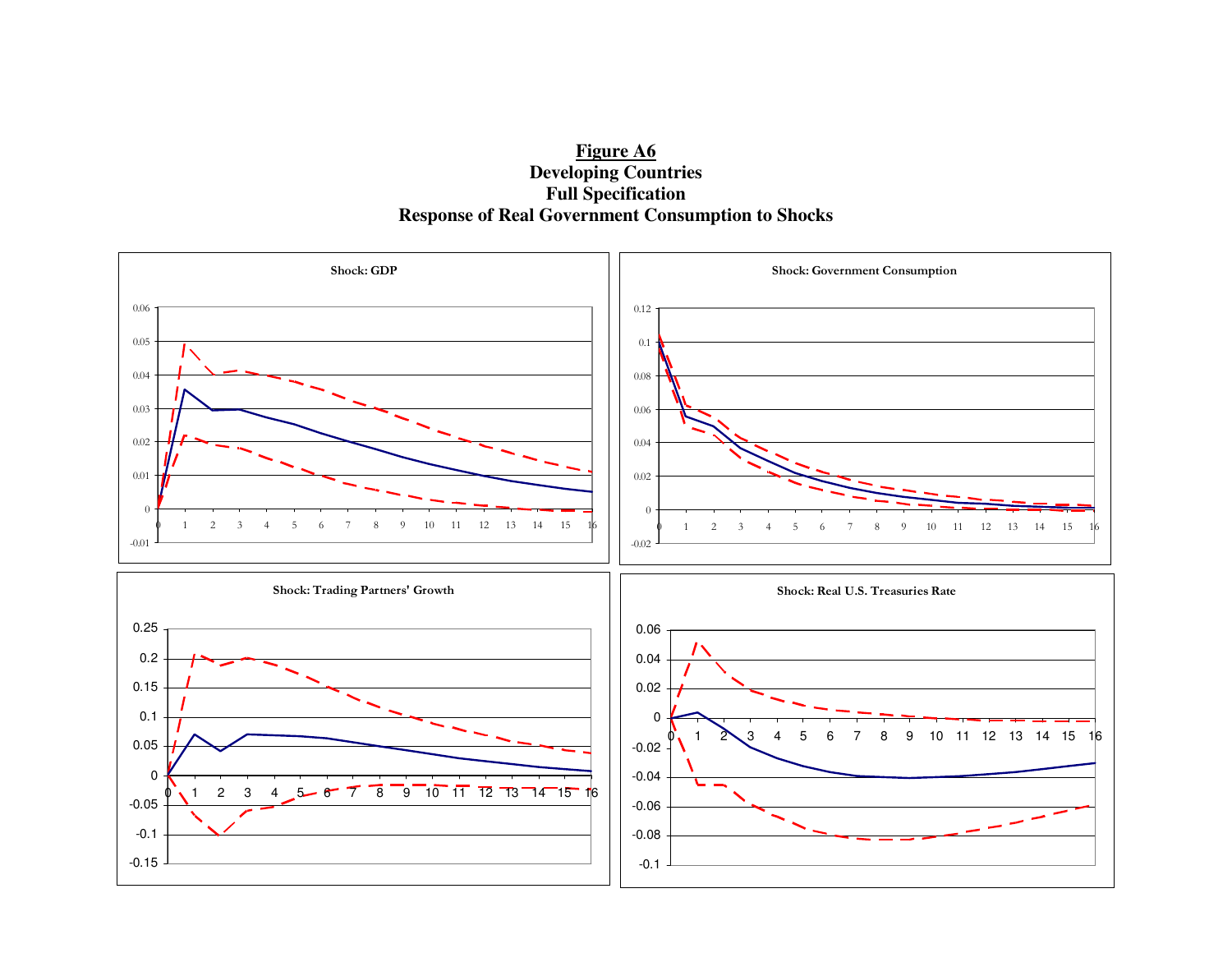**Figure A7 High-Income Countries Bivariate Regression with Government Spending Response of Real GDP to Shocks Government Spending Ordered First** 

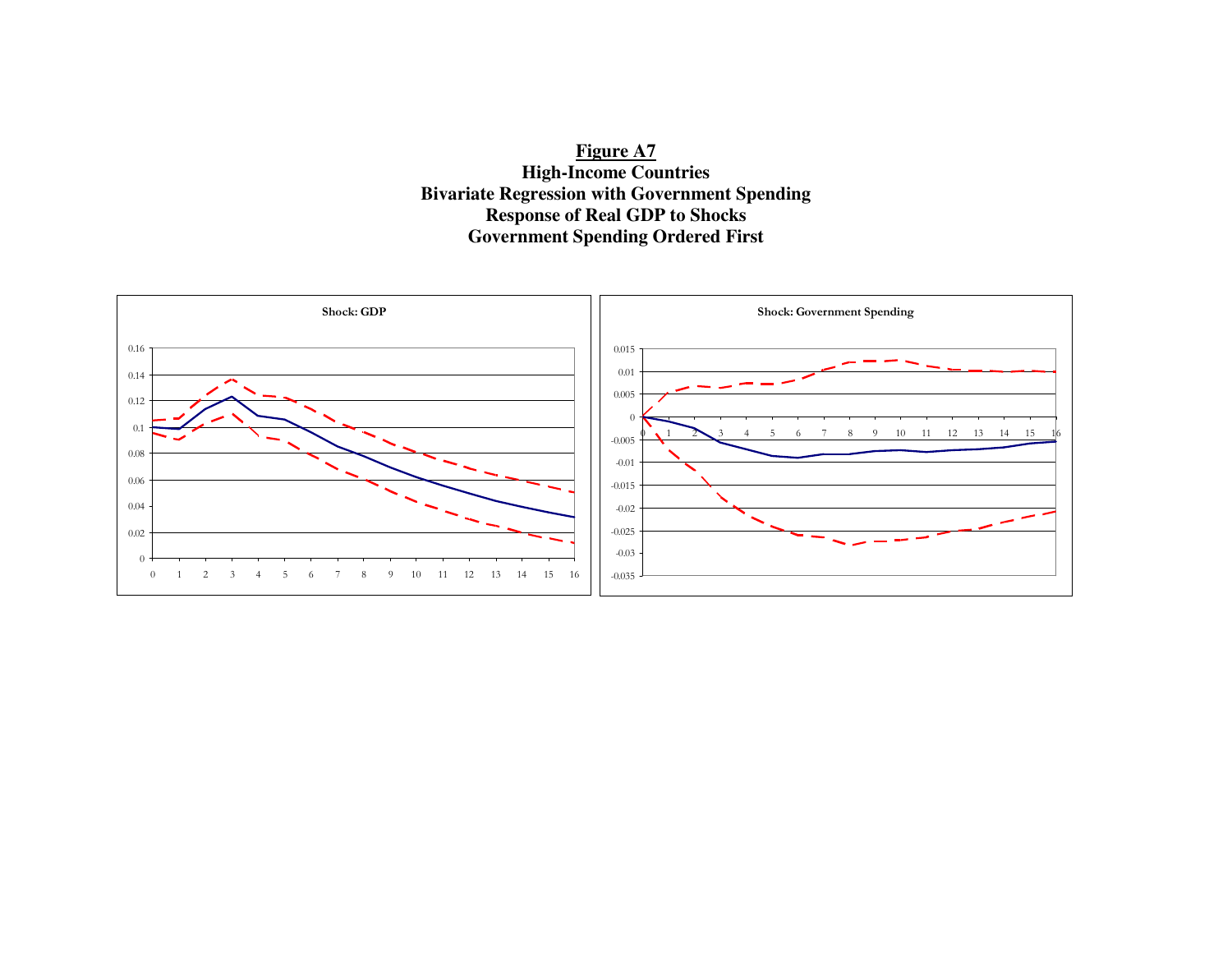**Figure A8 High-Income Countries Bivariate Regression with Government Spending Response of Real Government Spending to Shocks Government Spending Ordered First** 

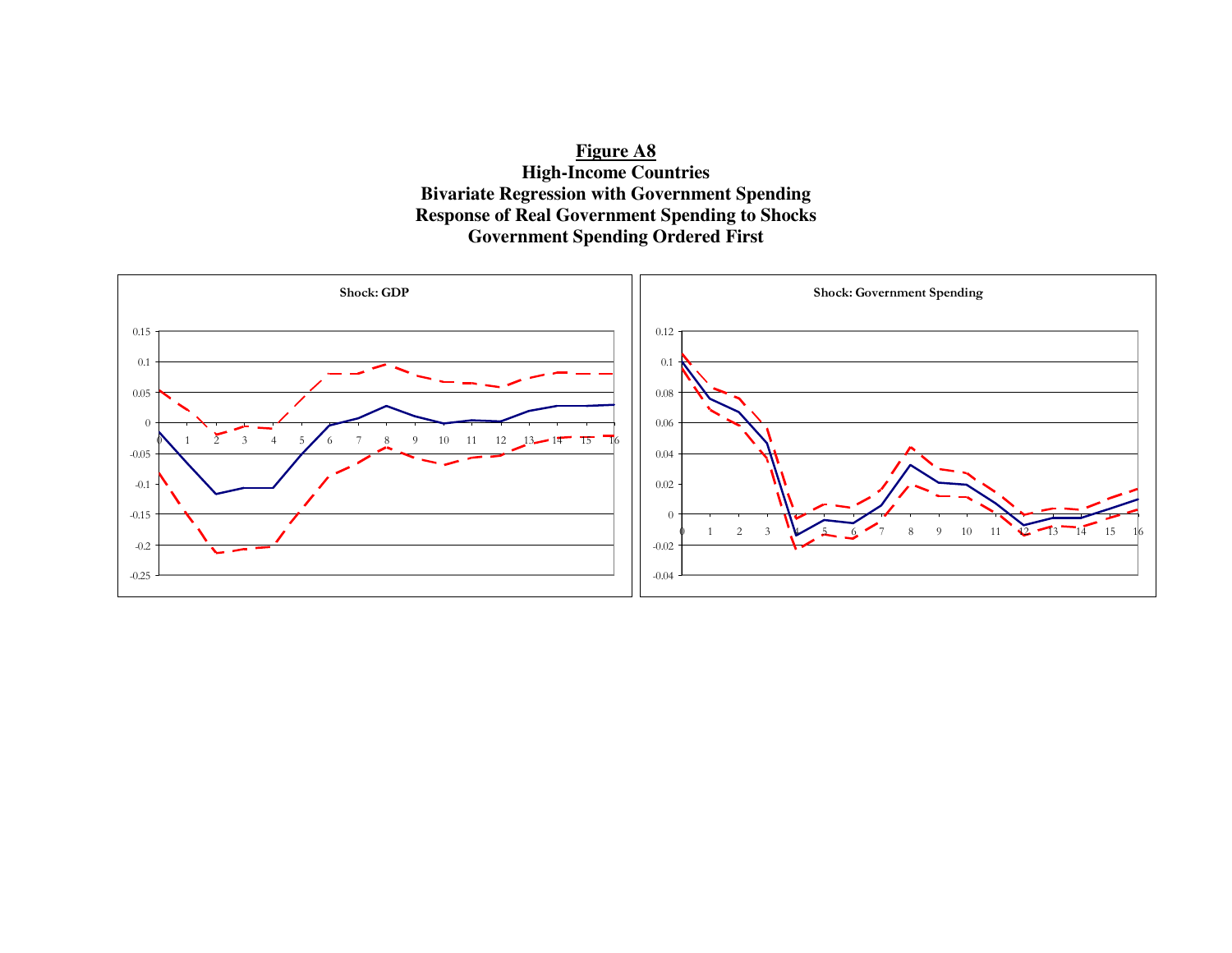

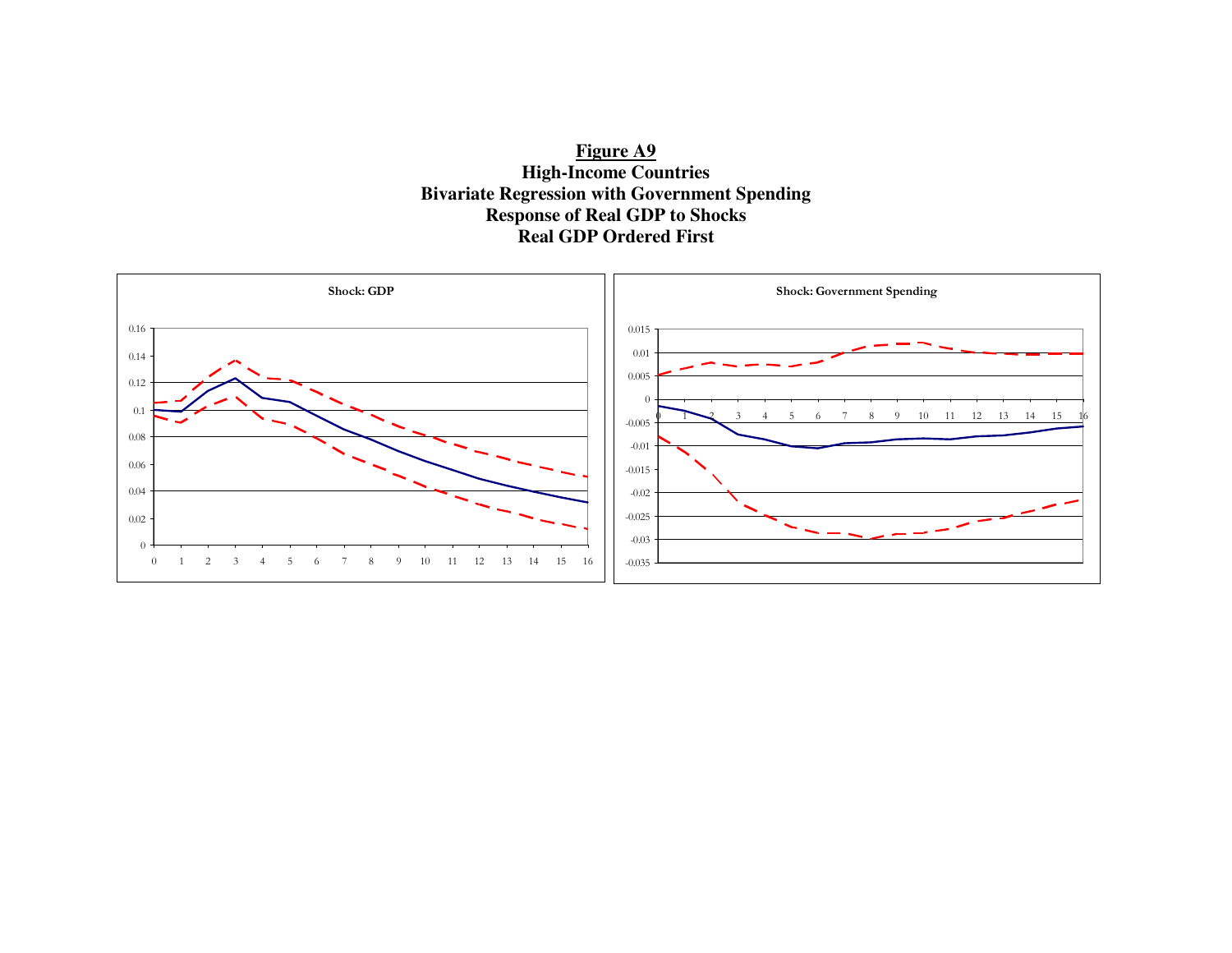**Figure A10 High-Income Countries Bivariate Regression with Government Spending Response of Real Government Spending to Shocks Real GDP Ordered First** 

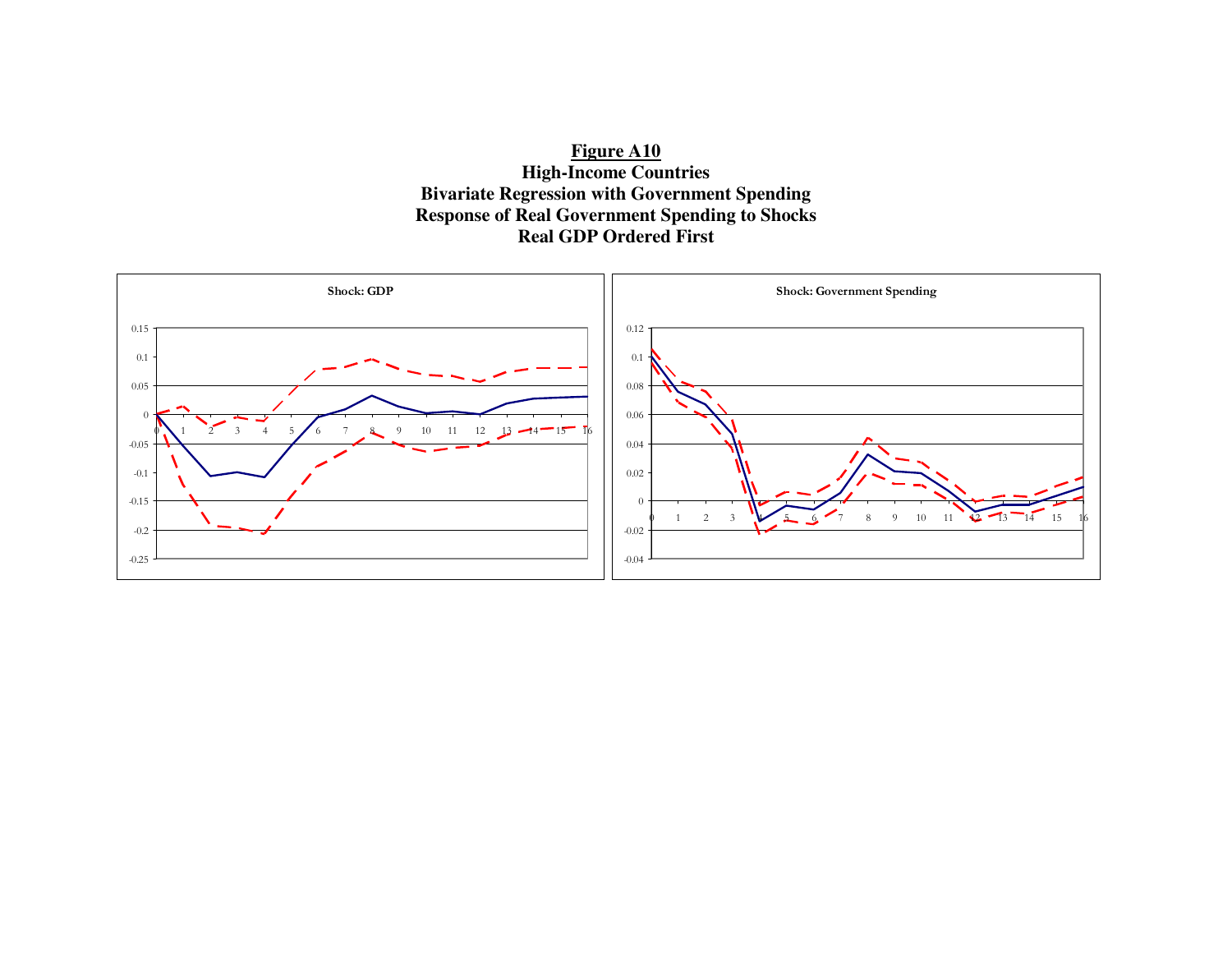